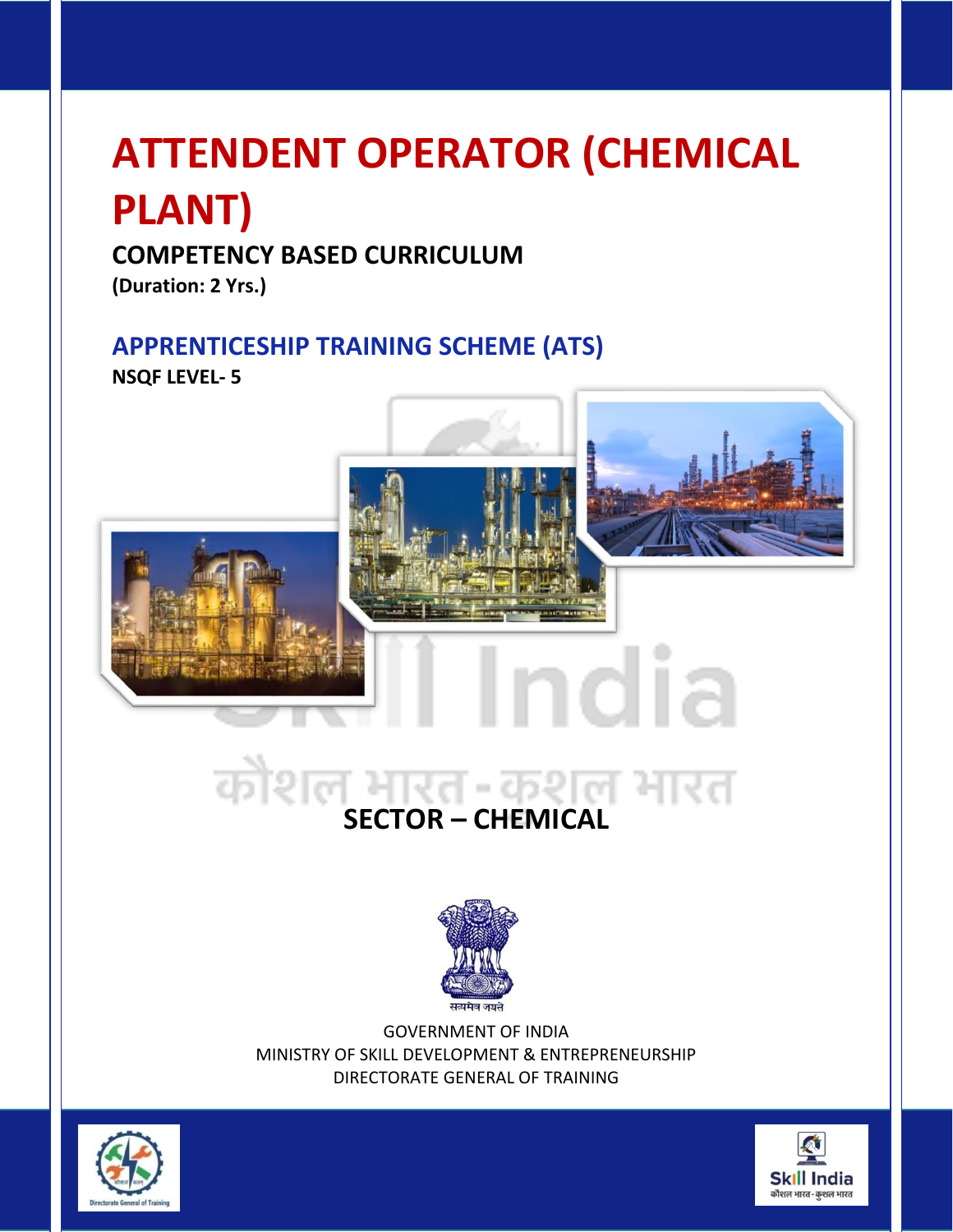# **ATTENDENT OPERATOR (CHEMICAL PLANT)**

**(Revised in 2018)**

**APPRENTICESHIP TRAINING SCHEME (ATS)**

**NSQF LEVEL - 5**

Skill India कोशल भारत-कुशल भारत

> Developed By Ministry of Skill Development and Entrepreneurship Directorate General of Training **CENTRAL STAFF TRAINING AND RESEARCH INSTITUTE** EN-81, Sector-V, Salt Lake City, Kolkata – 700 091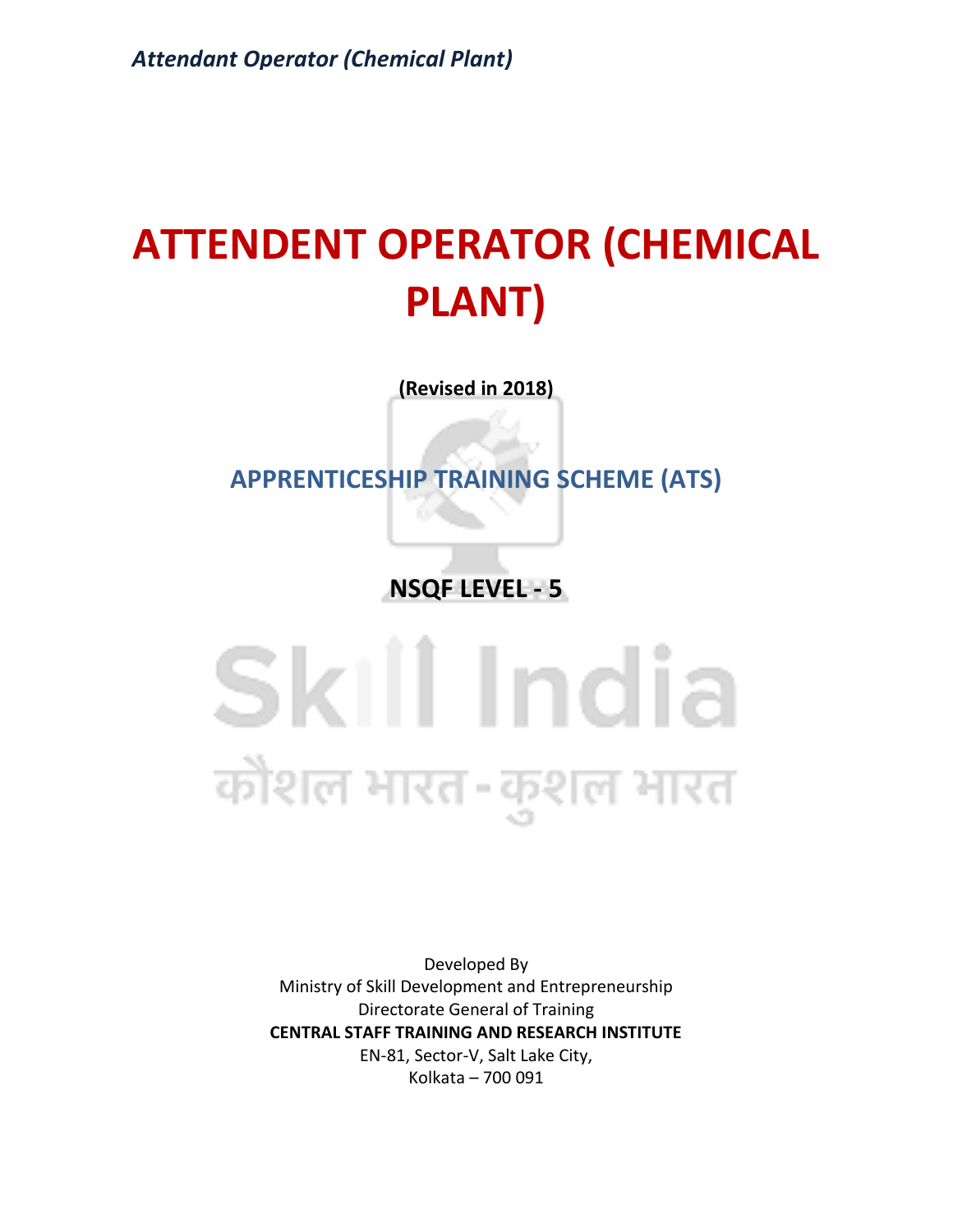#### **ACKNOWLEDGEMENT**

The DGT sincerely expresses appreciation for the contribution of the Industry, State Directorate, Trade Experts and all others who contributed in revising the curriculum. The DGT sincerely express appreciation for the contribution of the Industry, State Directorate, Trade Experts and all others who contributed in revising the curriculum. Special acknowledgement to the following industries/organizations who have contributed valuable inputs in revising the curricula through their expert members:

- 1. DVET , Maharashtra State
- 2. D.E.T., Gujarat State
- 3. Rashtriya Chemicals &Fertilizers Limited, Chembur, Mumbai
- 4. Bharat Petroleum Corporation Ltd., Mahul Refinery, Mumbai
- 5. Gujarat State Fertilizer Company Limited, Vadodara Gujarat
- 6. GSP Crop Science Pvt. Ltd. Nandesari, Vadodara
- 7. Nitrite Ltd., Nandesari, Vadodara
- 8. INEOS Styrolution India Ltd., Nandesari, Vadodara
- 9. Rubamin Ltd., Nandesari, Vadodara
- 10. Farmson Analgesic, Nandesari, Vadodara
- 11. Technology Exchange, Ahmedabad
- 12. Nish Automation, Ahmedabad
- 13. Masibus Automation, Ahmedabad

Special acknowledgement is extended by DGT to the following expert members who had contributed immensely in this curriculum.

 **Co-coordinators for the course:** Shri Sunil Wakde, ADT, ATI, Mumbai and Shri L K Mukherjee, DDT, CSTARI, Kolkata

| SI.<br>No. | <b>Name &amp; Designation</b><br>Sri /Mr./Ms. | Organization     | <b>Remarks</b> |
|------------|-----------------------------------------------|------------------|----------------|
| 1.         | SA Pandav, RDD, Vadodara & Surat              | DET, Gujarat     | Expert         |
| 2.         | Rajendra Mandora, Manager                     | Nish Automation, | Expert         |
| 3.         | Sunil Wakde, Assistant Director               | ATI, Mumbai      | Expert         |
| 4.         | Sri R. C. Sonavane, Craft Instructor          | BTRI, Panvel     | Expert         |
| 5.         | Sri C. P. Jadhav, Craft Instructor            | BTRI, Panvel     | Expert         |
| 6.         | Sri S.I. Rajput, Craft Instructor             | Govt. ITI. Mahad | Expert         |
| 7.         | Sri N.J. Ware, Craft Instructor               | Govt. ITI. Mahad | Expert         |
| 8.         | Smt. S.G. Thakur, Training Officer            | Govt. ITI. Mahad | Expert         |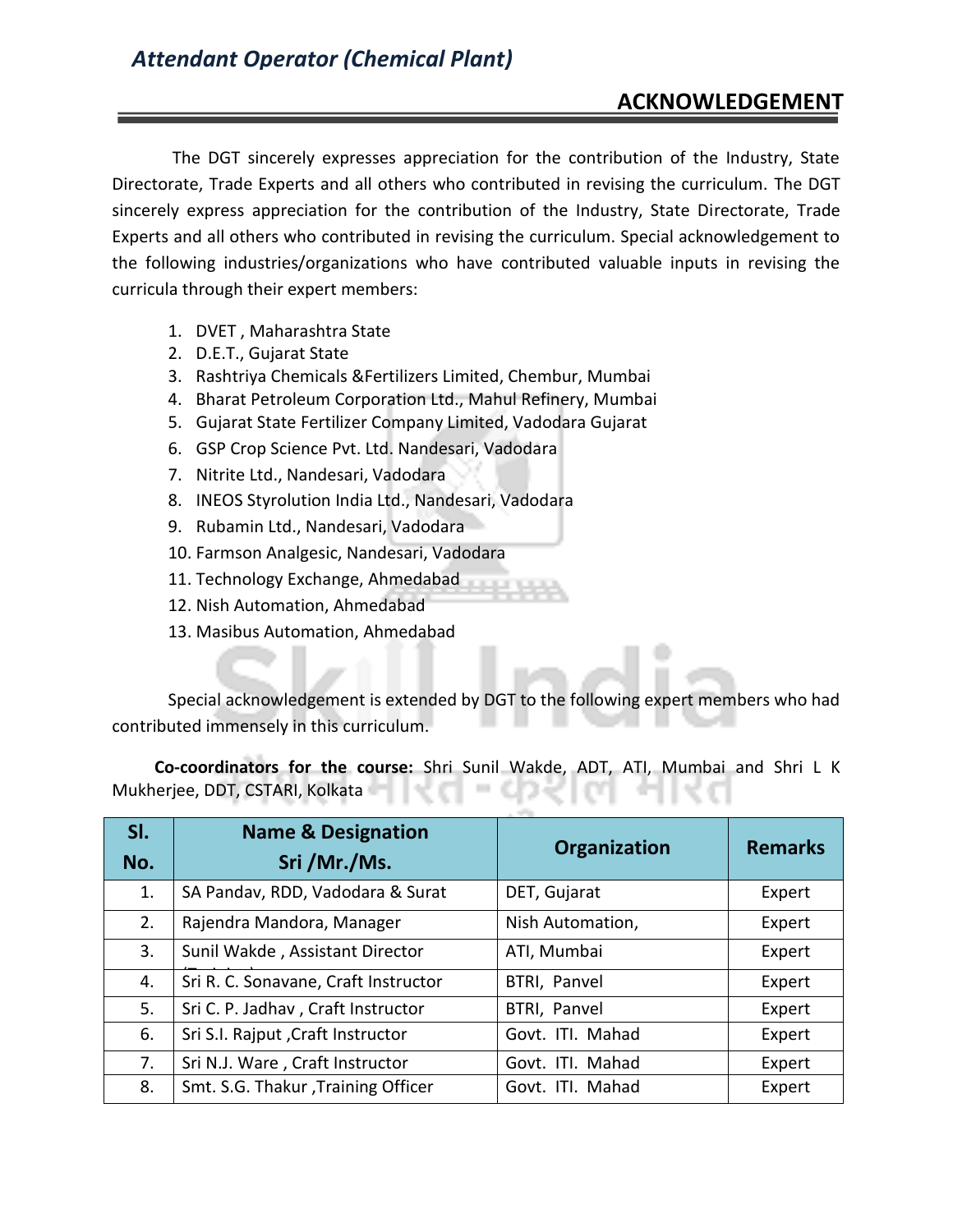| 9.  | Rupesh Shah,                                   | Masibus Automation,           | Expert |
|-----|------------------------------------------------|-------------------------------|--------|
|     | Sr. Manager                                    | Ahmedabad                     |        |
| 10. | DK Sharma,                                     | Technology Exchange,          | Expert |
|     | <b>MD</b>                                      | Ahmedabad                     |        |
| 11. | Kamlesh Prajapati,                             | Technology Exchange,          | Expert |
|     | <b>Director</b>                                | Ahmedabad                     |        |
| 12. | Shri Sudhir Joshi, Dy. Manager<br>(Trg. & HRD) | GSFC Ltd., Vadodara           | Expert |
| 13. | Shri Paresh Faldu, Sr. Manager                 | GSP Crop Science. Pvt. Ltd.,  | Expert |
|     | (QC & QA)                                      | Nandesari, Vadodara           |        |
| 14. | Shri Navin Chauhan, Sr. Manager                | Deepak Nitrite Ltd.,          | Expert |
|     | (Production)                                   | Nandesari, Vadodara           |        |
| 15. | Shri Sunil Patel, Dy. Manager                  | INEOS Styrolution India Ltd., | Expert |
|     | (QA)                                           | Nandesari, Vadodara           |        |
| 16. | Shri Chirag J. Patel,                          | Rubamin Ltd., Nandesari,      | Expert |
|     | Maintenance Manager                            | Vadodara                      |        |
| 17. | Shri Falgun Patel,                             | Farmson Analgesic,            | Expert |
|     | <b>Production Manager</b>                      | Nandesari, Vadodara           |        |
| 18. | Smt. S. B. Sarvaiya, Principal                 | ITI Savli, Di-Vadodara        | Expert |
| 19. | Shri D. R. Sanchala, I/C Asst. Appre.          | ITI Dashrath, Di-Vadodara     | Expert |
|     | Advisor                                        |                               |        |
| 20. | Shri Nilesh H Patel I/C Asst.Appr.<br>Advisor  | ITI Tarsali, Vadodara         | Expert |
| 21. | Shri J P Gadhavi I/C Asst.Appr. Advisor        | ITC Tarsali, Vadodara         | Expert |
|     |                                                |                               |        |
| 22. | Sri K.C. Babu, Officer (HRD)                   | R.C.F., Mumbai                | Expert |
|     |                                                |                               |        |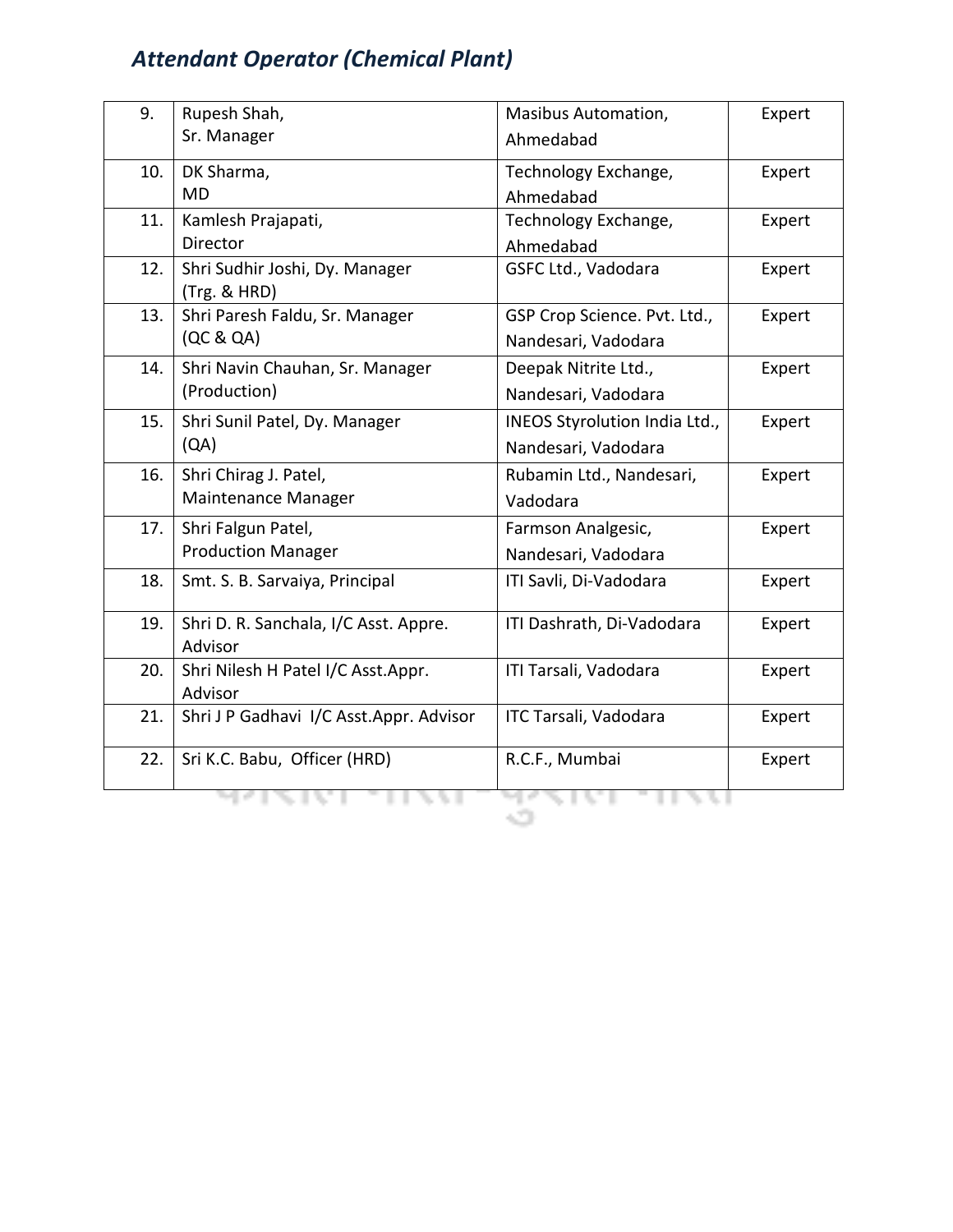| SI.<br>No. | <b>Topics</b>                                               | Page No.  |
|------------|-------------------------------------------------------------|-----------|
| 1.         | Background                                                  | $1 - 2$   |
| 2.         | <b>Training System</b>                                      | $3 - 7$   |
| 3.         | Job Role                                                    | $8 - 13$  |
| 4.         | NSQF Level Compliance                                       | 14        |
| 5.         | <b>General Information</b>                                  | 15        |
| 6.         | Learning Outcome                                            | $16-17$   |
| 7.         | Learning Outcome with Assessment Criteria                   | 18-20     |
| 8.         | Syllabus                                                    | $21 - 24$ |
| 9.         | Syllabus - Core Skill                                       |           |
|            | 9.1 Core Skill - Workshop Calculation & Science and         | $25 - 31$ |
|            | <b>Engineering Drawing</b>                                  |           |
|            | 9.2 Core Skill - Employability Skill                        |           |
| 10.        | Details of Competencies (On-Job Training)                   | 32-35     |
| 11.        | List of Trade Tools & Equipment Basic Training - Annexure I | 36-51     |
| 12.        | Format for Internal Assessment - Annexure II                | 52        |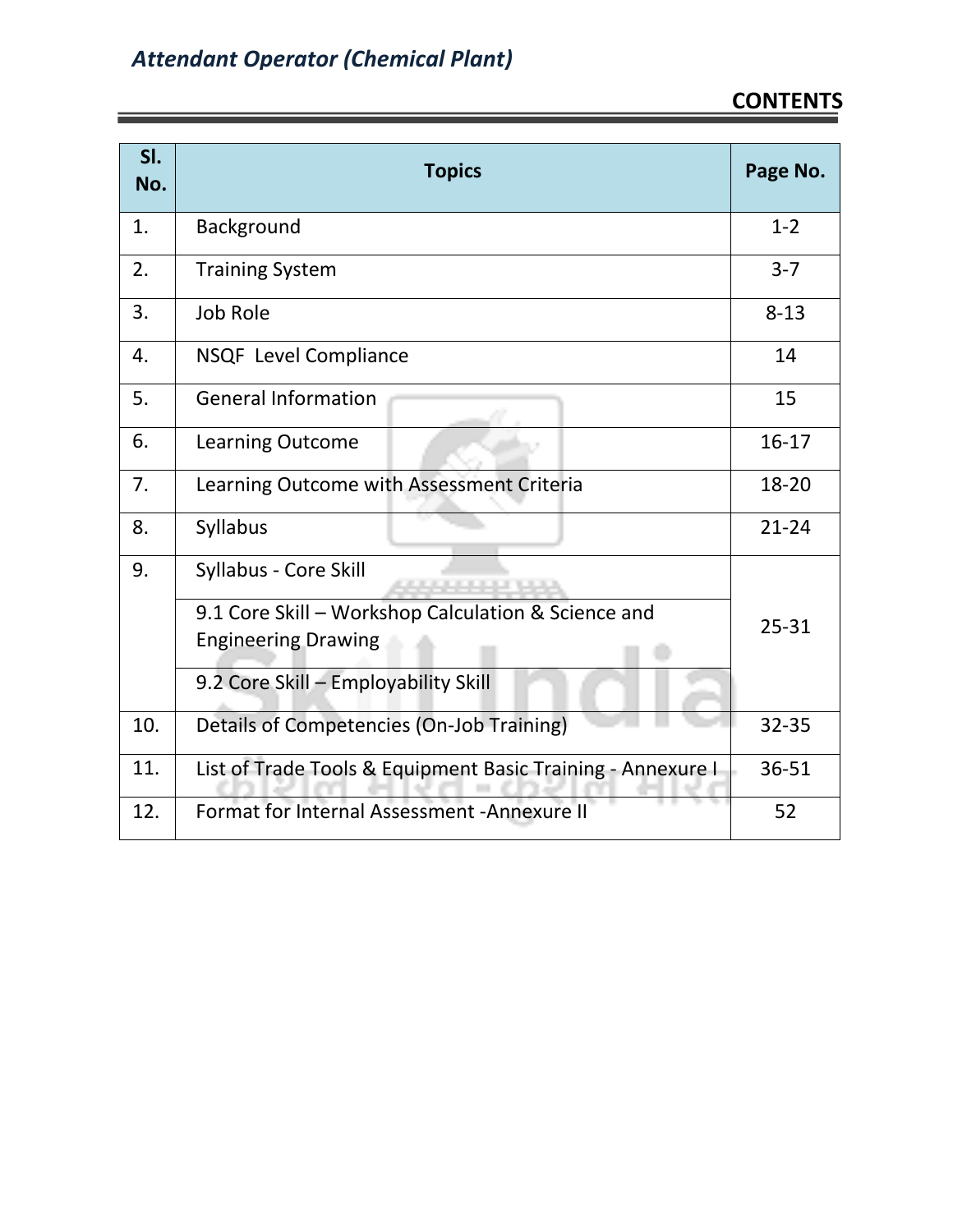#### **1.1 Apprenticeship Training Scheme under Apprentice Act 1961**

The Apprentices Act, 1961 was enacted with the objective of regulating the programme of training of apprentices in the industry by utilizing the facilities available therein for imparting on-the-job training. The Act makes it obligatory for employers in specified industries to engage apprentices in designated trades to impart Apprenticeship Training on the job in industry to school leavers and person having National Trade Certificate(ITI passouts) issued by National Council for Vocational Training (NCVT) to develop skilled manpower for the industry**.** There are four categories of apprentices namely**; trade apprentice, graduate, technician and technician (vocational) apprentices.** 

Qualifications and period of apprenticeship training of **trade apprentices** vary from trade to trade. The apprenticeship training for trade apprentices consists of basic training followed by practical training. At the end of the training, the apprentices are required to appear in a trade test conducted by NCVT and those successful in the trade tests are awarded the National Apprenticeship Certificate.

The period of apprenticeship training for graduate (engineers), technician (diploma holders and technician (vocational) apprentices is one year. Certificates are awarded on completion of training by the Department of Education, Ministry of Human Resource Development.

#### **1.2 Changes in Industrial Scenario**

 Recently we have seen huge changes in the Indian industry. The Indian Industry registered an impressive growth during the last decade and half. The number of industries in India have increased manifold in the last fifteen years especially in services and manufacturing sectors. It has been realized that India would become a prosperous and a modern state by raising skill levels, including by engaging a larger proportion of apprentices, will be critical to success; as will stronger collaboration between industry and the trainees to ensure the supply of skilled workforce and drive development through employment. Various initiatives to build up an adequate infrastructure for rapid industrialization and improve the industrial scenario in India have been taken.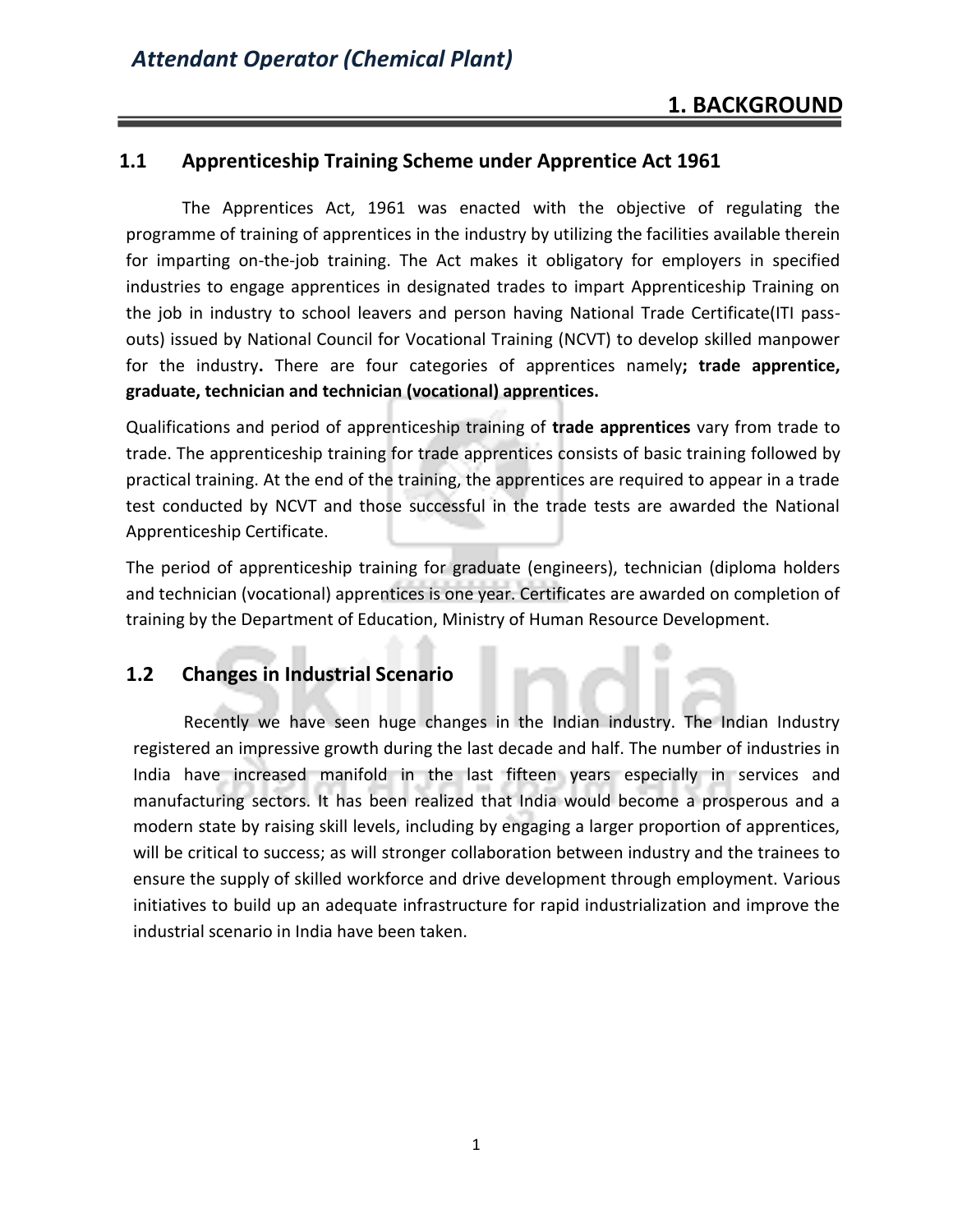#### **1.3 Reformation**

The Apprentices Act, 1961 has been amended and brought into effect from 22<sup>nd</sup> December, 2014 to make it more responsive to industry and youth. Key amendments are as given below:

- Prescription of number of apprentices to be engaged at establishment level instead of trade-wise.
- Establishment can also engage apprentices in optional trades which are not designated, with the discretion of entry level qualification and syllabus.
- Scope has been extended also to non-engineering occupations.
- Establishments have been permitted to outsource basic training in an institute of their choice.
- The burden of compliance on industry has been reduced significantly.

الافترادات الانتقاد

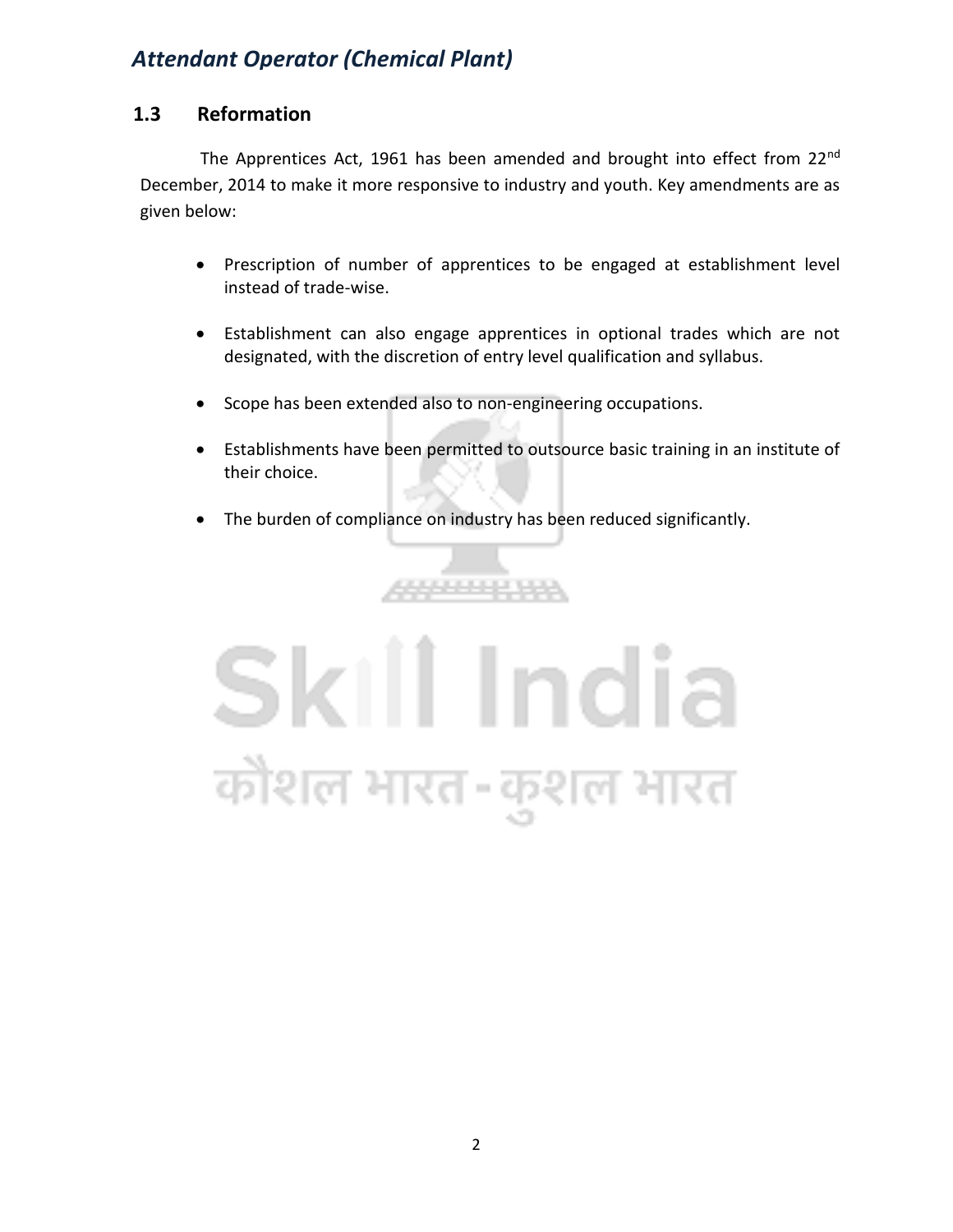#### **2.1 GENERAL**

Directorate General of Training (DGT) under Ministry of Skill Development & Entrepreneurship offers range of vocational training courses catering to the need of different sectors of economy/ Labour market. The vocational training programmes are delivered under aegis of National Council of Vocational Training (NCVT). Craftsman Training Scheme (CTS) and Apprenticeship Training Scheme (ATS) are two pioneer programmes of NCVT for propagating vocational training.

Attendant Operator (Chemical Plant) trade under ATS is one of the most popular courses delivered nationwide through different industries. The course is of two years (02 Blocks) duration. It mainly consists of Domain area and Core area. In the Domain area Trade Theory & Practical impart professional - skills and knowledge, while Core area - Workshop Calculation and science, Engineering Drawing and Employability Skills imparts requisite core skills & knowledge and life skills. After passing out the training programme, the trainee is being awarded National Apprenticeship Certificate (NAC) by NCVT having worldwide recognition.

#### **Broadly candidates need to demonstrate that they are able to:**

In chemical process Industries required qualified operator who having skill and knowledge of Unit operations and unit process and instrumentation and safely working chemical plant.

After completion of 2 year Apprenticeship Training in AOCP Trade, he/she will gain the skill and knowledge of Unit operations and unit process of chemical process industries.

- Enhancement of training for preparing skilled man power as per need of chemical industries
- To minimize skill gap between trainee and industry
- As per industrial development now a day in India, more skilled man power is required to improve the skill technique.
- Familiarization with industrial exposure.
- Up-gradation of employability ratio.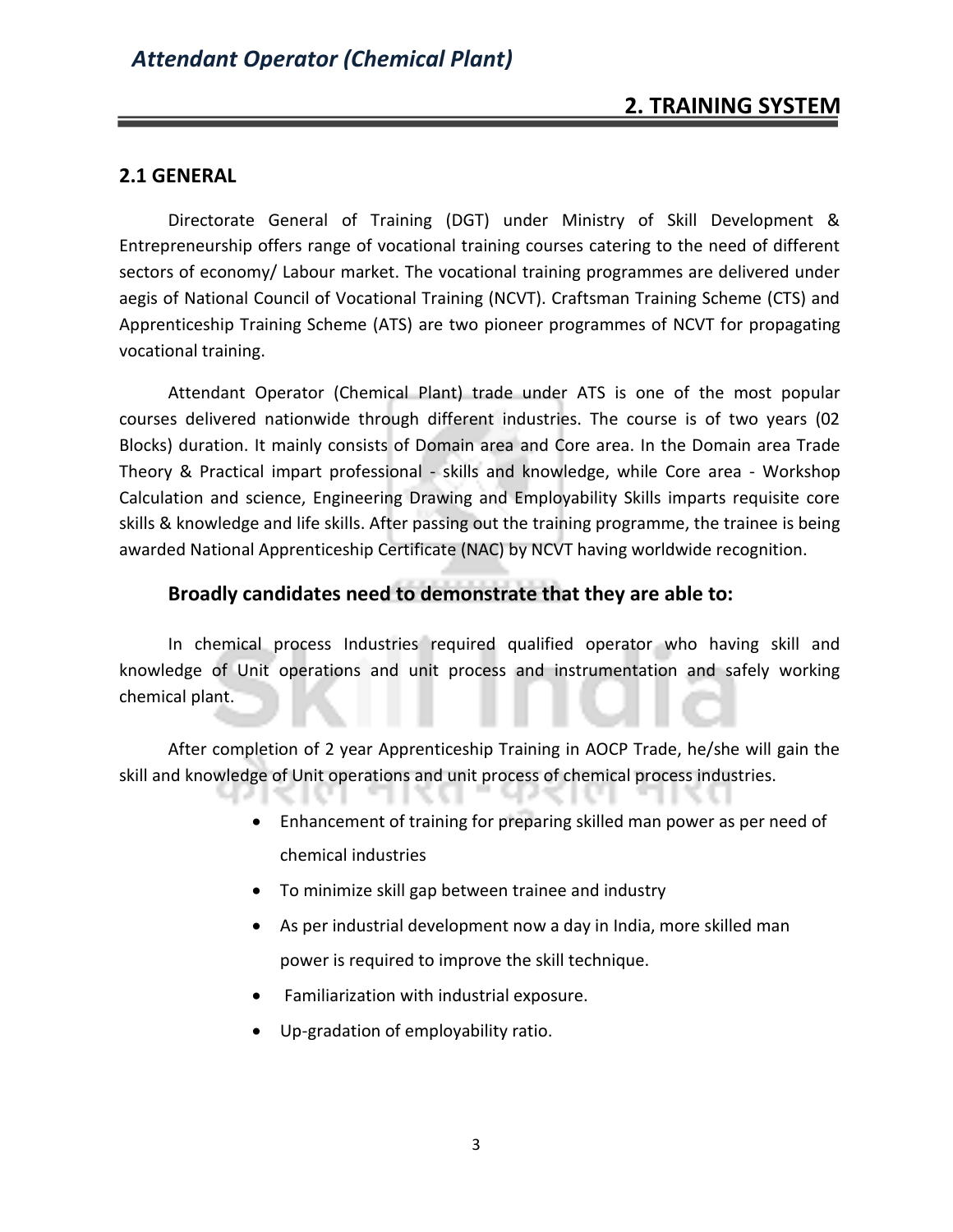#### **2.2 CAREER PROGRESSION PATHWAYS**:

• Indicative pathways for vertical mobility.



#### **2.3 COURSE STRUCTURE:**

Table below depicts the distribution of training hours across various course elements during a period of two years (*Basic Training and On-Job Training*) : -

#### **Total training duration details: -**

| <b>Time</b><br>(in months)                       | $1 - 3$ | $4 - 12$    | $13 - 15$    | $16 - 24$    |
|--------------------------------------------------|---------|-------------|--------------|--------------|
| <b>Basic Training</b>                            | Block-1 | -----       | $Block - II$ |              |
| <b>Practical Training</b><br>(On - job training) | ----    | $Block - I$ |              | $Block - II$ |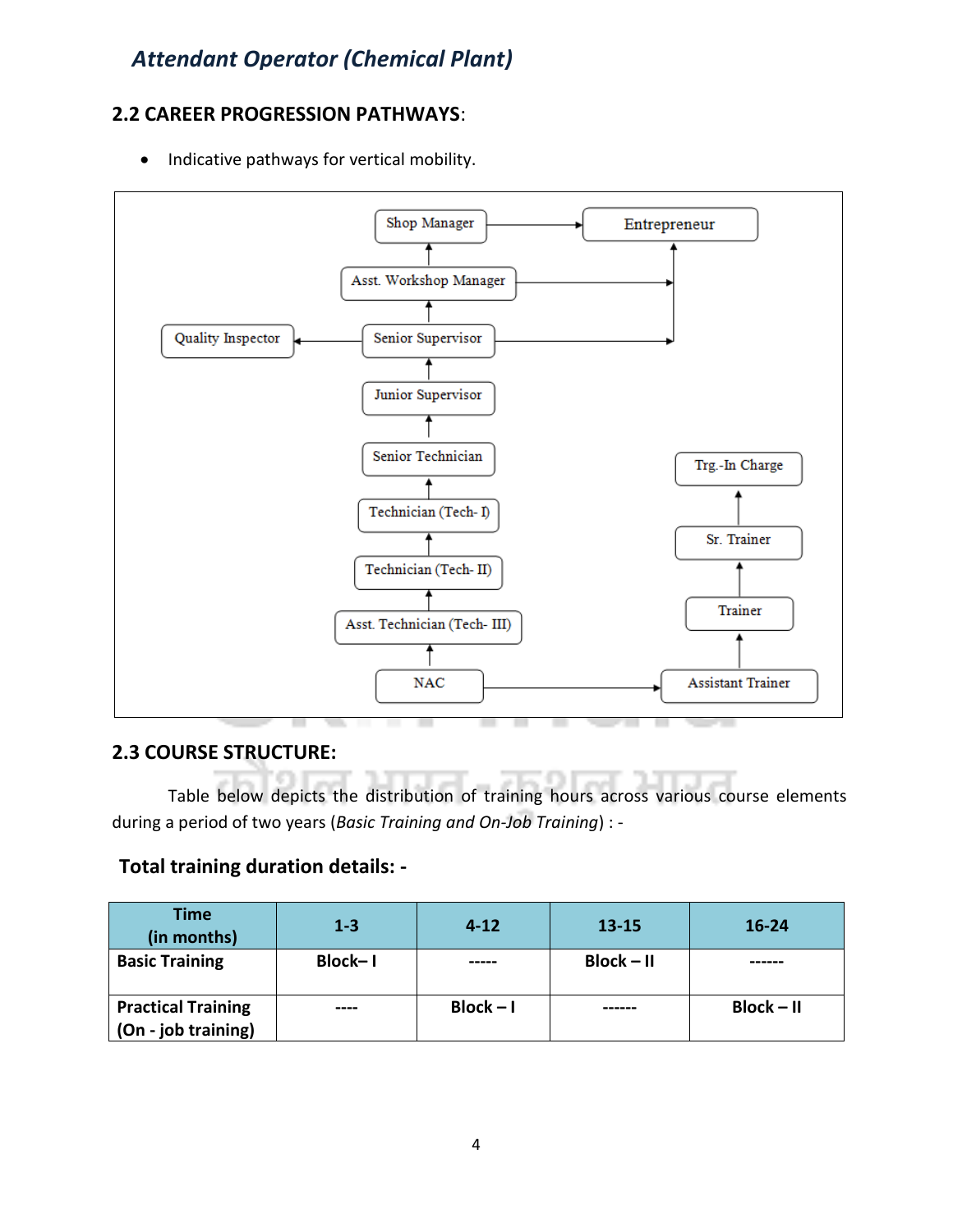#### **A. Basic Training**

For 02 yrs. course (Engg.) : (**Total 06 months:** 03 months in 1styr. + 03 months in 2nd yr.) For 01 yr. course (Engg.) : (Total 03 months: 03 months in 1<sup>st</sup> yr.)

| SI. No. | <b>Course Element</b>                        | <b>Total Notional Training Hours</b> |                   |
|---------|----------------------------------------------|--------------------------------------|-------------------|
|         |                                              | For 02 Yrs.<br>course                | For 01 Yr. course |
| 1.      | Professional Skill (Trade Practical)         | 550                                  | 275               |
| 2.      | Professional Knowledge (Trade Theory)        | 240                                  | 120               |
| 3.      | <b>Workshop Calculation &amp; Science</b>    | 40                                   | 20                |
| 4.      | <b>Engineering Drawing</b>                   | 60                                   | 30                |
| 5.      | <b>Employability Skills</b>                  | 110                                  | 55                |
|         | <b>Total (Including internal assessment)</b> | 1000                                 | 500               |

#### **B. On-Job Training:-**

For 02 yrs. Course (Engg.) : (**Total 18 months:** 09 months in 1st yr. + 09 months in 2nd yr.)

Notional Training Hours for On-Job Training: 3120 Hrs.

For 01 yr. course (Engg.) : (**Total 12 months**)

Notional Training Hours for On-Job Training: 2080 Hrs.

#### **C. Total training hours:-**

| <b>Duration</b>            | <b>Basic Training</b> | <b>On-Job Training</b> | <b>Total</b> |
|----------------------------|-----------------------|------------------------|--------------|
| For 02 yrs. course (Engg.) | 1000 hrs.             | 3120 hrs.              | 4120 hrs.    |
| For 01 yr. course (Engg.)  | 500 hrs.              | 2080 hrs.              | 2580 hrs.    |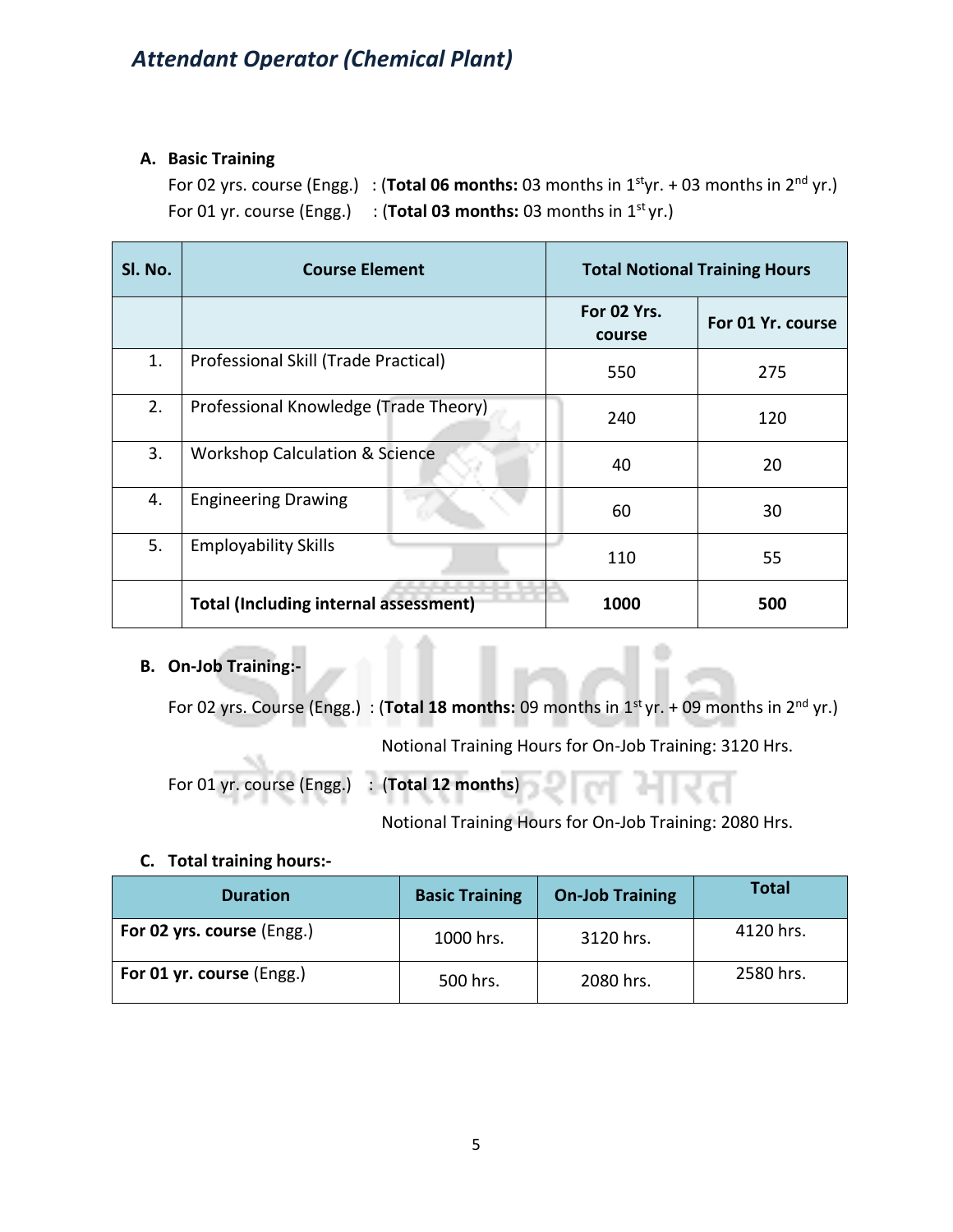#### **2.4 ASSESSMENT & CERTIFICATION:**

The trainee will be tested for his skill, knowledge and attitude during the period of course and at the end of the training programme as notified by Govt of India from time to time. The Employability skills will be tested in first two semesters only.

a) The **Internal assessment** during the period of training will be done by **Formative assessment method** by testing for assessment criteria listed against learning outcomes. The training institute have to maintain individual *trainee portfolio* as detailed in assessment guideline. The marks of internal assessment will be as per the template (Annexure – II).

b) The final assessment will be in the form of summative assessment method. The All India Trade Test for awarding NAC will be conducted by NCVT on completion of course as per guideline of Govt of India. The pattern and marking structure is being notified by govt of India from time to time. **The learning outcome and assessment criteria will be basis for setting question papers for final assessment. The examiner during final examination will also check**  individual trainee's profile as detailed in assessment guideline before giving marks for practical examination.

#### **2.4.1 PASS REGULATION**

The minimum pass percent for Practical is 60% & minimum pass percent for Theory subjects 40%. The candidate pass in each subject conducted under all India trade test.

#### **2.4.2 ASSESSMENT GUIDELINE**

Appropriate arrangements should be made to ensure that there will be no artificial barriers to assessment. The nature of special needs should be taken into account while undertaking assessment. Due consideration should be given while assessing for team work, avoidance/reduction of scrap/wastage and disposal of scarp/wastage as per procedure, behavioral attitude, sensitivity to environment and regularity in training. The sensitivity towards OSHE and self-learning attitude are to be considered while assessing competency.

Assessment will be evidence based comprising the following:

- Job carried out in labs/workshop
- Record book/ daily diary
- Answer sheet of assessment
- Viva-voce
- Progress chart
- Attendance and punctuality
- Assignment
- Project work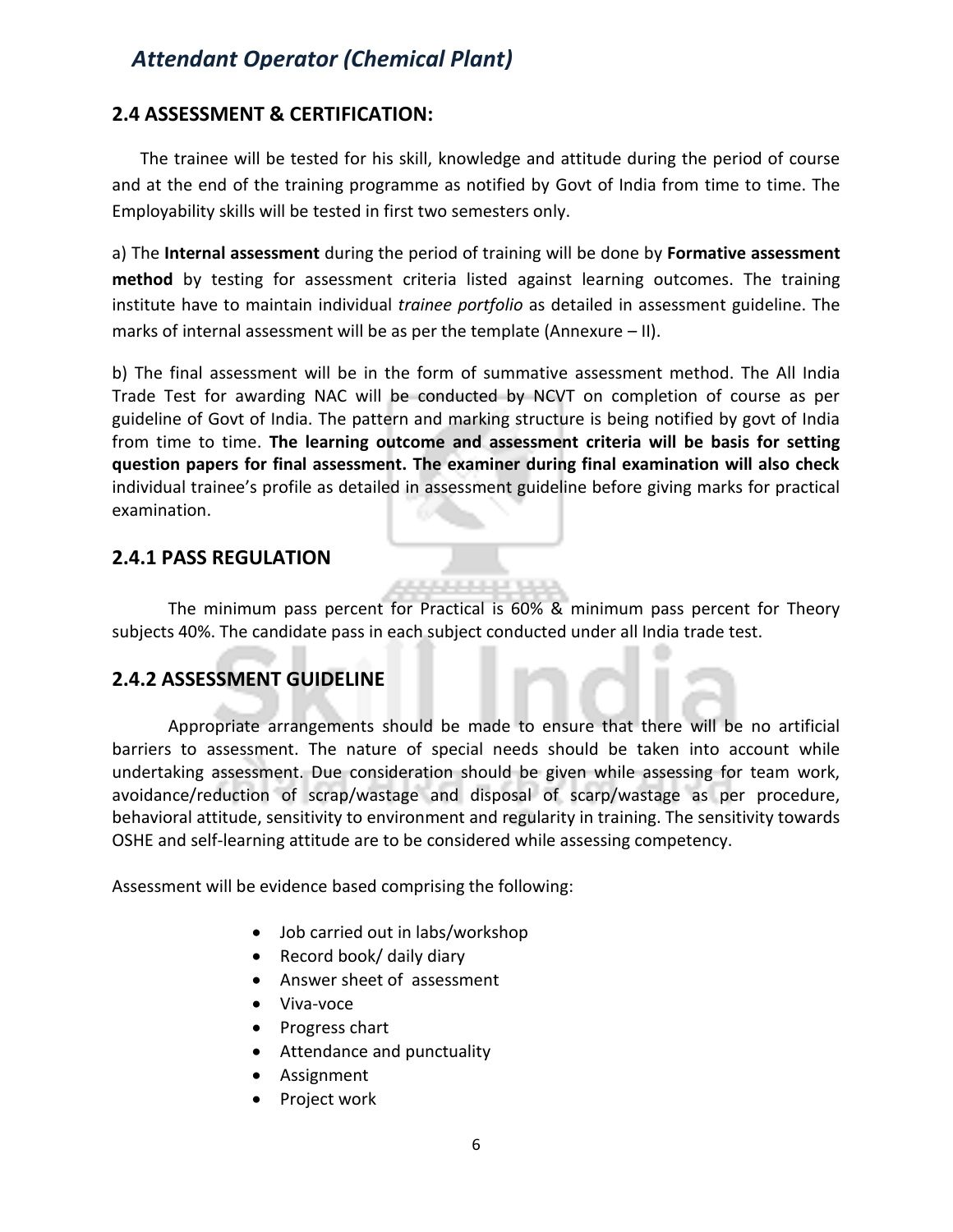Evidences of internal assessments are to be preserved until forthcoming semester examination for audit and verification by examination body. The following marking pattern to be adopted while assessing:

| <b>Performance Level</b>                                                                                                                                                                                                                                                                             | <b>Evidence</b>                                                                                                                                                                                                                                                                                                                                                                           |
|------------------------------------------------------------------------------------------------------------------------------------------------------------------------------------------------------------------------------------------------------------------------------------------------------|-------------------------------------------------------------------------------------------------------------------------------------------------------------------------------------------------------------------------------------------------------------------------------------------------------------------------------------------------------------------------------------------|
| (a) Weightage in the range of 60 -75% to be allotted during assessment                                                                                                                                                                                                                               |                                                                                                                                                                                                                                                                                                                                                                                           |
| For performance in this grade, the candidate<br>with occasional guidance and showing due<br>regard for safety procedures and practices,<br>has produced work which demonstrates<br>attainment of an acceptable standard of<br>craftsmanship.                                                         | Demonstration of good skill in the use of<br>hand tools, machine tools and workshop<br>equipment<br>Below 70% tolerance dimension/accuracy<br>achieved while undertaking different<br>work with those demanded by the<br>component/job/set standards.<br>A fairly good level of neatness and<br>consistency in the finish<br>Occasional support in completing the<br>project/job.         |
| (b) Weightage in the range of above75% - 90% to be allotted during assessment                                                                                                                                                                                                                        |                                                                                                                                                                                                                                                                                                                                                                                           |
| For this grade, the candidate, with little<br>guidance and showing due regard for safety<br>procedures and practices, has produced<br>work which demonstrates attainment of a<br>reasonable standard of craftsmanship.<br>कौशल भा                                                                    | Good skill levels in the use of hand tools,<br>machine tools and workshop equipment<br>70-80% tolerance dimension/accuracy<br>$\bullet$<br>achieved while undertaking different<br>work with those demanded by the<br>component/job/set standards.<br>A good level of neatness and consistency<br>in the finish<br>Little support in completing the<br>project/job                        |
| (c) Weightage in the range of above 90% to be allotted during assessment                                                                                                                                                                                                                             |                                                                                                                                                                                                                                                                                                                                                                                           |
| performance<br>this<br>grade,<br>For<br>in<br>the<br>candidate, with minimal or no support in<br>organization and execution and with due<br>regard for safety procedures and practices,<br>has produced work which demonstrates<br>attainment<br>of<br>high<br>standard<br>of<br>a<br>craftsmanship. | • High skill levels in the use of hand tools,<br>machine tools and workshop equipment<br>Above 80% tolerance dimension/accuracy<br>$\bullet$<br>achieved while undertaking different<br>work with those demanded by the<br>component/job/set standards.<br>A high level of neatness and consistency<br>$\bullet$<br>in the finish.<br>Minimal or no support in completing the<br>project. |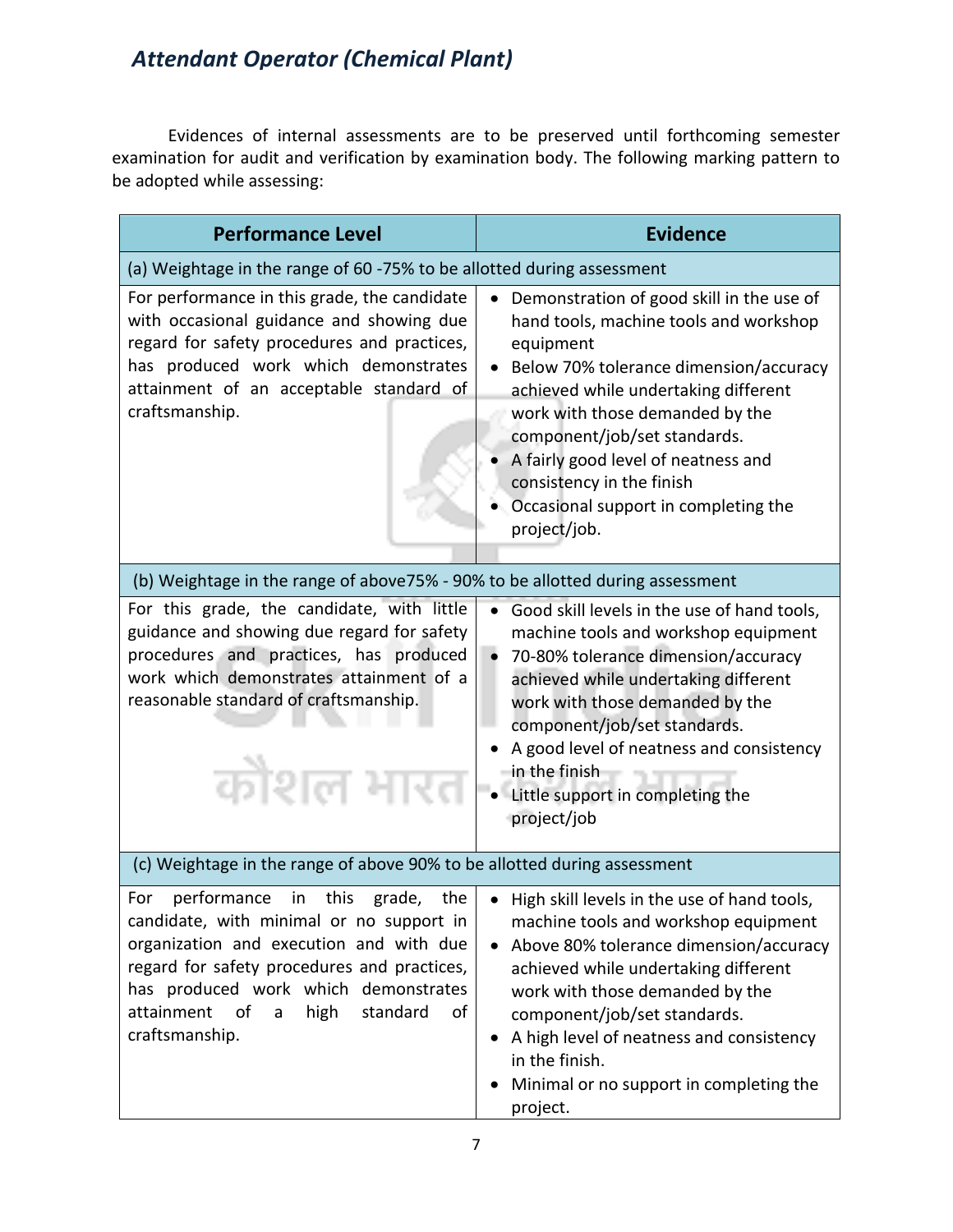#### **Brief Description of Job roles :**

**Laboratory Assistant, Physical** Laboratory Assistant, Physical assists and carries out routine duties in physical laboratory as directed by physicist in conducting experiments. Sets up required apparatus and instruments in position as directed for conducting experiments. Makes necessary electrical connection to equipment and instruments as required. Records routine and other observations as indicated by instruments and makes necessary calculations as directed. Removes apparatus when not in use, cleans and maintains them in good condition. May do minor repairs to equipment and apparatus. May store and maintain account of instruments, equipment, apparatus etc., if required.

**Laboratory Assistant, Chemical** Laboratory Assistant, Chemical arranges and sets various chemicals, instruments and apparatus such as salts, acids, balances, heaters as desired by Chemists for conducting experiments in chemical laboratory. Sets up required apparatus and equipment as directed by Chemist. Performs routine tasks, such as preparations of standard solutions and common reagents, weighing and measuring of salts and chemicals, filtration, precipitation etc. and conducts simple tests as directed by Chemist. Cleans and maintains balances. Changes Kipps apparatus and maintains laboratory clean and tidy. Keeps required chemicals readily available and replenishes stock from stores. May clean special apparatus, if required.

**Process Man, Chemical** Process Man, Chemical process chemical ingredients by mixing in specific proportions, heating, distilling, cooling, filtering, blending, percolating, refining, pulverising, etc. for causing chemical reactions for research or production. Obtains scheme of processing from Chemist; sets apparatus and equipment; collects chemicals in required quantities; regulates feed of gaseous, liquid or solid materials into equipment. Checks progress of process by looking through peep holes, observing temperature readings, pressure gauges and other instruments and making simple chemical tests; regulates material feed, and heating and cooling devices and makes other adjustments necessary to ensure that processes are correctly carried out. Strains, filters and distils chemical substances to obtain required product in purified form. Implements safety measures in regards to operation of plant/machinery and in handling and processing materials such as acids, oils and maintains machinery. May be designated, according to type of material processed or plant in charge of, such as DISTILLING STILL ATTENDANT, FILTER PRESSMAN, etc.

**Bearing Maintenance** Bearing Maintenance, identify the problems in the equipment, rectify the root causes for leakages, replaces the bearings, lubricates the bearings, ensures fitness of all types of bearings in the plant and carry out routine maintenance.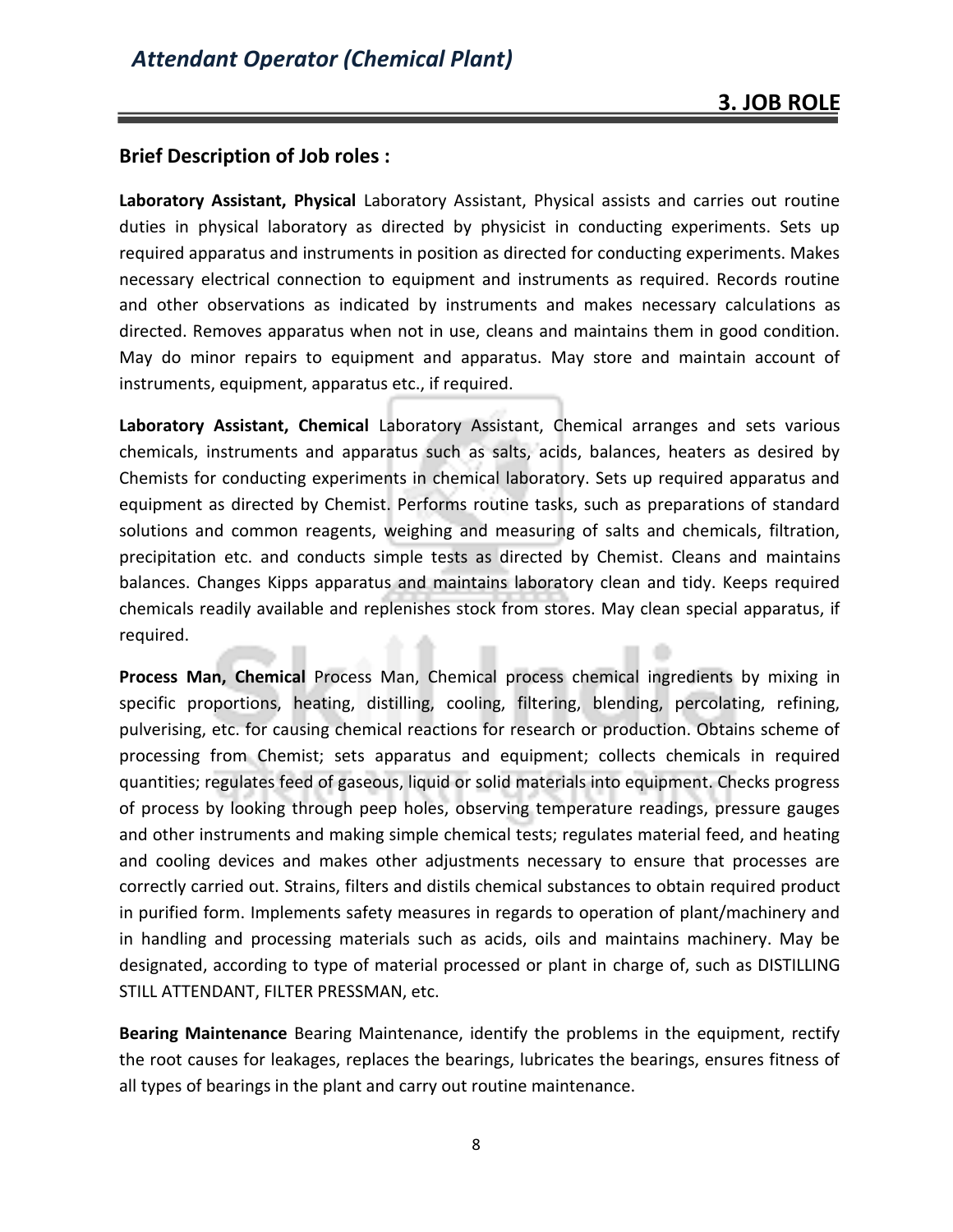**Reactor Convertor Operator** Reactor Converter Operator (Chemical Process, except Petr oleum) operates or tends number of pieces of equipment, other than those used for treating petroleum, which perform sequence of complex operations in chemical reaction process. Regulates feed of gaseous, liquid or solid material into equipment. Checks progress of process by looking through peep holes, observing temperature readings, pressure gauges and other instruments and making simple chemical tests. Regulates material feed and heating or cooling devices and makes other adjustments as necessary to ensure that processes are correctly carried out.

**Pump Man (Petroleum Refining)** Pump man (Petroleum Refining) controls pumps and manifold systems to circulate crude semi compressed and finished petroleum products, water and chemical solutions through processing and storage departments of refinery according to schedules or instructions and plans movement of product through lines of processing and storage unit, utilizing knowledge of interconnections and capacities of pipelines, valve manifolds, pumps and tanks. Synchronizes activities with other pump houses to assure continuous flow of products and minimum contamination between products. Starts battery of pumps, observes pressure and flow meter and turns valve to regulate pumping speeds according to schedules. Turns hand wheels to open line valves to direct flow of product. Signals by telephone to operate pumps in designed units to open and closed pipeline and tank valves and to gauge, sample and determine temperature of tank contents. Records operating data, such as products and quantities pumped, stocks used, gauging results and operating time. May blend oil and gasoline. May repair pumps, lines and auxiliary equipment.

**Evaporator Operator Evaporator** Operator; Pan Operator; Vacuum Pan Operator charges and operates evaporating tank, vacuum-pan or similar device to concentrate solutions by driving off excess water contents. Pumps weak (liquid) solution into evaporator tank or pan; operates vacuum pump to obtain vacuum in pan, if required; regulates flow of steam into heater coils of evaporator; periodically tests concentrations of solution by use of instruments or by making simple chemical tests; makes necessary adjustments to temperature and pressure to obtain required solution; pumps concentrated solution from evaporator for auxiliary heating. Implements safety measures in regard to operation of plant/machinery and in handling and processing materials, oils and maintains machinery. May tend auxiliary equipment such as settling tanks, preheating tanks, condensers and cooling equipment. May treat solutions, such as those of glue, glycerin, glucose and caustic soda and be designated accordingly.

**Continuous Still Operator, Petroleum** Continuous Still Operator, Petroleum; Still man, Petroleum operates one or more continuous stills for distilling or refining crude oil to obtain fuel gas, gasoline, kerosene, diesel oil, lubricating oil, wax, bitumen, etc. Reads processing schedules, operating logs, test results of oil samples, and laboratory recommendations to determine changes in equipment controls required to produce specified quantity and quality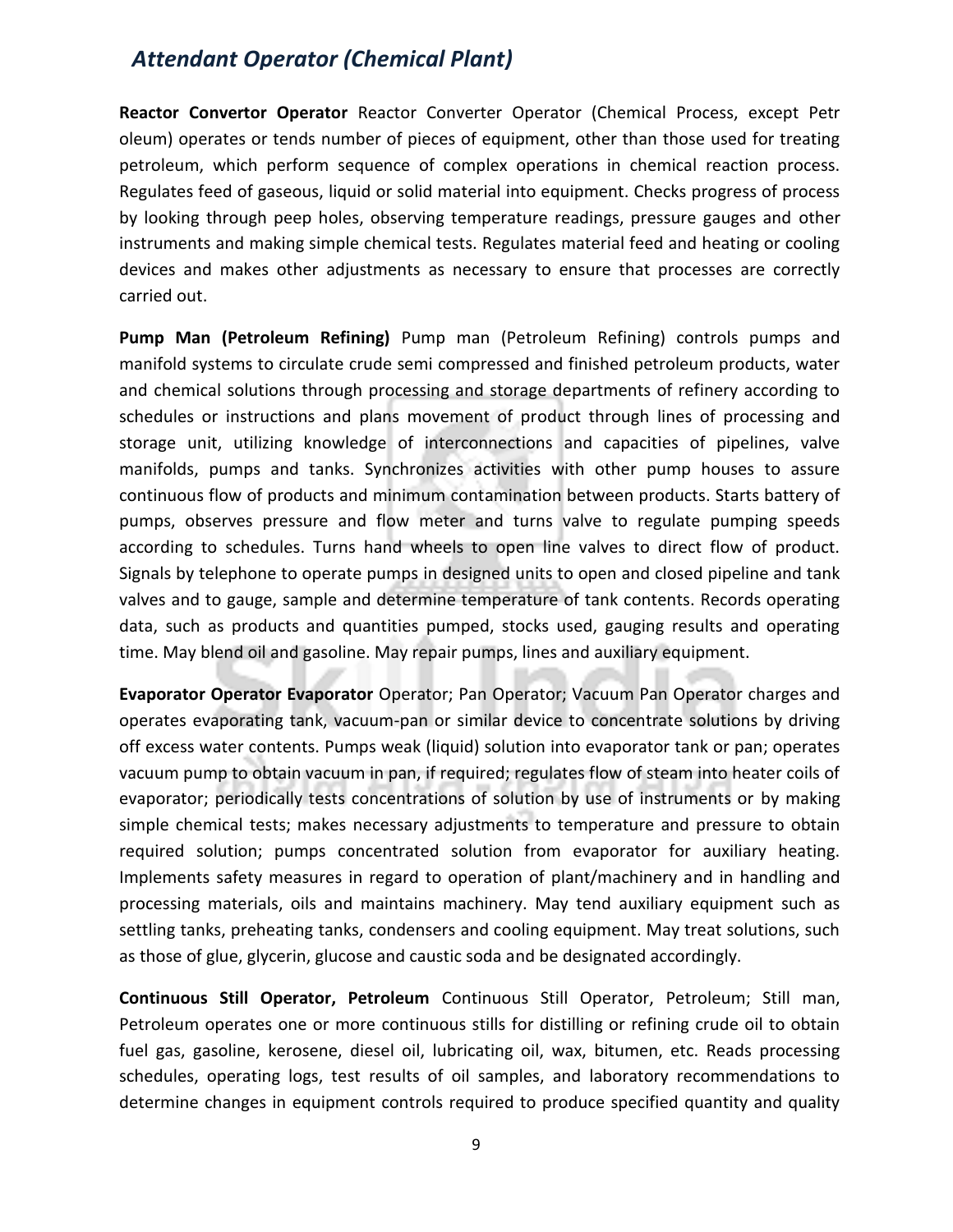of product; moves and sets controls, such as knobs, valves, switches, levers, and index arms on control panels to adjust, maintain, and co-ordinate process variables, such as flows, temperatures, pressures, vacuum, time, catalyst, and chemicals, by automatic regulation and remote control of processing units, such as heaters furnaces, compressors, exchangers, recharges, absorbers. Moves controls to regulate valves, pumps, compressors, and auxiliary equipment to direct flow of product, reads temperature and pressure gauges and flow meters, records readings, and compiles operating records; tests products for specific gravity and observes their color to determine whether processing is being carried out properly; makes minor adjustments to equipment; shuts down still for cleaning and opens it up again; supervises workers who assist in operation of still. May fire oil or gas burning furnace through which oil is run to heat it to processing temperature. May specialize in a particular type of still, kind of oil processed, and be designated according to process involved or plant operated as ABSORPTION PLANT OPERATOR; PURIFICATION OPERATOR; STILLMAN; CRACKING UNIT; STILLMAN, POLYMERIZATION, etc.

**Crusher Operator, Chemical** Crusher Operator, Chemical operates power driven crushing machine to break solid lumps of chemicals or other materials into smaller size for further processing. Collects material to be crushed; fills hopper of machine by hand or by operating mechanical feed; fixes screen to machine to retain pieces which are too large. Operates controls to start, stop and regulate speed of machine; breaks oversize or jammed lumps with a hammer; discharges crushed material into outlet container-cleans crusher and work area. May weigh the material before and after crushing to know loss in crushing. May be designated according to type of process adopted/industry attached to.

**Autoclave Operator** Autoclave Operator; Sterilization Attendant charges, operates and unloads an autoclave (high-pressure vessel) for processing chemicals, oils, or sterilizing bottles, ampoules, etc. Charges or loads vessel with predetermined quantities of chemicals or objects; checks valves for operation; raises temperature of autoclave by increasing steam pressure. Observes pressure and temperature gauges, thermometers, timings and other instruments and makes necessary adjustments to ensure that process or sterilization is carried out correctly. Unloads product on completion of process and prepares vessel for next batch. Implements safety measures in regard to operation of plant/machinery and in handling and processing materials, and maintains machinery. May keep records. May be designated according to product processed or sterilized.

**Batch Still Operator, Chemical** Batch-Still Operator, Chemical operates one or more stills in which batches of liquid chemicals, other than petroleum, are treated to separate them into their chemical constituent such as alcohol beverages, perfume or drugs or to refine those constituents. Manipulates feed valves to fill tank with liquid to desired levels; adjusts valves to control pressure in tank and rate of heating; regulates valves to control amount of condensed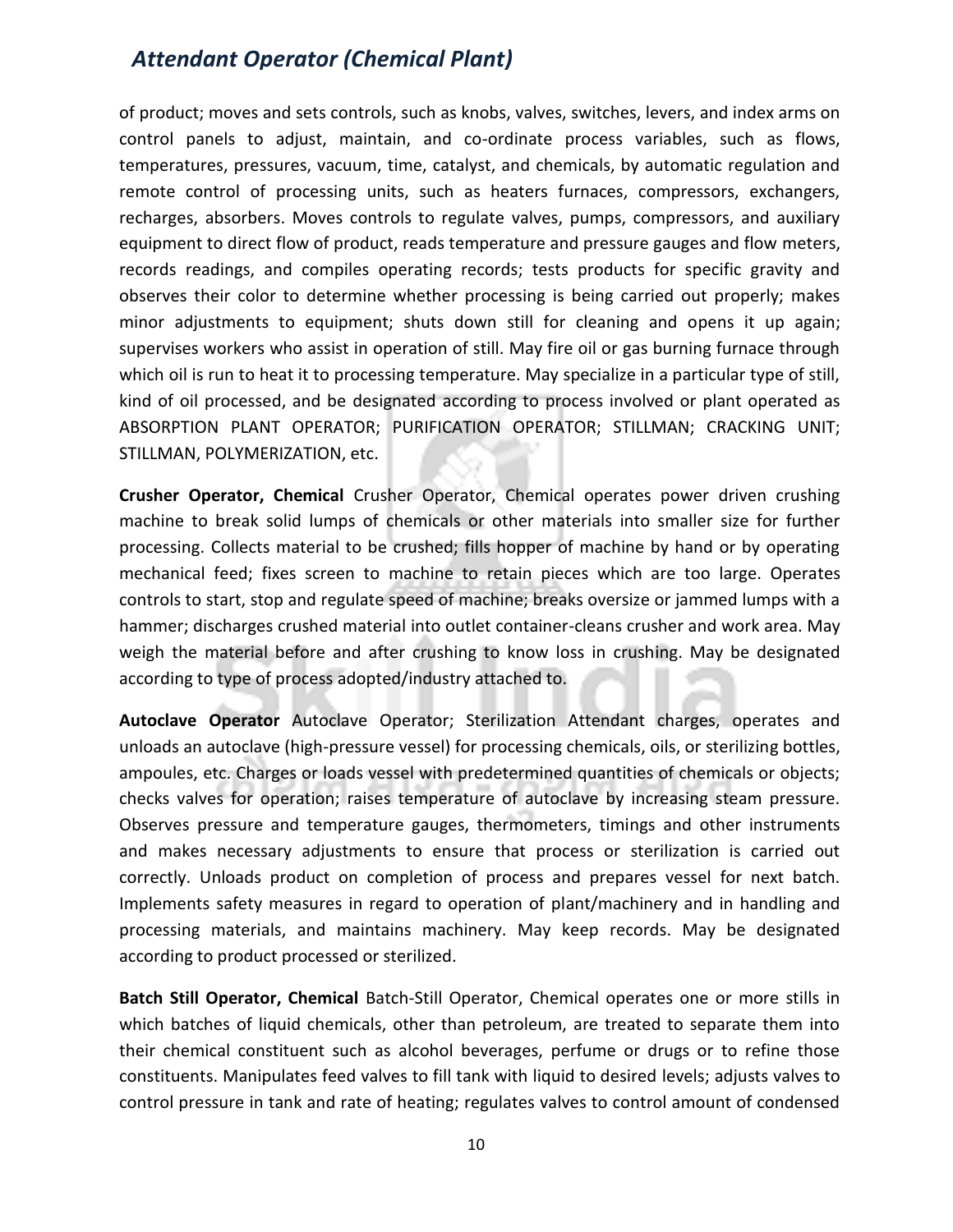vapors returned to tank to enrich vapors driven from it; draws, from containers receiving condensed vapors, product samples for testing either on their own or in laboratory; determines by purity of samples, container to which product should be routed. Maintains record of raw materials drawn, quantity consumed to indicate production capacity of plant; enters in log book condition of plant and abnormalities noticed in distillation during shift for report to Chemist. May make adjustments to still auxiliaries such as condensers and pumps. May operate ordinary type of wood-fire distillation plant. May be designated according to type of chemicals used and industry attached to e.g. AMMONIA STILL OPERATOR; ALCOHOL STILL OPERATOR; BENZENE STILL OPERATOR.

**Continuous Still Operator, Chemical** Continuous Still Operator, Chemical; Distillation Operator tends one or more stills in which continuous feed of liquid chemical, other than petroleum is heated to separate into chemical constituents by regulating temperature, pressure, cooling valves etc. Adjusts feed valves to allow liquid to enter still at prescribed rate; adjusts controls to maintain temperature at various levels of still and to maintain prescribed pressure in still; regulates valves to control amount of condensed vapor returned to still to enrich vapors driven from it; draws, from containers receiving condensed vapors, product samples for testing either themselves or in the laboratory; determines by purity of samples to which container product should be routed; returns impure samples to main stock; maintains record of temperature, pressure and feed indicator readings. May make adjustments to still auxiliaries such as heat exchangers, absorbers, strippers, boilers and compressors. May specialize in type of chemical treated and be designated accordingly.

**Ammonia Operator/Ammonia Plant Operator** Ammonia Operator controls converter and auxiliary equipment that combine hydrogen and nitrogen to produce anhydrous ammonia: Lights burner and starts pumps, compressors, scrubbers, and absorption units. Moves controls on panel board to regulate temperatures of solutions and opens valves to admit heated and purified air and hydrogen into combustion chamber of burner, where nitrogen driven from air combines with hydrogen to form ammonia. Reads instruments, such as thermometers, pressure gauges, and potentiometers. Makes control adjustments according to operating instructions and charts. Pumps fresh solutions into scrubbing and absorption towers when readings indicate excessive alkalinity. Records operational data in logbook. May compute percentage of hydrogen and ammonia in burner gases, using standard test procedure.

**Acid Plant Operator** Acid Plant Operator maintains and operates acid plant for manufacturing sulphuric, hydrochloric, nitric or other acids by treating raw materials (Sulphur, salts, etc.) with acid or steam. Collects required amount of raw materials for preparation of desired acid. Sets up and checks equipment, valves, gauges and other instruments; charges vessel with predetermined amount of chemicals, or regulates feed of materials into equipment; controls temperature in vessel by adjusting steam pressure; checks progress of process by looking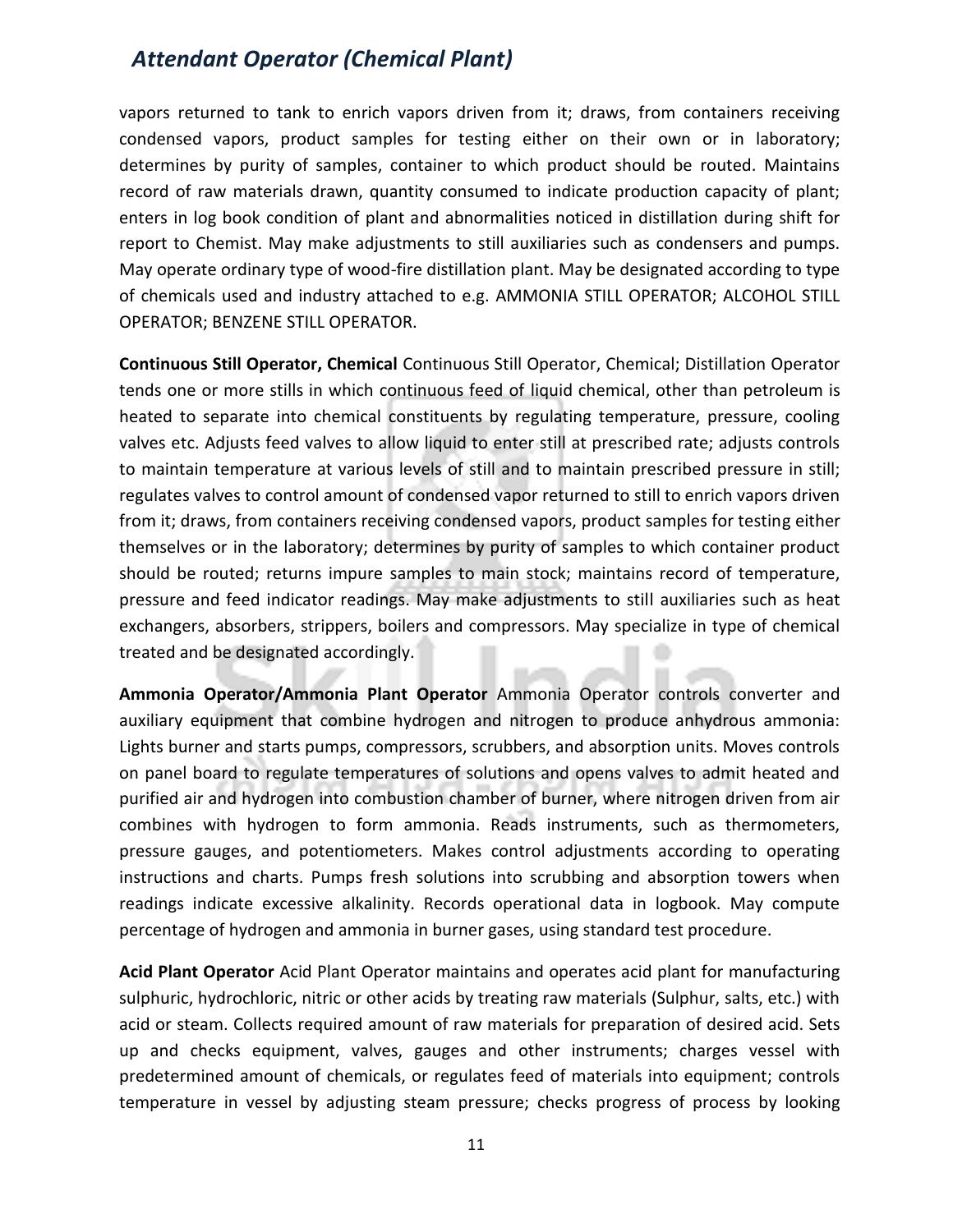through peep holes, observing temperature readings, pressure gauges and other instruments and making simple chemical tests; regulates material feed and heating or cooling devices, as necessary; removes acid when process is completed. May keep records. May be designated according to product or process, e.g. SULPHURIC ACID PLANT OPERATOR; HYDROCHLORIC ACID PLANT OPERATOR; FERTILISER MAKER; PHOSPHORUS MAKER.

**Digester Operator, Paper Pulp** Digester Operator, Paper Pulp; Rag Boiler Operator, Paper Pulp operates boiler (cooker) to convert raw materials into paper pulp. Supervises charging of cooker with ingredients such as wood chips, rags, straw and waste paper shreds. Directs adding of chemicals and admission of steam to raise temperature and pressure. Observes gauges and makes adjustments to maintain desired operating conditions. Tests samples by titration or color tests to determine stage of cooking. When the process completes, drains liquid from digester and instructs others in removal of cooked pulp. May be designated according to materials processed or chemicals used.

**Mixing Machine Man Attendant (Chemical)** Mixing Machine Attendant, (Chemical) feeds and tends machine to mix and blend different solid or liquid ingredients in required proportions. Weighs ingredients according to formulae or specifications and feeds prescribed quantities of ingredients into machine container by hand or by operating valves, pumps or mechanical loaders; starts machine agitators to mix materials thoroughly; adds further ingredients, if required; runs machine until mixing process is completed; removes mixture from machine container; cleans machine and work area and prepares machine for fresh run. Observes and reports abnormalities in blending and mixing.

**Filter Press Operator** Filter Press Operator operates filter press machine to filter impurities or other insoluble materials from slurries, chemical solutions or mother liquids. Opens filter press and covers filter plates with canvas, paper or other filtering media; closes press and ensures that its joints make a liquid tight seal; adds diatomaceous earth, saw dust, other settling compound to solution to precipitate impurities; pumps when specified pressure is reached. Removes filtered impurities from screen with compressed air, water or steam, and dislodges solid materials caught between frames. Occasionally replaces damaged filter media and adjusts and makes minor repairs to equipment.

**Hydro Extractor Operator** Hydro Extractor Operator, Centrifuge Operator operates centrifuge machine that separates solids from liquids, or liquids of different specific gravity. Fills drum of machine with liquid material. Starts machine and adjusts drum speed to obtain efficient separation of substances; empties containers when separation is completed. May fix and clean filtering media in machine, operate heating attachment on machine and test samples for moisture content. May be designated according to type of materials separated.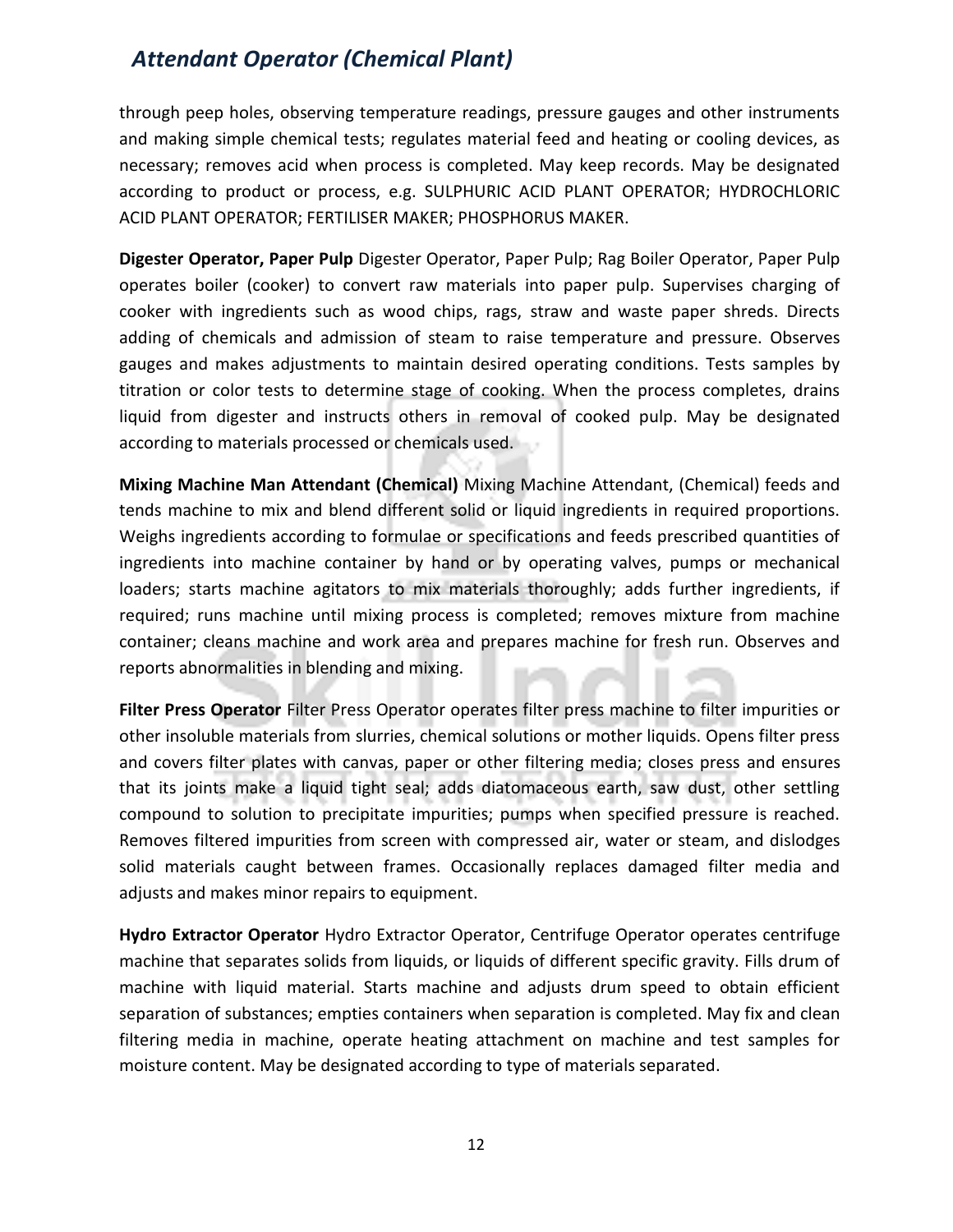**Drying Chamber Attendant (Drugs)/Chamber Operators** Drying Chamber Attendant, Drug dries tables and powder in drying chamber. Spreads out powder and tables evenly in trays and loads trays on racks and shelves in drying chamber. Closes chamber and applies heat for fixed period of time; checks at frequent intervals to ensure that products are properly dried. Keeps drying chamber clean.

**Extraction Attendant, Chemical** Extraction Attendant; Chemical, Extraction Operator; Extractor Battery Attendant; Kettle Operator; Percolation Attendant; Acidification Operator boils necessary ingredients in kettles, vats, pans, and regulates temperature, pressure etc. as directed by Process man, Chemical, to effect desired chemical reaction. Collects different ingredients in required proportions and feeds them into pan separately or together, according to specification, adding required amount of fluids and other liquids, mixing them by stirrer. Switches on plant, injecting steam to boil and mix ingredients; observes temperature, pressure gauges, timings and other instruments, making adjustments, where necessary, to ensure process is complete. Collects samples for observation and test; drains stuff for storage; cleans pan and work place. Implements safety measures in regard to operation of plant/machinery and in handling and processing materials, oils and maintains machinery. May tend open or wood fire pan. May be designated according to type of pan or industry associated with.

May be designated, according to type of material processed or plant in charge of, type of chemicals used and industry attached to, process involved or plant operated as such as DISTILLING STILL ATTENDANT, FILTER PRESSMAN, AMMONIA STILL OPERATOR; ALCOHOL STILL OPERATOR, BENZENE STILL OPERATOR. May specialize in a particular type of still, kind of oil processed, and be designated according to ABSORPTION PLANT OPERATOR; PURIFICATION OPERATOR; STILLMAN; CRACKING UNIT; STILLMAN etc.

ग्शल भारत

#### **Reference NCO-2015:**

- (i) 3111.0100 Laboratory Assistant, Physical
- (ii) 3111.0300 Laboratory Assistant, Chemical
- (iii) 3133.0100 Process Man, Chemical
- (iv) 7233.0301 Bearing Maintenance
- (v) 8131.3700 Reactor Convertor Operator
- (vi) 3134.0300 Pump Man (Petroleum Refining)
- (vii) 8131.3600 Evaporator Operator Evaporator
- (viii) 3134.0100 Continuous Still Operator, Petroleum
- (ix) 8131.0100 Crusher Operator, Chemical
- (x) 8131.3501 Autoclave Operator
- (xi) 3133.0400 Batch Still Operator, Chemical
- (xii) 3133.0500 Continuous Still Operator, Chemical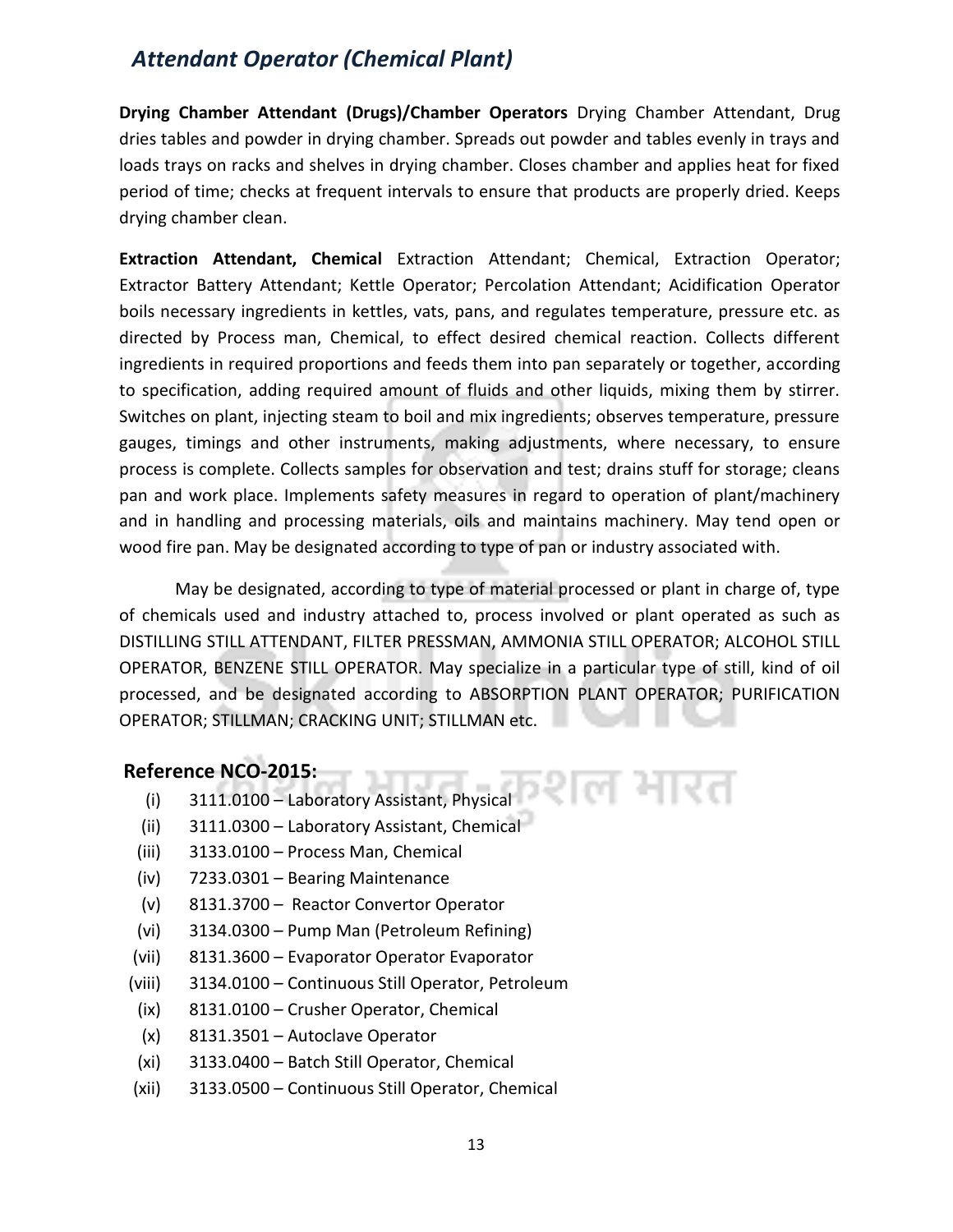- (xiii) 8131.2100 Ammonia Operator/Ammonia Plant Operator
- (xiv) 8131.7700 Acid Plant Operator
- (xv) 3139.0100 Digester Operator, Paper Pulp
- (xvi) 8131.0400 Mixing Machine Man Attendant (Chemical)
- (xvii) 8131.2300 Filter Press Operator
- (xviii) 8131.2700 Hydro Extractor Operator
- (xix) 8131.1400 Drying Chamber Attendant (Drugs)/Chamber Operators
- (xx) 8131.8500 Extraction Attendant, Chemical



# Skill India कोशल भारत-कुशल भारत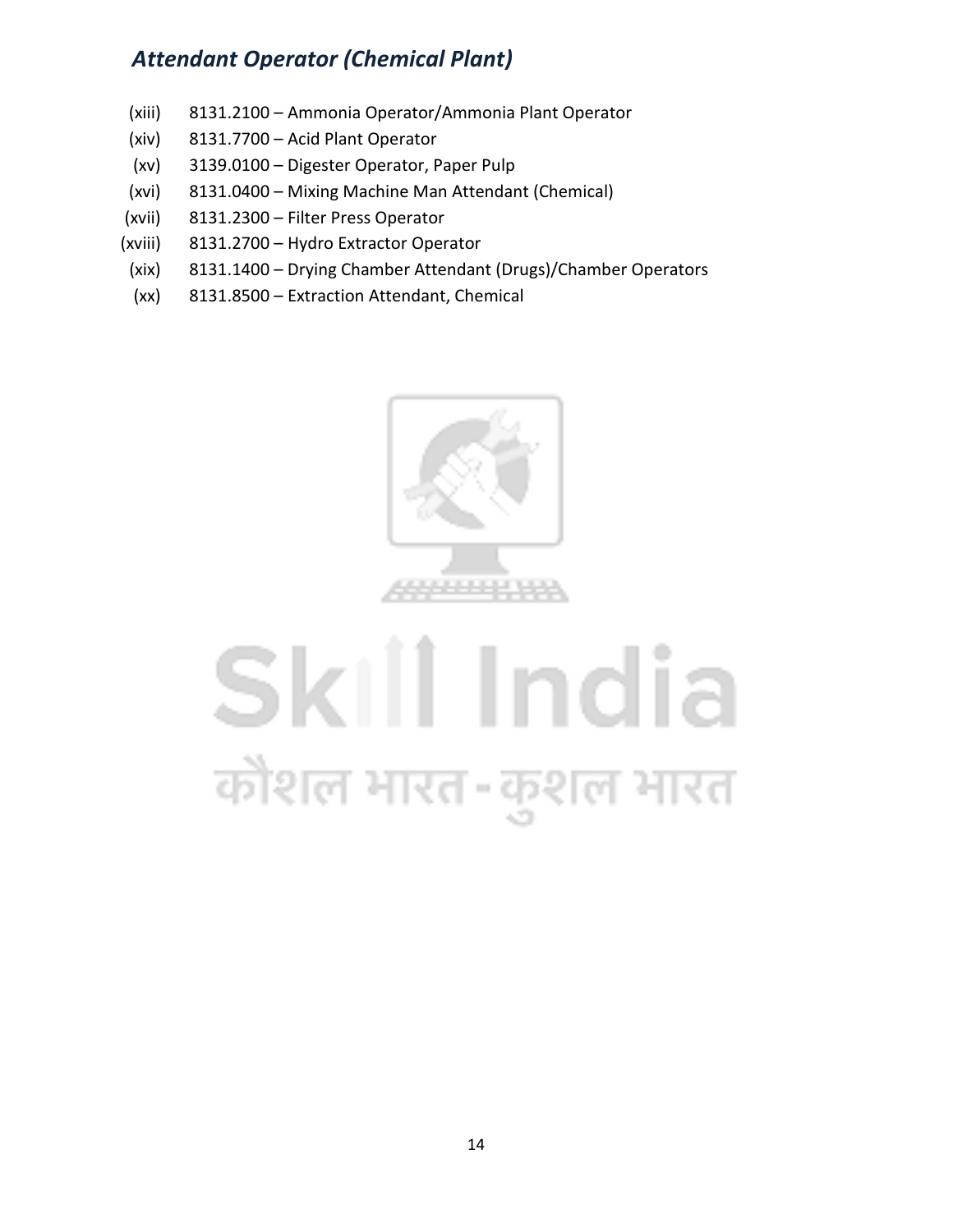#### **4. NSQF LEVEL COMPLIANCE**

n e

NSQF level for "Attendant Operator (Chemical Plant)" trade under ATS: **Level 5**

As per notification issued by Govt. of India dated- 27.12.2013 on National Skill Qualification Framework total 10 (Ten) Levels are defined.

Each level of the NSQF is associated with a set of descriptors made up of five outcome statements, which describe in general terms, the minimum knowledge, skills and attributes that a learner needs to acquire in order to be certified for that level.

Each level of the NSQF is described by a statement of learning outcomes in five domains, known as level descriptors. These five domains are:

- a. Process
- b. Professional knowledge,
- c. Professional skill,
- d. Core skill and
- e. Responsibility.

z.

The Broad Learning outcome of Attendant Operator (Chemical Plant) trade under ATS mostly matches with the Level descriptor at Level- 5.

The NSQF level-5 descriptor is given below:

- 1

| <b>Level</b> | <b>Process</b><br><b>Required</b> | Professional<br><b>Knowledge</b> | <b>Professional</b><br><b>Skill</b> | <b>Core Skill</b> | <b>Responsibility</b> |
|--------------|-----------------------------------|----------------------------------|-------------------------------------|-------------------|-----------------------|
| Level 5      | Job that                          | Knowledge                        | A range of                          | Desired           | Responsibility        |
|              | requires well                     | of facts,                        | cognitive and                       | mathematical      | for own work          |
|              | developed skill,                  | principles,                      | practical skills                    | skill,            | land                  |
|              | with clear                        | processes and                    | required to                         | understanding     | Learning and          |
|              | choice of                         | general                          | accomplish tasks of social,         |                   | some                  |
|              | procedures in                     | concepts, in a                   | and solve                           | political and     | responsibility        |
|              | familiar context. field of        |                                  | problem by                          | some skill of     | for other's           |
|              |                                   | work                             | selecting and                       | collecting and    | works and             |
|              |                                   | or study                         | applying basic                      | organizing        | learning.             |
|              |                                   |                                  | methods, tools,                     | information,      |                       |
|              |                                   |                                  | materials and                       | communication.    |                       |
|              |                                   |                                  | information.                        |                   |                       |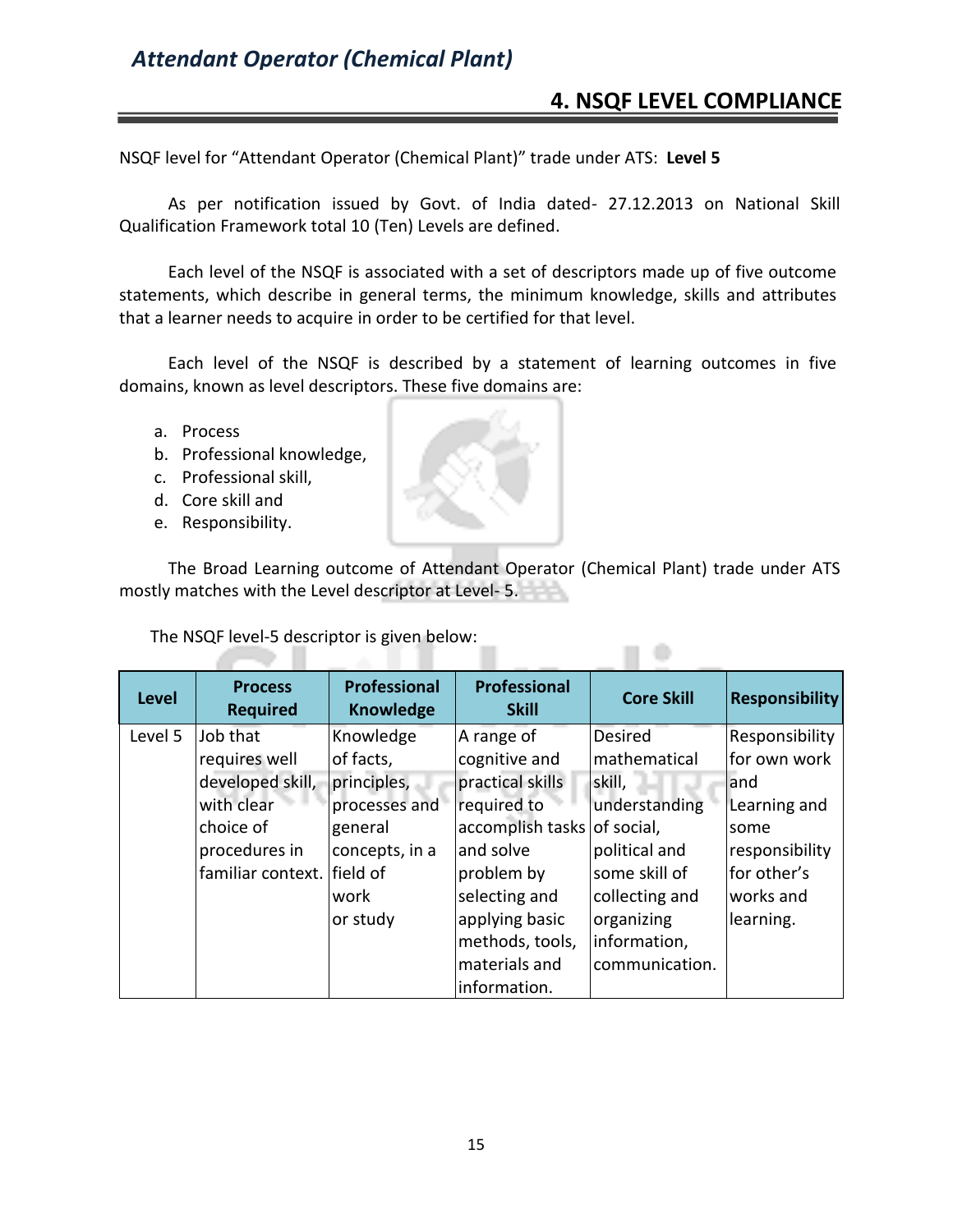#### **5. GENERAL INFORMATION**

| <b>Name of the Trade</b>             | ATTENDENT OPERATOR (CHEMICAL PLANT)                              |
|--------------------------------------|------------------------------------------------------------------|
|                                      | 3111.0100, 3111.0300, 3133.0100, 7233.0301, 8131.3700,           |
| <b>NCO - 2015</b>                    | 3134.0300, 8131.3600, 3134.0100, 8131.0100, 8131.3501,           |
|                                      | 3133.0400, 3133.0500, 8131.2100, 8131.7700, 3139.0100,           |
|                                      | 8131.0400, 8131.2300, 8131.2700, 8131.1400, 8131.8500            |
| <b>NSQF Level</b>                    | Level $-5$                                                       |
| <b>Duration of Apprenticeship</b>    |                                                                  |
| Training (Basic Training + On-       | Two years (02 Blocks each of one year duration).                 |
| <b>Job Training)</b>                 |                                                                  |
|                                      | Block $-1$ : 3 months<br>a)                                      |
| <b>Duration of Basic Training</b>    | b) Block $- II : 3$ months                                       |
|                                      | <b>Total duration of Basic Training: 6 months</b>                |
|                                      | a) Block-I: 9 months                                             |
| <b>Duration of On-Job Training</b>   | b) Block-II: 9 months                                            |
|                                      | <b>Total duration of Practical Training: 18 months</b>           |
| <b>Entry Qualification</b>           | Passed 10 <sup>th</sup> Class with Science and Mathematics under |
|                                      | 10+2 system of Education or its equivalent                       |
| <b>Selection of Apprenticeship</b>   | The apprentices will be selected as per Apprenticeship Act       |
|                                      | amended time to time.                                            |
| <b>Instructors Qualification for</b> | As per ITI instructors qualifications as amended time to         |
| <b>Basic Training</b>                | time for the specific trade.                                     |
| <b>Infrastructure for Basic</b>      | As per the related trade of ITI                                  |
| training                             |                                                                  |
|                                      | The internal examination/assessment will be held on              |
| <b>Examination</b>                   | completion of each block.                                        |
|                                      | Final examination for all subjects will be held at the end of    |
|                                      | course and same will be conducted by NCVT.                       |
| <b>Rebate to Ex-ITI Trainees /</b>   | 01 year                                                          |
| Bsc. (PCM)                           |                                                                  |
| <b>CTS trades eligible for</b>       | Attendant Operator (Chemical Plant)                              |
| <b>Attendant Operator (Chemical</b>  |                                                                  |
| <b>Plant ) Apprenticeship</b>        |                                                                  |

*Note:*

- *Industry may impart training as per above time schedule for different block, however this is not fixed. The industry may adjust the duration of training considering the fact that all the components under the syllabus must be covered. However the flexibility should be given keeping in view that no safety aspects is compromised.*
- *For imparting Basic Training the industry to tie-up with ITIs having such specific trade and affiliated to NCVT.*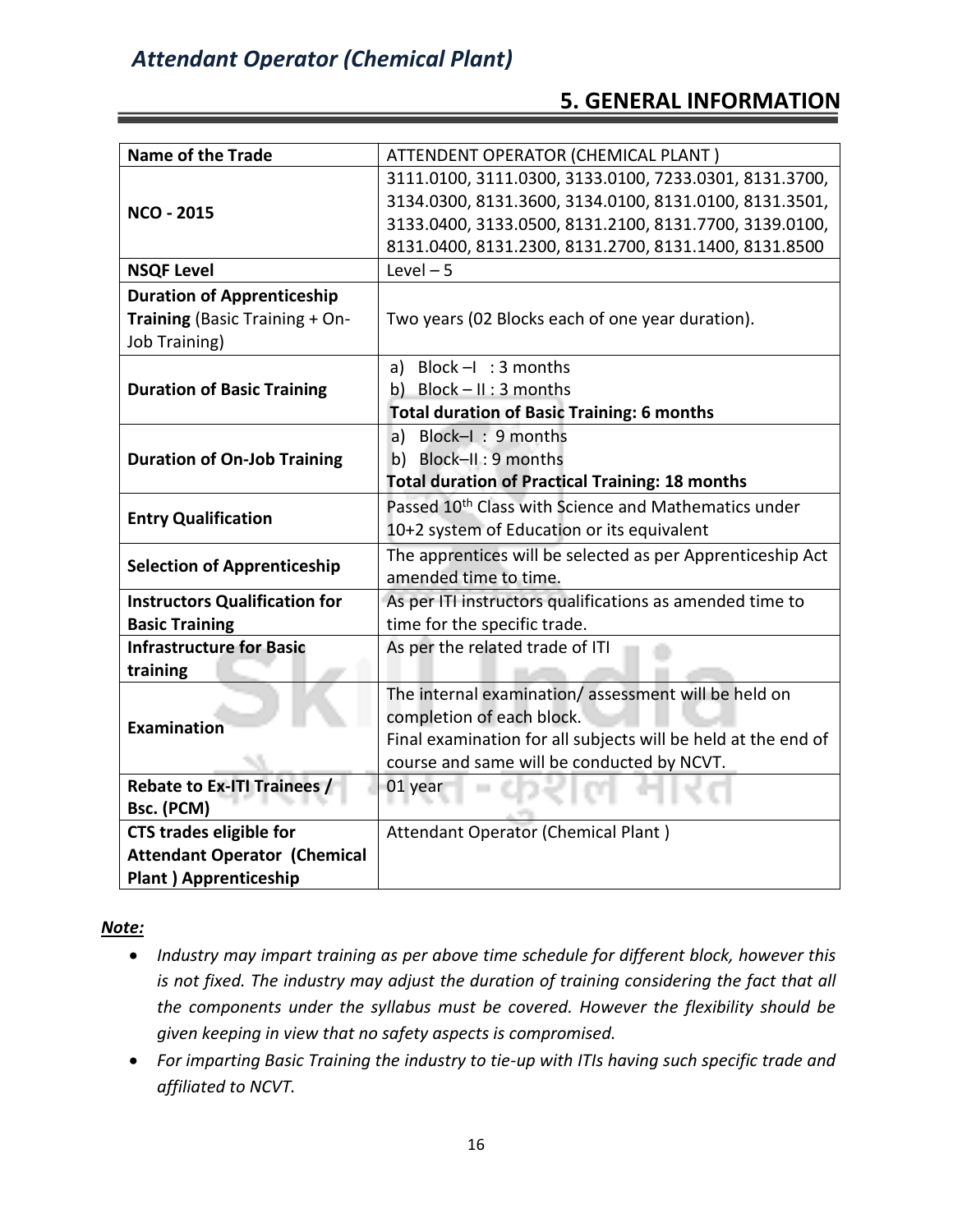#### **6.1 GENERIC LEARNING OUTCOME**

The following are minimum broad Common Occupational Skills/ Generic Learning Outcome after completion of the Attendant Operator (Chemical Plant) course of 02 years duration under ATS.

#### **Block I & II:-**

- 1. Recognize & comply safe working practices, environment regulation and housekeeping.
- 2. Understand and explain different mathematical calculation & science in the field of study including basic electrical. *[Different mathematical calculation & science -Work, Power & Energy, Algebra, Geometry & Mensuration, Trigonometry, Heat & Temperature, Levers & Simple machine, graph, Statistics, Centre of gravity, speed and velocity Pressure, flow of fluids, viscosity, Reynolds number,]*
- 3. Interpret specifications, different engineering drawing and apply for different application in the field of work. *[Different engineering drawing-Geometrical construction, Dimensioning, Layout, Method of representation, Symbol, scales, Different Projections, Machined components & different thread forms, Assembly drawing, Sectional views, freehand sketches of valves , free hand flow sheets of manufacturing of Sulphuric acid, nitric acid, urea, Ammonia, ethanol, free hand sketches of distillation column, size reduction equipments, pressure, level, flow ,temperature control system. ]*
- 4. Acid & Base titration, Boiling point , melting point,  $P<sup>H</sup>$  measureurment , static friction, pipe fittings and gasket cutting ,Operation & overhauling of pumps and valves.
- 5. Select and ascertain measuring instrument and measure dimension of components and record data.
- 6. Explain the concept in productivity, quality tools, and labour welfare legislation and apply such in day to day work to improve productivity & quality.
- 7. Explain energy conservation, global warming and pollution and contribute in day to day work by optimally using available resources.
- 8. Explain personnel finance, entrepreneurship and manage/organize related task in day to day work for personal & societal growth.
- 9. Plan and organize the work related to the occupation.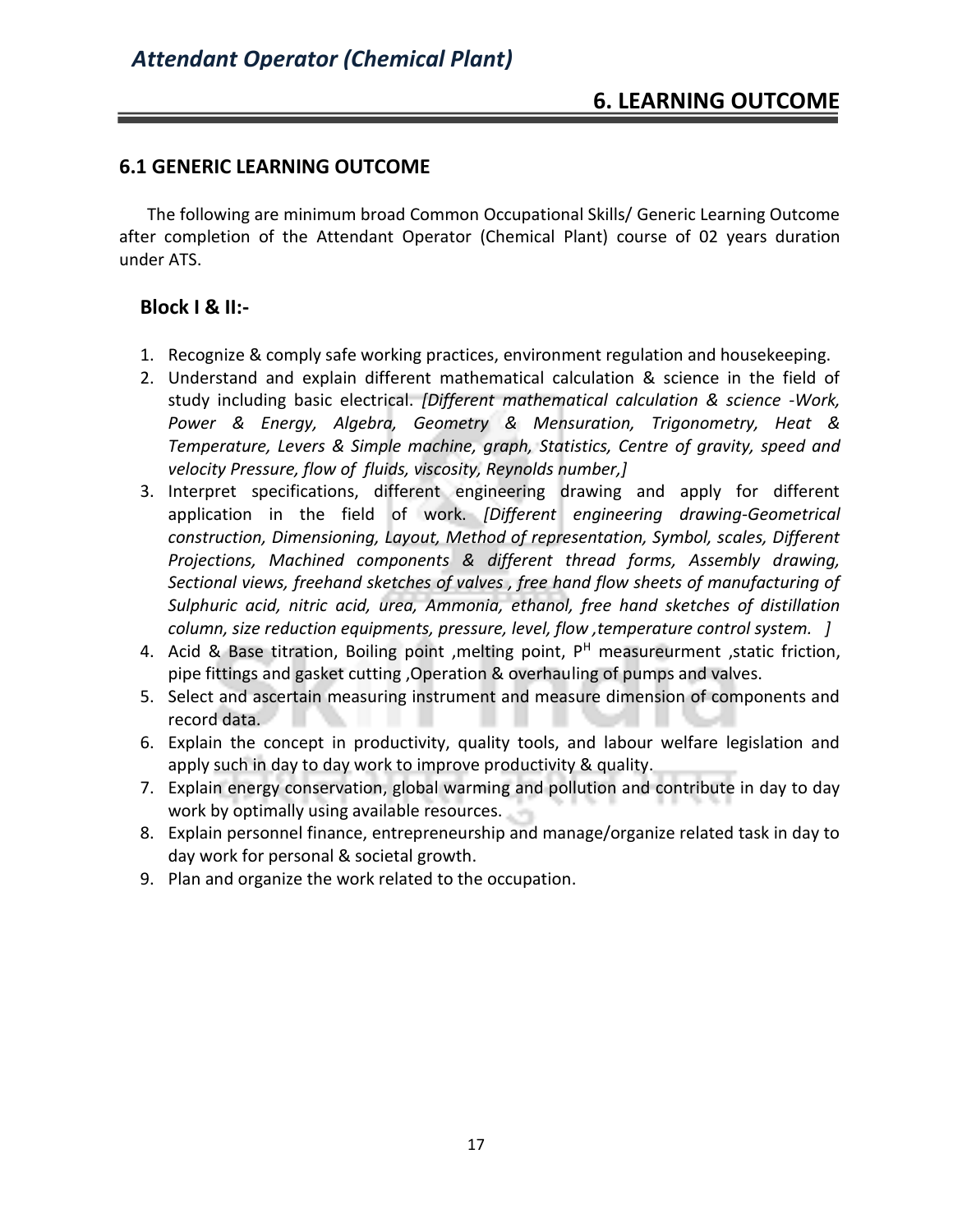#### **6.2 SPECIFIC LEARNING OUTCOME**

#### $Block - I$

- 1. Role & duties of Attendant Operator (Chemical Plant) in chemical process Industry.
- 2. Prepare different types of documentation as per industrial need by different methods of recording information.
- 3. Familiarization of different section of chemical plant, raw materials used ,Product capacity of production ,flow sheet ,writing report ,etc.
- 4. Familiarization of safety, health & environment (SHE) in chemical Plant, PPEs ,fire extinguishers, good housekeeping ,Fire hazards & Toxic hazards on site & offsite emergencies.
- 5. Familiarization of plant utilities, pipe colour coding, standard operation procedure (SOP) of flow meters, pumps, fans ,blowers, compressors, Heat transfer equipments, mass transfer equipments , agitation and mixing equipments.
- 6. SOP of Effluent Treatment Plant and Water treatment plant.
- 7. SOP of Storage and handling, vessels ,Chemical Reactors
- 8. SOP of APCM (Air pollution control Measures) ESP /cyclone separator/ Venturi scrubber, Bag filter etc.

\*\*\*\*\*\*\*\*\*\*\*

#### **Block – II**

- 9. Familiarization with sample quality control tests (Quality control).
- 10. Routine Chemical plant jobs such as start up and shut down of plants, taking readings in log sheet , replacement of gland seal /mechanical seals/gasket/coupling ,chains, keys. Cleaning of tubes of heat exchangers, etc.
- 11. Mitigation of emergencies in the plant i.e. leakage / fix / process chemicals –Toxic Hazards.
- 12. Reading, maintenance and controlling of various parameters such as flow, level, temperature, concentration, P<sup>H</sup>, sampling in chemical process industries.
- 13. Standard operation procedure (SOP) of mass transfer equipments such as Absorption columns, adsorption columns. , dryers crystallizers, etc.
- 14. Standard operation procedure (SOP) of filtration equipments, size reduction equipments, material handling equipments such conveyers, elevators, etc. (The practical for this component may demonstrated by video)

*Note: Learning outcomes are reflection of total competencies of a trainee and assessment will be carried out as per assessment criteria.*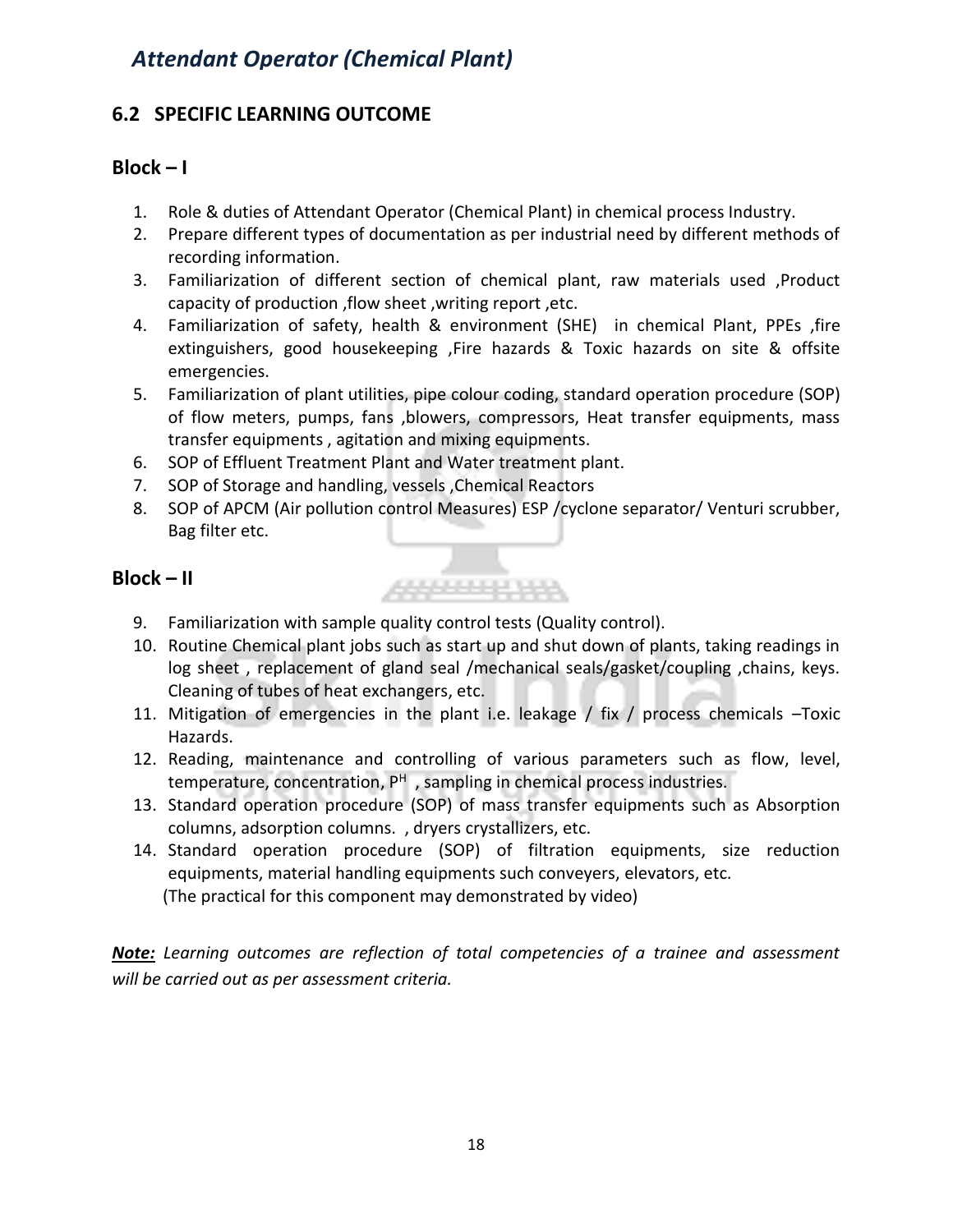# **7. LEARNING OUTCOME WITH ASSESSMENT CRITERIA**

| <b>GENERIC LEARNING OUTCOME</b>                                                |                                                                                                                                                                                                        |  |  |
|--------------------------------------------------------------------------------|--------------------------------------------------------------------------------------------------------------------------------------------------------------------------------------------------------|--|--|
| <b>LEARNING OUTCOMES</b>                                                       | <b>ASSESSMENT CRITERIA</b>                                                                                                                                                                             |  |  |
| 1. Recognize & comply safe<br>working practices,<br>environment regulation and | 1.1.<br>Follow and maintain procedures to achieve a safe<br>working environment in line with occupational<br>health and safety regulations and requirements.                                           |  |  |
| housekeeping.                                                                  | 1.2.<br>Recognize<br>and<br>all<br>unsafe<br>situations<br>report<br>according to site policy.                                                                                                         |  |  |
|                                                                                | 1.3.<br>Identify and take necessary precautions on fire and<br>safety hazards and report according to site policy<br>and procedures.                                                                   |  |  |
|                                                                                | 1.4.<br>Identify, handle<br>off<br>and store /<br>dispose<br>dangerous/unsalvageable goods and substances<br>according to site policy and procedures following<br>safety regulations and requirements. |  |  |
|                                                                                | 1.5.<br>Identify and observe site policies and procedures in<br>regard to illness or accident.                                                                                                         |  |  |
|                                                                                | 1.6.<br>Identify safety alarms accurately.                                                                                                                                                             |  |  |
|                                                                                | Report supervisor/ Competent of authority in the<br>1.7.<br>event of accident or sickness of any staff and record<br>accident details correctly according<br>to<br>site<br>accident/injury procedures. |  |  |
|                                                                                | 1.8.<br>Identify and observe site evacuation procedures<br>according to site policy.                                                                                                                   |  |  |
|                                                                                | 1.9.<br>Identify Personal Productive Equipment (PPE) and<br>use the same as per related working environment.                                                                                           |  |  |
|                                                                                | 1. 10. Identify basic first aid and use them under different<br>circumstances.                                                                                                                         |  |  |
|                                                                                | 1.11. Identify different fire extinguisher and use the same<br>as per requirement.                                                                                                                     |  |  |
|                                                                                | 1.12. Identify environmental pollution & contribute to<br>avoidance of same.                                                                                                                           |  |  |
|                                                                                | 1.13. Take opportunities to use energy and materials in an<br>environmentally friendly manner                                                                                                          |  |  |
|                                                                                | 1.14. Avoid waste and dispose waste as per procedure                                                                                                                                                   |  |  |
|                                                                                | 1.15. Recognize different components of 5S and apply the<br>same in the working environment.                                                                                                           |  |  |
|                                                                                |                                                                                                                                                                                                        |  |  |
| 2.<br>Understand,<br>explain                                                   | Explain concept of basic science related to the field<br>2.1                                                                                                                                           |  |  |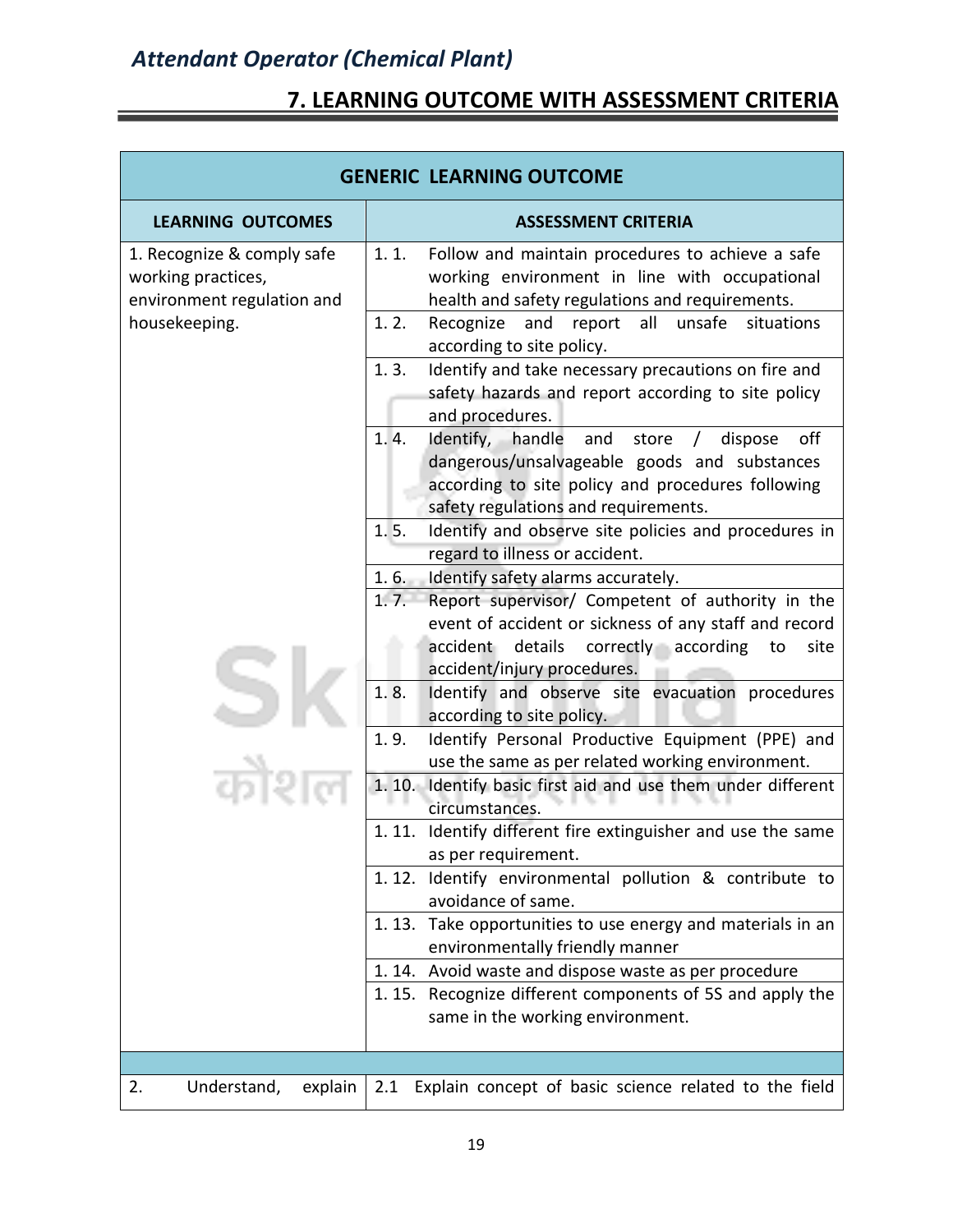| mathematical<br>different<br>calculation & science in the<br>field of study including basic<br>electrical and<br>apply<br>day<br>day<br>in<br>to<br>work.[Different mathematical<br>calculation & science -Work,<br>Power & Energy, Algebra,<br>& Mensuration,<br>Geometry<br>Trigonometry,<br>Heat<br>&<br>Temperature, Levers & Simple<br>machine, graph, Statistics,<br>Centre of gravity, flow of fluid<br>Pressure, Viscosity | such as Material science, Mass, weight, density, speed,<br>velocity, heat & temperature, force, motion, pressure,<br>heat treatment, centre of gravity, friction.<br>2.2<br>Measure dimensions as per drawing<br>2.3<br>Use scale/ tapes to measure for fitting to specification.<br>2.4<br>Comply given tolerance.<br>2.5<br>Prepare list of appropriate materials by interpreting<br>detail drawings and determine quantities of such<br>materials.<br>Ensure dimensional accuracy of assembly by using<br>2.6<br>different instruments/gauges.<br>Explain basic electricity, insulation & earthling.<br>2.7<br>2.8<br>Different types of flow, viscosity, Reynolds's number |
|------------------------------------------------------------------------------------------------------------------------------------------------------------------------------------------------------------------------------------------------------------------------------------------------------------------------------------------------------------------------------------------------------------------------------------|--------------------------------------------------------------------------------------------------------------------------------------------------------------------------------------------------------------------------------------------------------------------------------------------------------------------------------------------------------------------------------------------------------------------------------------------------------------------------------------------------------------------------------------------------------------------------------------------------------------------------------------------------------------------------------|
| ,Reynolds's number]                                                                                                                                                                                                                                                                                                                                                                                                                |                                                                                                                                                                                                                                                                                                                                                                                                                                                                                                                                                                                                                                                                                |
|                                                                                                                                                                                                                                                                                                                                                                                                                                    |                                                                                                                                                                                                                                                                                                                                                                                                                                                                                                                                                                                                                                                                                |
| Interpret specifications,<br>3.<br>different engineering drawing<br>different<br>apply<br>for<br>and<br>application in the field of                                                                                                                                                                                                                                                                                                | 3. 1. Read & interpret the information on drawings and<br>apply in executing practical work.<br>3. 2. Read & analyse the specification to ascertain the<br>material requirement, tools, and machining /assembly                                                                                                                                                                                                                                                                                                                                                                                                                                                                |
| work. [Different engineering<br>drawing-Geometrical<br>construction, Dimensioning,<br>Method<br>Layout,<br>οf                                                                                                                                                                                                                                                                                                                      | /maintenance parameters.<br>3. 3. Encounter drawings with missing/unspecified key<br>information and make own calculations to fill in<br>missing dimension/parameters to carry out the work.                                                                                                                                                                                                                                                                                                                                                                                                                                                                                   |
| representation,<br>Symbol,<br>scales, Different Projections,<br>Machined<br>components<br>&<br>thread forms,<br>different<br>Assembly drawing, Sectional<br>views,]                                                                                                                                                                                                                                                                | 3.4<br>Symbolic representation of valves, free hand sketches<br>of size reduction equipments, distillation column<br>, flow sheets of Sulphuric acid, Nitric acid, .Ammonia,<br>Urea, Ethanol, etc.                                                                                                                                                                                                                                                                                                                                                                                                                                                                            |
|                                                                                                                                                                                                                                                                                                                                                                                                                                    |                                                                                                                                                                                                                                                                                                                                                                                                                                                                                                                                                                                                                                                                                |
| 4. Select and ascertain<br>measuring instrument and<br>measure dimension of                                                                                                                                                                                                                                                                                                                                                        | 4.1 Select appropriate measuring instruments such as<br>micrometers, vernier callipers, dial gauge, bevel<br>protector and height gauge (as per tool list).                                                                                                                                                                                                                                                                                                                                                                                                                                                                                                                    |
| components and record data.                                                                                                                                                                                                                                                                                                                                                                                                        | 4.2 Ascertain the functionality & correctness of the<br>instrument.<br>4.3 Measure dimension of the components & record data                                                                                                                                                                                                                                                                                                                                                                                                                                                                                                                                                   |
|                                                                                                                                                                                                                                                                                                                                                                                                                                    | to analyse the with given drawing/measurement.                                                                                                                                                                                                                                                                                                                                                                                                                                                                                                                                                                                                                                 |
| 5. Chemical sample analysis                                                                                                                                                                                                                                                                                                                                                                                                        | 5.1 Acid-base titration, distillation, BP, MP, P <sup>H</sup><br>measurement. Sample analysis                                                                                                                                                                                                                                                                                                                                                                                                                                                                                                                                                                                  |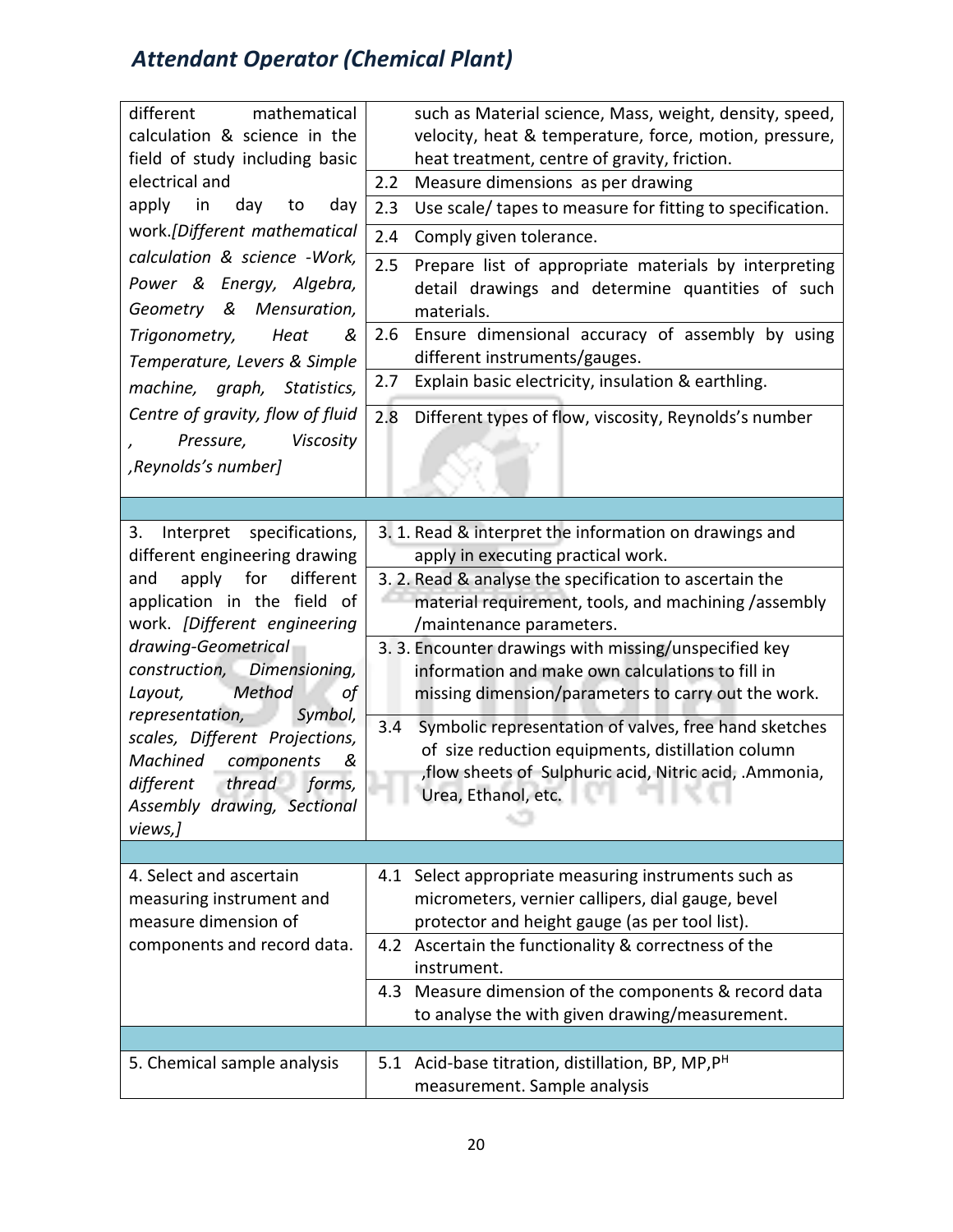| 6.<br>Explain<br>energy<br>conservation, global warming<br>and pollution and contribute<br>day to day work by<br>in.<br>optimally using<br>available resources. | 6.1 Explain the concept of energy conservation, global<br>warming, and pollution and utilize the available<br>recourses optimally & remain sensitive to avoid<br>environment pollution.<br>6.2 Dispose waste following standard procedure.                                                                                                                                      |  |  |
|-----------------------------------------------------------------------------------------------------------------------------------------------------------------|---------------------------------------------------------------------------------------------------------------------------------------------------------------------------------------------------------------------------------------------------------------------------------------------------------------------------------------------------------------------------------|--|--|
|                                                                                                                                                                 |                                                                                                                                                                                                                                                                                                                                                                                 |  |  |
| 7. Explain personnel finance,                                                                                                                                   | 7. 1. Explain personnel finance and entrepreneurship.                                                                                                                                                                                                                                                                                                                           |  |  |
| entrepreneurship and<br>manage/organize related task<br>in day to day work for<br>personal & societal growth.                                                   | 7.2. Explain role of Various Schemes and Institutes for self-<br>employment i.e. DIC, SIDA, SISI, NSIC, SIDO, Idea for<br>financing/ non financing support<br>agencies<br>to<br>familiarizes with the<br>Policies / Programmes<br>&<br>procedure & the available scheme.<br>7. 3. Prepare Project report to become an entrepreneur for<br>submission to financial institutions. |  |  |
|                                                                                                                                                                 |                                                                                                                                                                                                                                                                                                                                                                                 |  |  |
| 8. Plan and organize the work<br>related to the occupation.                                                                                                     | 8. 1. Use documents, drawings and recognize hazards in the<br>work site.                                                                                                                                                                                                                                                                                                        |  |  |
|                                                                                                                                                                 | 8. 2. Plan workplace/assembly location with due<br>consideration to operational stipulation                                                                                                                                                                                                                                                                                     |  |  |
|                                                                                                                                                                 | 8. 3. Communicate effectively with others and plan project<br>tasks                                                                                                                                                                                                                                                                                                             |  |  |
|                                                                                                                                                                 | 8. 4. Assign roles and responsibilities of the co-trainees for<br>execution of the task effectively and monitor the same.                                                                                                                                                                                                                                                       |  |  |
| <b>SPECIFIC OUTCOME</b>                                                                                                                                         |                                                                                                                                                                                                                                                                                                                                                                                 |  |  |
| $D$  aa  $\epsilon$   0    $C$ aa  $\epsilon$<br>(10.4)                                                                                                         |                                                                                                                                                                                                                                                                                                                                                                                 |  |  |

**Block-I & II (Section:10 in the competency based curriculum)**

*Assessment Criteria i.e. the standard of performance, for each specific learning outcome mentioned under block – I & block – II(section: 10) must ensure that the trainee achieves well developed skill with clear choice of procedure in familiar context. Assessment criteria should broadly cover the aspect of Planning (Identify, ascertain, estimate etc.); Execution (perform, illustration, demonstration etc. by applying 1) a range of cognitive and practical skills required to accomplish tasks and solve problems by selecting and applying basic methods, tools, materials and information 2) Knowledge of facts, principles, processes, and general concepts, in a field of work or study 3)Desired Mathematical Skills and some skill of collecting and organizing information, communication) and Checking/ Testing to ensure functionality during the assessment of each outcome. The assessments parameters must also ascertain that the candidate is responsible for own work and learning and some responsibility for other's work and learning.*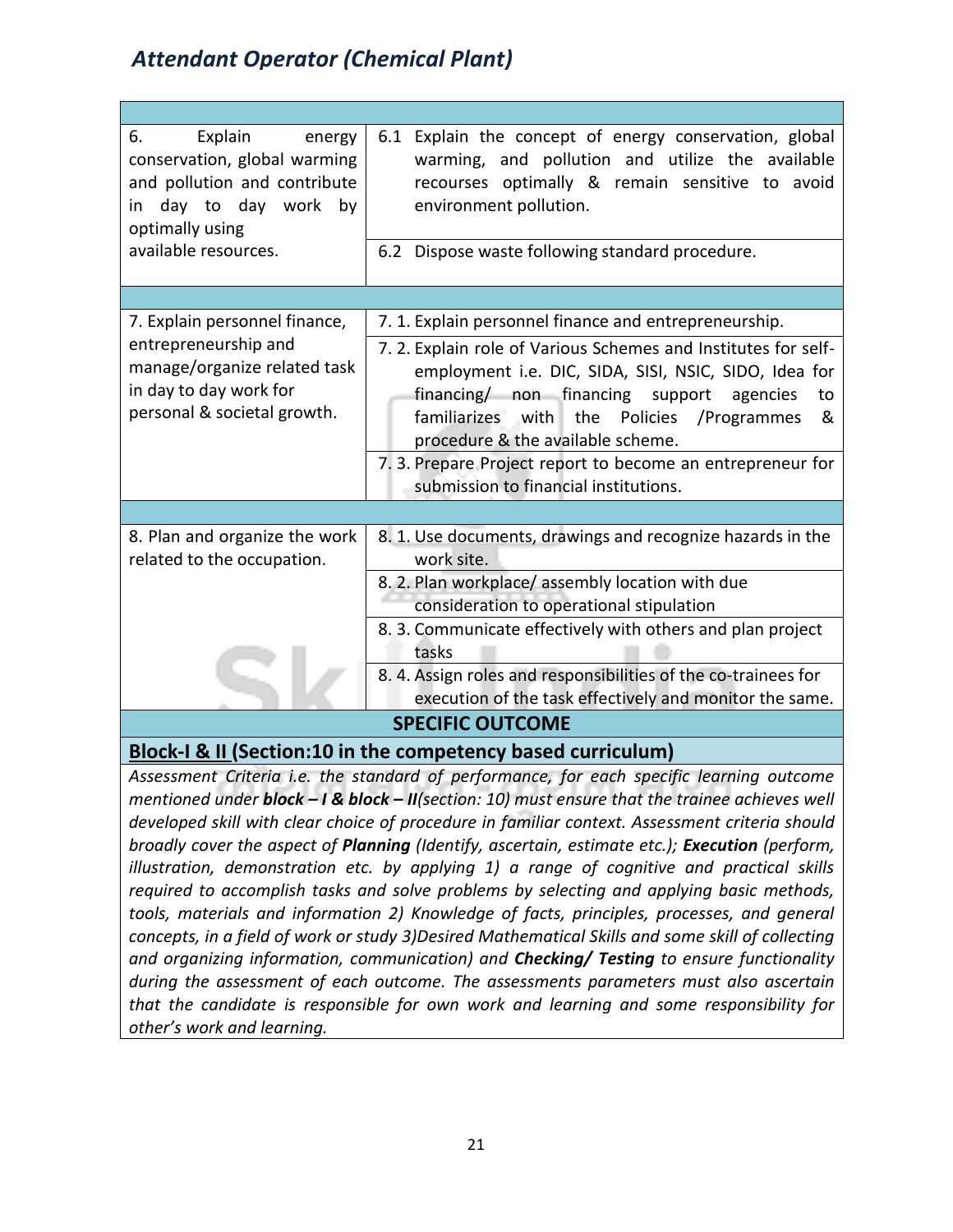# **BASIC TRAINING (Block – I) Duration: (03) Three Months**

| <b>Week</b><br>No. | <b>Professional Skills</b><br>(Trade Practical)                  | <b>Professional Knowledge</b><br>(Trade Theory)                                       |
|--------------------|------------------------------------------------------------------|---------------------------------------------------------------------------------------|
| $\mathbf{1}$       | Introduction of glass wares used in<br>$\bullet$                 | Introduction of Chemistry, branches of                                                |
|                    | chemical Laboratory                                              | chemistry, importance of<br>chemistry,                                                |
|                    | Acid Base Titration First Aid Method                             | Safety precautions to<br>taken<br>be<br>in                                            |
|                    | and basic training                                               | Chemistry<br>Laboratory,<br>different                                                 |
|                    |                                                                  | equipment<br>and<br>apparatus<br>used<br>in                                           |
|                    |                                                                  | Laboratory                                                                            |
|                    |                                                                  | Importance of housekeeping & good                                                     |
|                    |                                                                  | shop floor practices. Introduction to 5S                                              |
|                    |                                                                  | concept & its application.                                                            |
|                    |                                                                  | Occupational Safety & Health: Health,                                                 |
|                    |                                                                  | Safety<br>and<br>Environment<br>guidelines,                                           |
|                    |                                                                  | legislations & regulations as applicable.                                             |
| $\overline{2}$     | <b>Acid Base Titration</b><br>Preparation of soap                | Atom, molecule, Element, compound,<br>mixture,<br>Physical change,<br>chemical        |
|                    |                                                                  | Acids, bases,<br>salts<br>&their<br>change,                                           |
|                    |                                                                  | properties. Molecular weight, equivalent                                              |
|                    |                                                                  | weight,<br>weight,<br>Normality,<br>atomic                                            |
|                    |                                                                  | molarity.                                                                             |
| 3                  | <b>Simple Distillation</b>                                       | Sources of water, hard and soft water,                                                |
|                    | <b>Fractional Distillation</b>                                   | causes and removal of hardness.                                                       |
| 4                  | <b>Boiling Point</b><br>$\bullet$                                | Purification processes, organic reactions,                                            |
|                    | <b>Melting Point</b><br>$\bullet$                                | Boiling point, Melting point, Distillation                                            |
|                    | P <sup>H</sup> Measurement                                       |                                                                                       |
| 5                  | Law of parallelogram of forces<br>Coefficient Of Static Friction | Introduction to Physics, Scalar and Vector<br>their<br>quantities,<br>representation, |
|                    |                                                                  | resultant. Triangle and parallelogram laws                                            |
|                    |                                                                  | of forces.                                                                            |
| 6                  | by inclined<br>M.A, V.R, & Efficiency<br>$\bullet$               | Simple machine Inclined plane, Lever,                                                 |
|                    | plane                                                            | Screw jack, pulley Motion -uniform                                                    |
|                    | 'g' by simple pendulum                                           | circular & rotational motion                                                          |
| $\overline{7}$     | Coefficient Of cubical expansion<br>٠                            | Modes of heat transfer, determination of                                              |
|                    | Coefficient Of linear expansion<br>٠                             | thermal conductivity. Temperature & its                                               |
|                    | Thermal conductivity of metal                                    | measurement, expansion of solid, liquid<br>and gases                                  |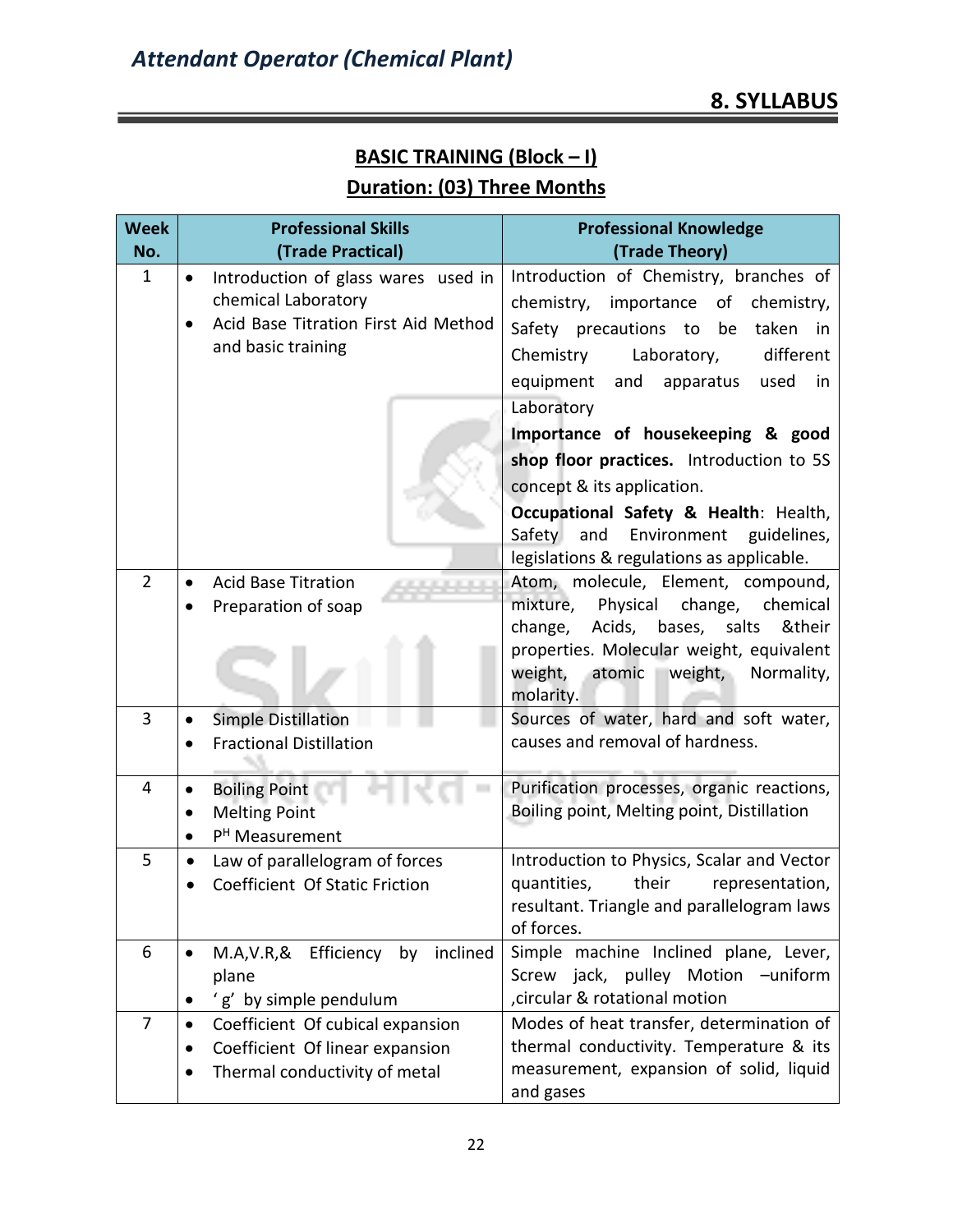| 8  |                                      | Verification of ohm's law                              | Electricity- Ohm's law, series & parallel                                                                                               |
|----|--------------------------------------|--------------------------------------------------------|-----------------------------------------------------------------------------------------------------------------------------------------|
|    | $\bullet$                            | Specific resistance of wire<br>by<br>Wheatstone bridge | connections, specific resistance                                                                                                        |
| 9. | $\bullet$                            | ECE of Copper J by electrical method                   | Electrolysis Faraday's First & Second law<br>of electrolysis Calorimetry, mechanical<br>equivalent of heat, 'J' by electrical<br>method |
| 10 |                                      | <b>Pipe Fitting</b>                                    | Different types of pipe joints, Gasket                                                                                                  |
|    |                                      | Gasket cutting                                         | materials for particular applications-cork                                                                                              |
|    |                                      |                                                        | sheet, oil-proof paper etc                                                                                                              |
| 11 |                                      | Dismantle, clean & Reassemble of                       | Construction, working and uses of various                                                                                               |
|    |                                      | different types of valve.                              | types of valves.                                                                                                                        |
| 12 |                                      | Dismantle, clean & Reassemble of                       | Construction, working and uses of various                                                                                               |
|    |                                      | different types of Pump.                               | types of Pumps                                                                                                                          |
|    |                                      | Operation of Centrifugal pump,                         |                                                                                                                                         |
|    |                                      | Reciprocating pump and Gear Pump.                      |                                                                                                                                         |
| 13 | <b>Revision</b>                      |                                                        |                                                                                                                                         |
|    | <b>Assessment/Examination 03days</b> |                                                        |                                                                                                                                         |

**NOTE: -** *More emphasis to be given on video/real-life pictures during theoretical classes. Some real-life pictures/videos of related industry operations may be shown to the trainees to give a feel of Industry and their future assignment.* 

कौशल भारत-कुशल भारत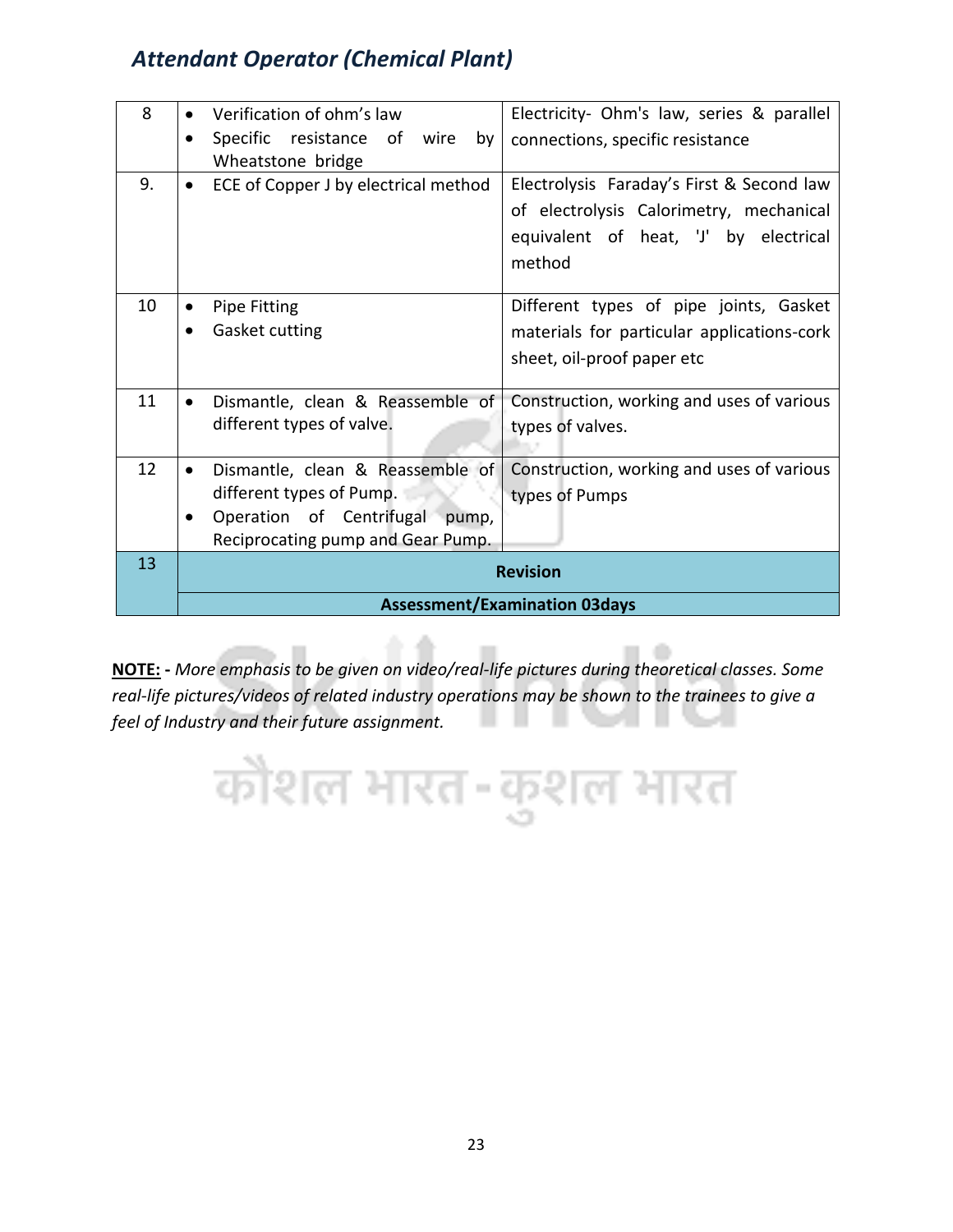# **BASIC TRAINING (Block – II)**

## **Duration: (03) Three Months**

| No.<br>(Trade Practical)<br>(Trade Theory)                                                                                |                     |
|---------------------------------------------------------------------------------------------------------------------------|---------------------|
| Role of Attendant Operator (Chemical<br>$\mathbf{1}$<br>&<br>Health.<br>Occupational<br>Safety<br>$\bullet$               |                     |
| Plant) in chemical plant. Introduction<br>Importance of housekeeping & good                                               |                     |
| about chemical industrial work<br>shop floor practices.                                                                   |                     |
| Introduction to Unit Operations and                                                                                       |                     |
| Introduction to safety equipment and<br>٠<br>Unit processes, their meanings.<br>their uses in chemical plant.             |                     |
| Features of unit Operations.<br>Personal protective Equipments (PPE).<br>٠                                                |                     |
| Use of Fire extinguishers<br>٠                                                                                            |                     |
| Soft Skills: its importance and Job area<br>Study of chart of MSDS Of chemicals<br>after<br>completion<br>оf              | training            |
| Introduction of First aid. Operation of                                                                                   |                     |
| which is mostly used in chemical<br>electrical mains. Introduction of PPEs.                                               |                     |
| industry.                                                                                                                 |                     |
| Introduction to 5S concept                                                                                                | <u>&amp;</u><br>its |
| application.                                                                                                              |                     |
| Response to emergencies eg;                                                                                               | power               |
| failure, fire, and system failure.                                                                                        |                     |
| MSDS of Chemicals:- Material safety                                                                                       |                     |
| data sheet of Acid, Base, Hydrocarbon                                                                                     |                     |
| & Solvents<br>$2 - 3$<br>Flow of Fluid: Definition of fluid,                                                              |                     |
| To determine viscosity of liquid by<br>$\bullet$<br>compressible fluid, incompressible fluid.<br>Brooks field viscometer. |                     |
| Properties of fluid-viscosity,<br>To determine Reynolds's number and                                                      |                     |
| Manometer, Reynolds's number, Flow<br>hence the type of flow either laminar                                               |                     |
| measuring devices.<br>or turbulent.                                                                                       |                     |
| Flow measurement & Calibration of                                                                                         |                     |
| flow meters.                                                                                                              |                     |
| Heat Transfer: Mechanism of Heat<br>4.<br>To operate Shell and Tube heat                                                  |                     |
| Transfer in solid, liquid and gases and<br>exchanger and calculate rate of heat                                           |                     |
| their application in industries, thermal<br>transfer.                                                                     |                     |
| conductivity. Heat transfer equipment.                                                                                    |                     |
| 5<br>Evaporation: Definition, classification of<br>To operate vertical tube evaporator.                                   |                     |
| evaporators, Capacity, steam economy                                                                                      |                     |
| of evaporators.                                                                                                           |                     |
| Distillation: Concept of distillation,<br>6<br>Separation of binary liquid mixture by                                     |                     |
| Flash differential, rectification and<br>distillation.                                                                    |                     |
| azeotropic, extractive, vacuum, steam<br>distillation. Reflux ratio: minimum,                                             |                     |
| total, optimum, importance of reflux                                                                                      |                     |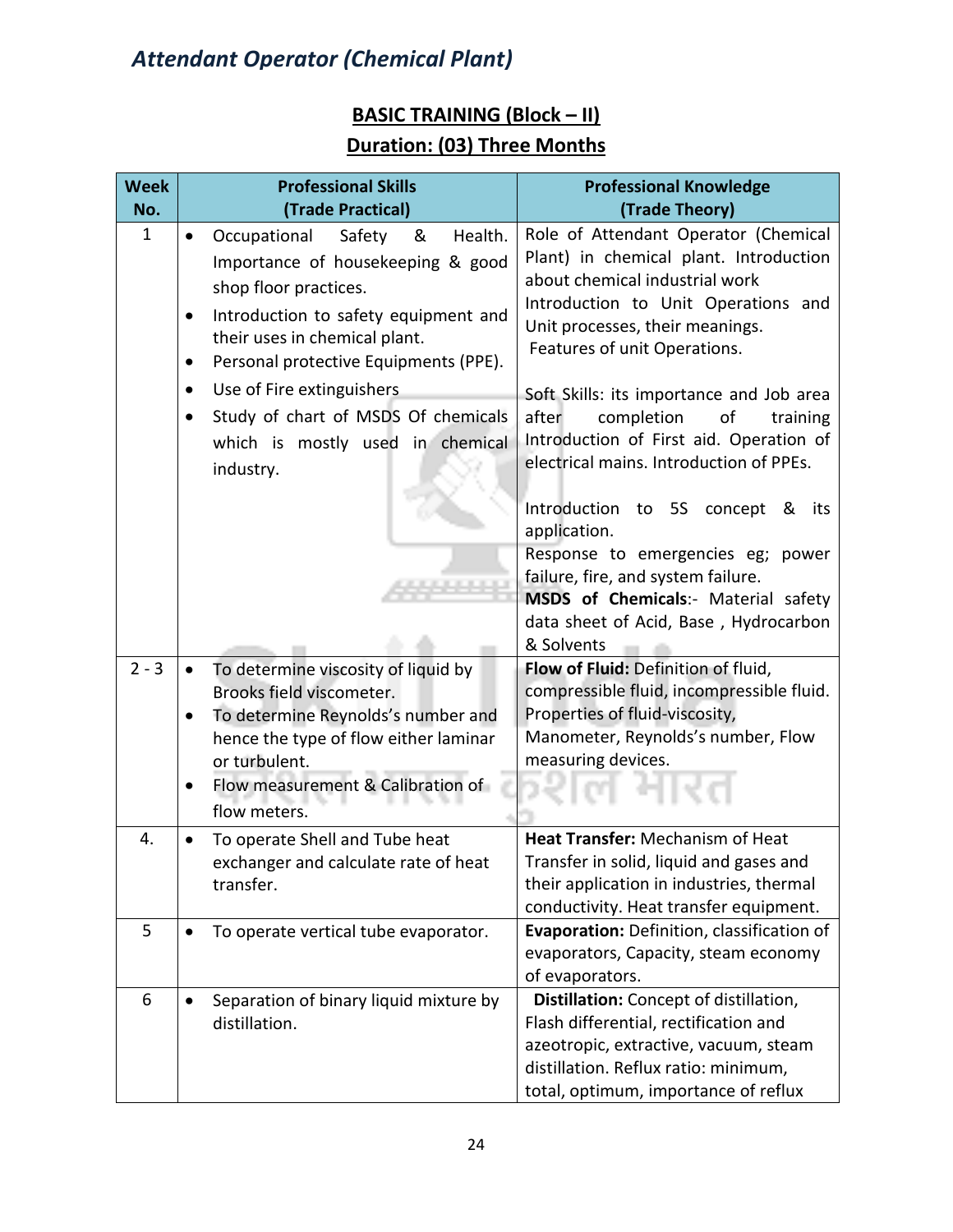|         |                                                  | ratio. Types of distillation column.        |
|---------|--------------------------------------------------|---------------------------------------------|
| $7 - 8$ | Operation of mixer settler.                      | <b>Manufacturing Process of Sulphuric</b>   |
|         | Study of spray extraction column.                | Acid and Nitric Acid: Raw materials,        |
|         |                                                  | chemical reactions, process description,    |
|         |                                                  | flow sheet, uses.                           |
|         |                                                  | <b>Solvent Extraction:</b>                  |
|         |                                                  | Introduction, definition, choice of         |
|         |                                                  | solvent,. Equipments used for               |
|         |                                                  | extraction                                  |
|         |                                                  | Leaching:                                   |
|         |                                                  | Application and different types of          |
|         |                                                  | equipment uses for leaching                 |
| 9       | Flooding velocity experiment using a             | <b>Absorption:</b>                          |
|         | packed glass column.                             | Introduction, equipment's used<br>for       |
|         |                                                  | absorption -columns, factors affecting      |
|         |                                                  | rate of absorption, types of packing,       |
|         |                                                  | flooding and flooding velocity.             |
|         | Operation of Plate and frame filter<br>$\bullet$ | Manufacturing process of Ammonia,           |
|         | press.                                           | urea and Ethyl alcohol: Raw materials,      |
|         | Operation of Rotary Vacuum Filter.               | chemical reactions, process description,    |
| 10      | Operation of Top/ Bottom driven                  | flow sheet, uses                            |
|         | centrifuge.                                      | Filtration: Principles of filtration, types |
|         |                                                  | of filtrations & its applications. Rate of  |
|         |                                                  | filtration Classification, construction &   |
|         |                                                  | working of different types of filters used  |
|         |                                                  | in industries.                              |
| 11      | Finding rate of drying by using tray             | Drying:                                     |
|         | dryer.                                           | Theory, types of dryers and their uses.     |
| 12      | Operation of Blake jaw crusher.                  | <b>Size Reduction:</b>                      |
|         | Operation of Ball mill.                          | Introduction to crushing & grinding,        |
|         | .                                                | construction, working and applications      |
|         |                                                  | of size reduction equipment                 |
| 13      | To carry out sieve analysis with a sieve         | <b>Screening:</b>                           |
|         | shaker.                                          | Mesh number, Classification of              |
|         |                                                  | Screening equipment's.                      |
|         | <b>Assessment/Examination 03days</b>             |                                             |

**NOTE: -** *More emphasis to be given on video/real-life pictures during theoretical classes. Some real-life pictures/videos of related industry operations may be shown to the trainees to give a feel of Industry and their future assignment.*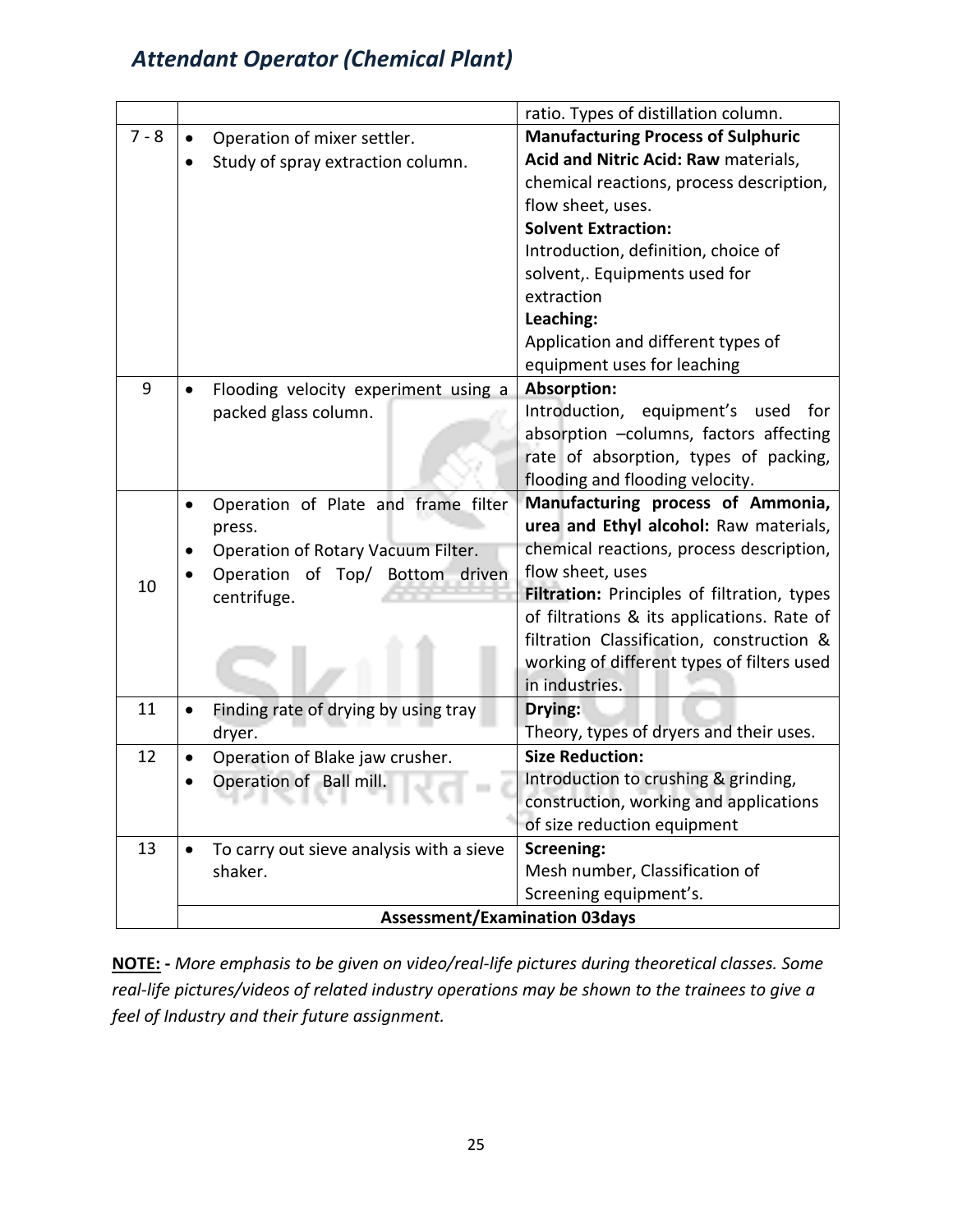#### **9.1 WORKSHOP CALCULATION SCIENCE & ENGINEERING DRAWING**

|            |                                                                                                                                                                                                                                                                                                                                                                                                       | $Block - I$                                                                                                                                                                                                                                                                                                                                                                                                                                                                                                                                                                          |
|------------|-------------------------------------------------------------------------------------------------------------------------------------------------------------------------------------------------------------------------------------------------------------------------------------------------------------------------------------------------------------------------------------------------------|--------------------------------------------------------------------------------------------------------------------------------------------------------------------------------------------------------------------------------------------------------------------------------------------------------------------------------------------------------------------------------------------------------------------------------------------------------------------------------------------------------------------------------------------------------------------------------------|
| SI.<br>No. | <b>Workshop Calculation and Science</b><br>(Duration: - 20 hrs.)                                                                                                                                                                                                                                                                                                                                      | <b>Engineering Drawing</b><br>(Duration: - 30 hrs.)                                                                                                                                                                                                                                                                                                                                                                                                                                                                                                                                  |
| 1.         | Unit: Systems of unit- FPS, CGS,<br>MKS/SI unit, unit of length, Mass and<br>time, Conversion of units<br><b>Material Science: Properties -</b><br>Physical & Mechanical, Types-<br>Ferrous & Non-Ferrous, difference<br>between Ferrous and non-Ferrous.<br>metals                                                                                                                                   | <b>Engineering Drawing: Introduction and its</b><br>importance<br>- Drawing board, T-Square, Drafter (Drafting<br>M/c), Set Squares, Protractor,<br><b>Drawing</b><br>Instrument Box (Compass, Dividers, Scale,<br>Diagonal Scales etc.), Pencils of different<br>Grades, Drawing pins / Clips.<br>Lines:<br>- Definition, types and applications in Drawing<br>as<br>per BIS SP:46-2003<br>-Classification of lines<br>(Hidden,<br>centre,<br>construction, Extension, Dimension, Section)<br>- Drawing lines of given length (Straight,<br>curved)<br>- Drawing of parallel lines. |
| 2.         | <b>Fractions: Fractions, Decimal fraction,</b><br>Addition, Subtraction, Multiplication<br>and Division of Fractions and<br>Decimals, conversion of Fraction to<br>Decimal and vice versa. Simple<br>problems using Calculator.<br><b>Mass, Weight and Density: Mass,</b><br>Unit of Mass, Weight, difference<br>between mass and weight, Density,<br>unit of density, specific gravity of<br>metals. | Drawing of Geometrical Figures: Definition,<br>practice of -<br>nomenclature<br>and<br>Angle:<br>and its types, method of<br>Measurement<br>bisecting.<br>- Triangle -different types<br>- Rectangle, Square, Rhombus, Parallelogram,<br>polygons.<br>- Circle and its elements.<br>Lettering and Numbering as per BIS SP46-<br>2003:<br>- Single Stroke, Double Stroke, inclined, Upper<br>case and Lower case.                                                                                                                                                                     |
| 3.         | <b>Ratio &amp; Proportion:</b> Simple<br>calculation on related problems.<br>Speed and Velocity: Rest and motion,                                                                                                                                                                                                                                                                                     | <b>Practice of Lettering and Title Block</b><br><b>Dimensioning practice:</b><br>Position of dimensioning (unidirectional,<br>aligned, oblique as per BIS SP:46-2003)                                                                                                                                                                                                                                                                                                                                                                                                                |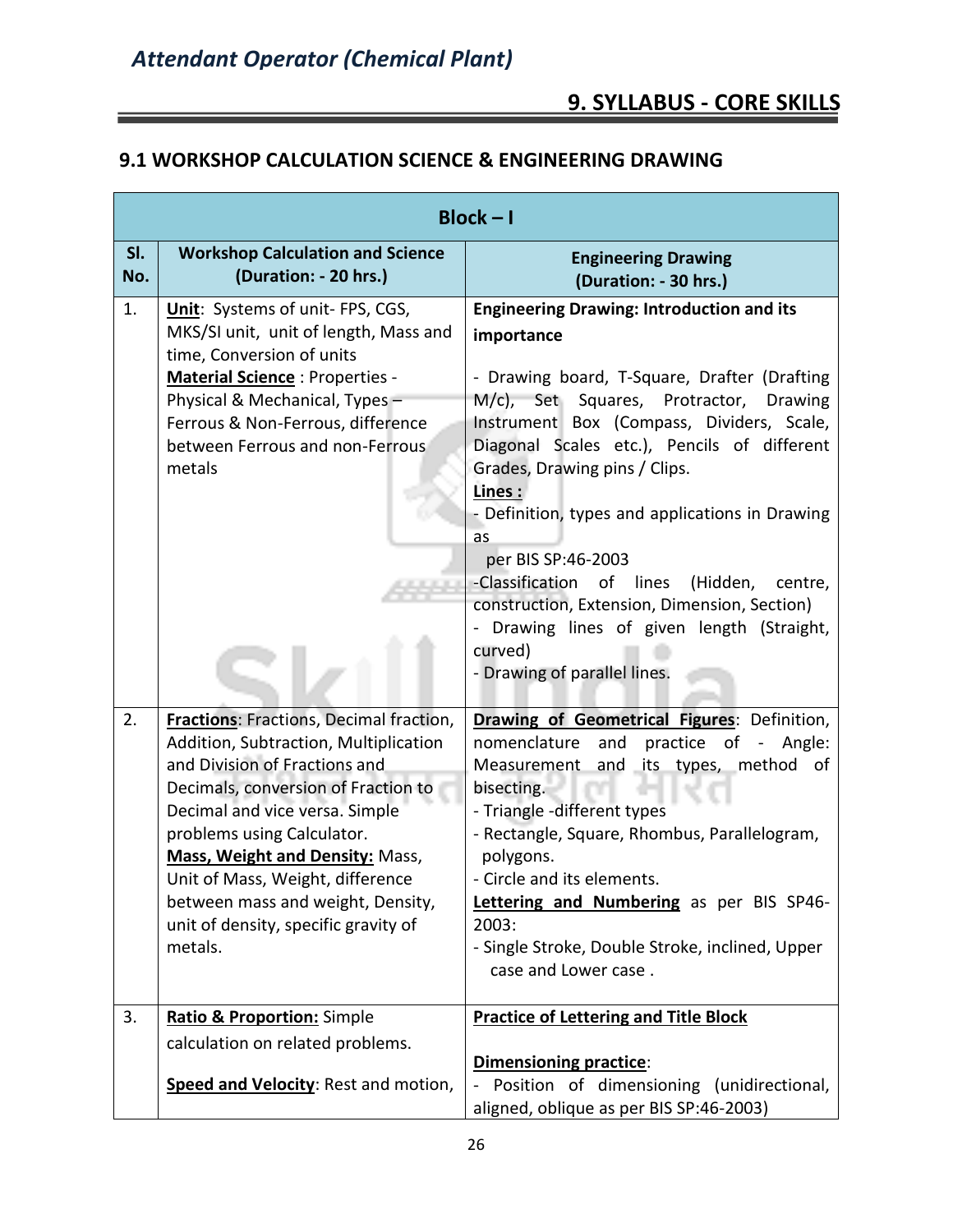|    | speed, velocity, difference between<br>speed and velocity, acceleration,<br>retardation.                                                                                                                                                                                                        | - Symbols preceding the value of dimension<br>and dimensional tolerance.                                                                                                                                                                            |
|----|-------------------------------------------------------------------------------------------------------------------------------------------------------------------------------------------------------------------------------------------------------------------------------------------------|-----------------------------------------------------------------------------------------------------------------------------------------------------------------------------------------------------------------------------------------------------|
| 4. | Percentage: Introduction, Simple<br>calculation. Changing percentage to<br>decimal and fraction and vice-versa.<br>Work, Power and Energy: work, unit<br>of work, power, unit of power, Horse<br>power of engines, mechanical                                                                   | Drawing of Solid figures (Cube, Cuboids, Cone,<br>Prism, Pyramid, Frustum of Cone and<br>Pyramid.) with dimensions.<br><b>Free Hand sketch of hand tools and</b><br>measuring tools used in respective trades.                                      |
|    | efficiency, energy, use of energy,<br>potential and kinetic energy,<br>examples of potential energy and<br>kinetic energy                                                                                                                                                                       |                                                                                                                                                                                                                                                     |
| 5. | <b>Mensuration</b> : Area and perimeter of<br>rectangle,<br>parallelogram,<br>square,<br>triangle, circle, semi circle,<br>Volume of solids - cube, cuboid,<br>cylinder and Sphere.<br>Surface area of solids - cube, cuboid,<br>cylinder and Sphere<br>Heat & Temperature: Heat<br>and         | Free-hand sketches of Hand Tools, Screw<br>drivers, Pliers, Spanner, Tweezer. Free-hand<br>sketches of<br>Vernier Caliper, micrometer,<br>Depth Gauge, Dial Test Indicator,<br>Bevel<br>protractor<br>of<br>Generator, Voltmeter,<br>ISI<br>symbols |
|    | temperature, their units, difference<br>heat and temperature,<br>between<br>boiling point, melting point, scale of<br>temperature, relation<br>between<br>scale<br>different<br>οf<br>temperature,<br>Thermometer,<br>pyrometer,<br>transmission of heat, conduction,<br>convection, radiation. | Ammeter, Watt- meter. Resister, inductor,<br>Capacitor, Transformer, AC & DC motors.etc.<br>Drawing of pressure control process<br>line and the state of the state of the state of the state of the state of the state of the state of the state    |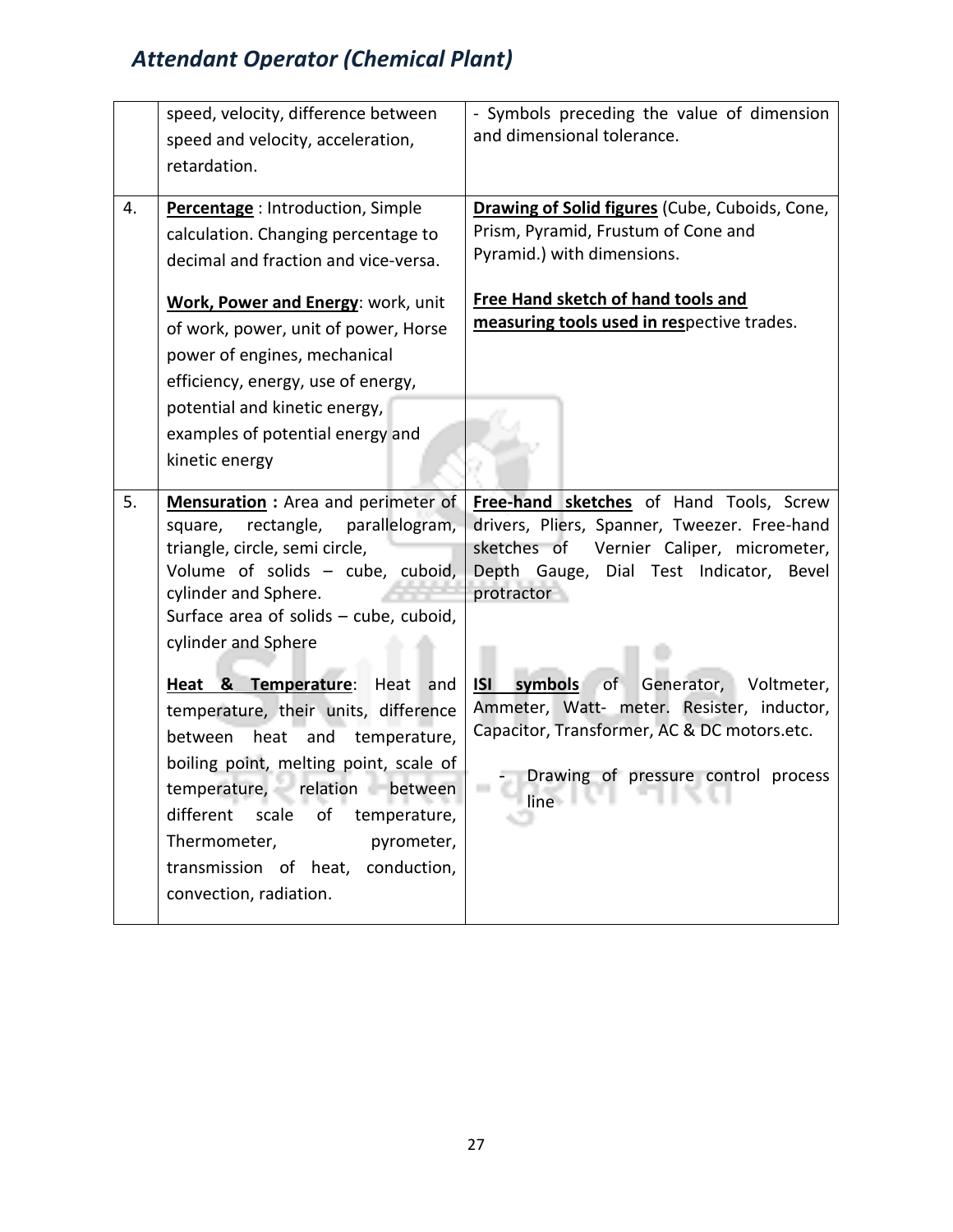|            | $Block - II$                                                                                                                                                                                                                                                                 |                                                                                                                                                                                                                                                                               |
|------------|------------------------------------------------------------------------------------------------------------------------------------------------------------------------------------------------------------------------------------------------------------------------------|-------------------------------------------------------------------------------------------------------------------------------------------------------------------------------------------------------------------------------------------------------------------------------|
| SI.<br>No. | <b>Workshop Calculation and Science</b><br>(Duration: - 20 hrs.)                                                                                                                                                                                                             | <b>Engineering Drawing</b><br>(Duration : - 30 hrs.)                                                                                                                                                                                                                          |
| 1.         | <b>Calculation:</b><br>Archimedes's<br>principle,<br>principle of floatation hydrometers. Centre<br>of gravity and<br>Equilibrium condition.<br>Science: Definition - viscosity, flash point,<br>point, flash points of standard<br>fire<br>lubricating oils, octane number. | Drawing sketches of different types of<br>valves, such as gate valve, globe valve, ball<br>valve, Plug Valve, check valve etc.<br>Drawing of different types locking devices<br>such as double nut, castle nut, pin etc.                                                      |
| 2.         | Calculation: Pressure, temperature, Boyle's<br>law, Charles's law, Equation of perfect gas.<br>Calculations.<br>Science : Newton's laws of motion unit of<br>find<br>out<br>resultant<br>force<br>force,<br>parallelogram law of forces,                                     | Symbolic representation of different<br>types of valves- gate valve, globe valve,<br>butterfly valve, ball valve, diaphragm<br>valve, control valve, non-return valve, and<br>needle valve.<br>Free hand sketches of Belt conveyor,<br>Screw conveyer, Bucket elevator        |
| 3.         | Calculation: Centre of Gravity, (C.G. Of<br>triangle, circle,<br>rectangle,<br>square,<br>semicircle, cone) & its calculations<br>Science: Condition of equilibrium, kind of<br>equilibrium, some examples of equilibrium<br>in daily life,                                  | Drawing of pressure, Level, flow and<br>temperature control system.<br>Free hand sketches of crushers, ball mill,<br>hammer mill and centrifuges.                                                                                                                             |
| 4.<br>5.   | <b>Flow of fluids:</b><br>Equation of continuity, Bernoulli's theorem<br>Science : Advantages & Disadvantages of<br>friction, Limiting friction, Laws of limiting<br>friction, Coefficient of friction, angle of<br>friction, Inclined plane, Force of friction              | Free hand sketches of steam jet ejector,<br>steam trap<br>Diagram of distillation column with all<br>accessories<br>the control of the con-<br>Free hand sketches of process instrument-<br>such as temperature indicator,<br>level<br>indicator, LIC, TIC, PI, PIC, FI, FIC. |
|            | Flow of fluids: Flow measurement by orifice<br>meter, venturimeter, Rotameter, U-tube<br>manometer.<br>Reynolds's<br>number,<br>at<br>different velocities.<br>Science:<br>Latent heat, sensible heat, saturated steam,<br>wet steam, superheated steam.                     | Flow sheet / Block diagram of<br>1.Sulphuric acid<br>2. Nitric acid<br>3.Ammonia<br>4. Urea<br>5. Ethanol                                                                                                                                                                     |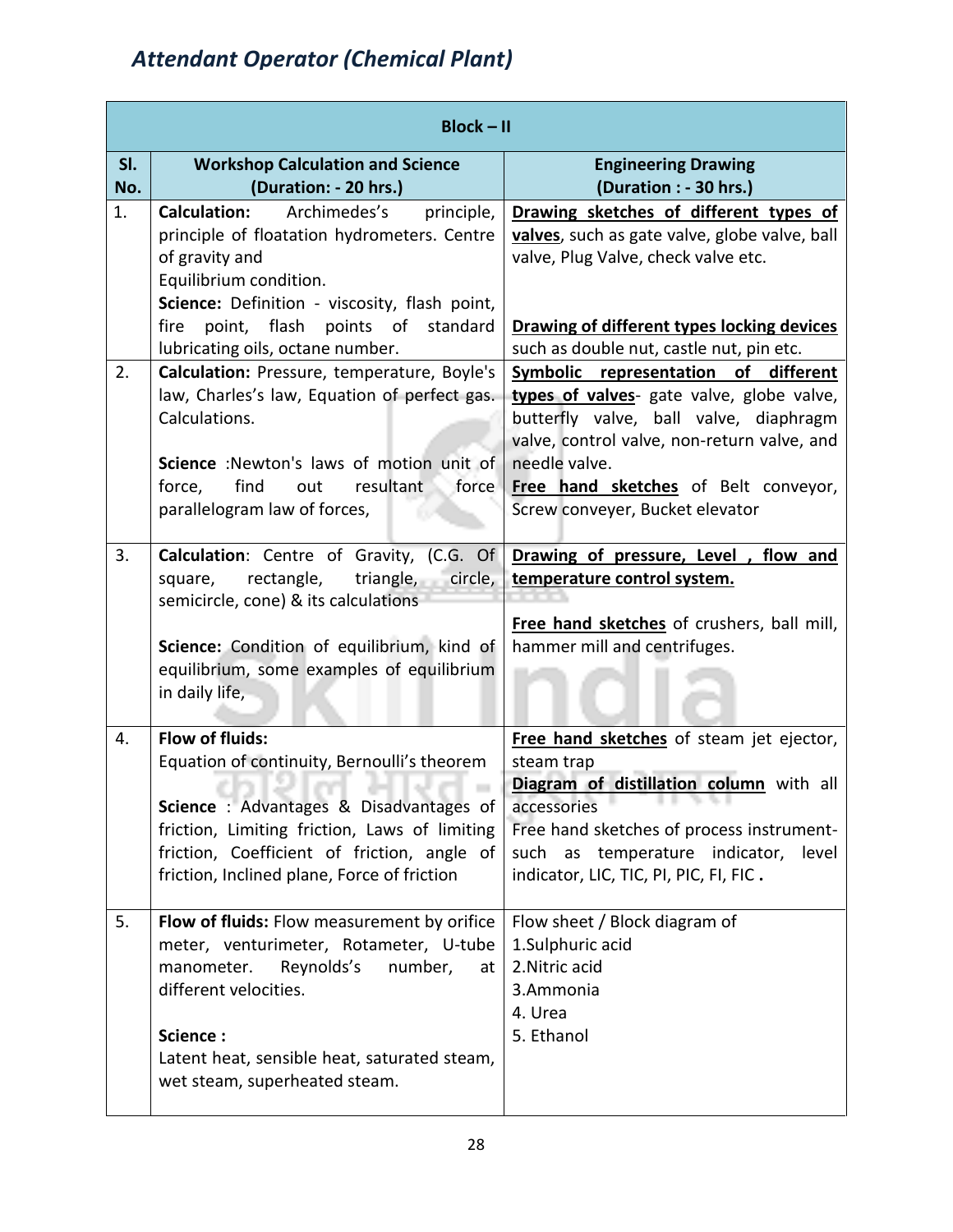#### **9.2 EMPLOYABILITY SKILLS**

 **(DURATION: - 110 HRS.)**

| $Block - I$                                                    |                                                                                                                                                                                                                                                                                                                                                                                                                                                                                                                                      |                                          |
|----------------------------------------------------------------|--------------------------------------------------------------------------------------------------------------------------------------------------------------------------------------------------------------------------------------------------------------------------------------------------------------------------------------------------------------------------------------------------------------------------------------------------------------------------------------------------------------------------------------|------------------------------------------|
| (Duration - 55 hrs.)                                           |                                                                                                                                                                                                                                                                                                                                                                                                                                                                                                                                      |                                          |
| 1. English Literacy                                            |                                                                                                                                                                                                                                                                                                                                                                                                                                                                                                                                      | Duration: 20 Hrs.<br><b>Marks</b><br>:09 |
| Pronunciation                                                  | Accentuation (mode of pronunciation) on simple words, Diction<br>(use of word and speech)                                                                                                                                                                                                                                                                                                                                                                                                                                            |                                          |
| <b>Functional Grammar</b>                                      | Transformation of sentences, Voice change, Change of tense,<br>Spellings.                                                                                                                                                                                                                                                                                                                                                                                                                                                            |                                          |
| <b>Reading</b>                                                 | Reading and understanding simple sentences about self, work and<br>environment                                                                                                                                                                                                                                                                                                                                                                                                                                                       |                                          |
| <b>Writing</b>                                                 | Construction of simple sentences Writing<br>simple English                                                                                                                                                                                                                                                                                                                                                                                                                                                                           |                                          |
| Speaking / Spoken<br><b>English</b>                            | Speaking with preparation on self, on family, on friends/ classmates,<br>on know, picture reading gain confidence through role-playing and<br>discussions on current happening job description, asking about<br>someone's job habitual actions. Cardinal (fundamental) numbers<br>ordinal numbers. Taking messages, passing messages on and filling in<br>message forms Greeting and introductions office hospitality, Resumes<br>or curriculum vita essential parts, letters of application reference to<br>previous communication. |                                          |
| 2. I.T. Literacy                                               |                                                                                                                                                                                                                                                                                                                                                                                                                                                                                                                                      | Duration: 20 Hrs.<br><b>Marks</b><br>:09 |
| <b>Basics of Computer</b>                                      | Introduction, Computer and its applications,<br>peripherals, Switching on-Starting and shutting down of computer.                                                                                                                                                                                                                                                                                                                                                                                                                    | Hardware and                             |
| <b>Computer Operating</b><br>System                            | Basics of Operating System, WINDOWS, The user interface of<br>Windows OS, Create, Copy, Move and delete Files and Folders, Use of<br>External memory like pen drive, CD, DVD etc, Use of Common<br>applications.                                                                                                                                                                                                                                                                                                                     |                                          |
| Word processing and<br>Worksheet<br><b>Computer Networking</b> | Basic operating of Word Processing, Creating, opening and closing<br>Documents, use of shortcuts, Creating and Editing of Text, Formatting<br>the Text, Insertion & creation of Tables. Printing document.<br>Basics of Excel worksheet, understanding basic commands, creating<br>simple worksheets, understanding sample worksheets, use of simple<br>formulas and functions, Printing of simple excel sheets.<br>Basic of computer Networks (using real life examples), Definitions of                                            |                                          |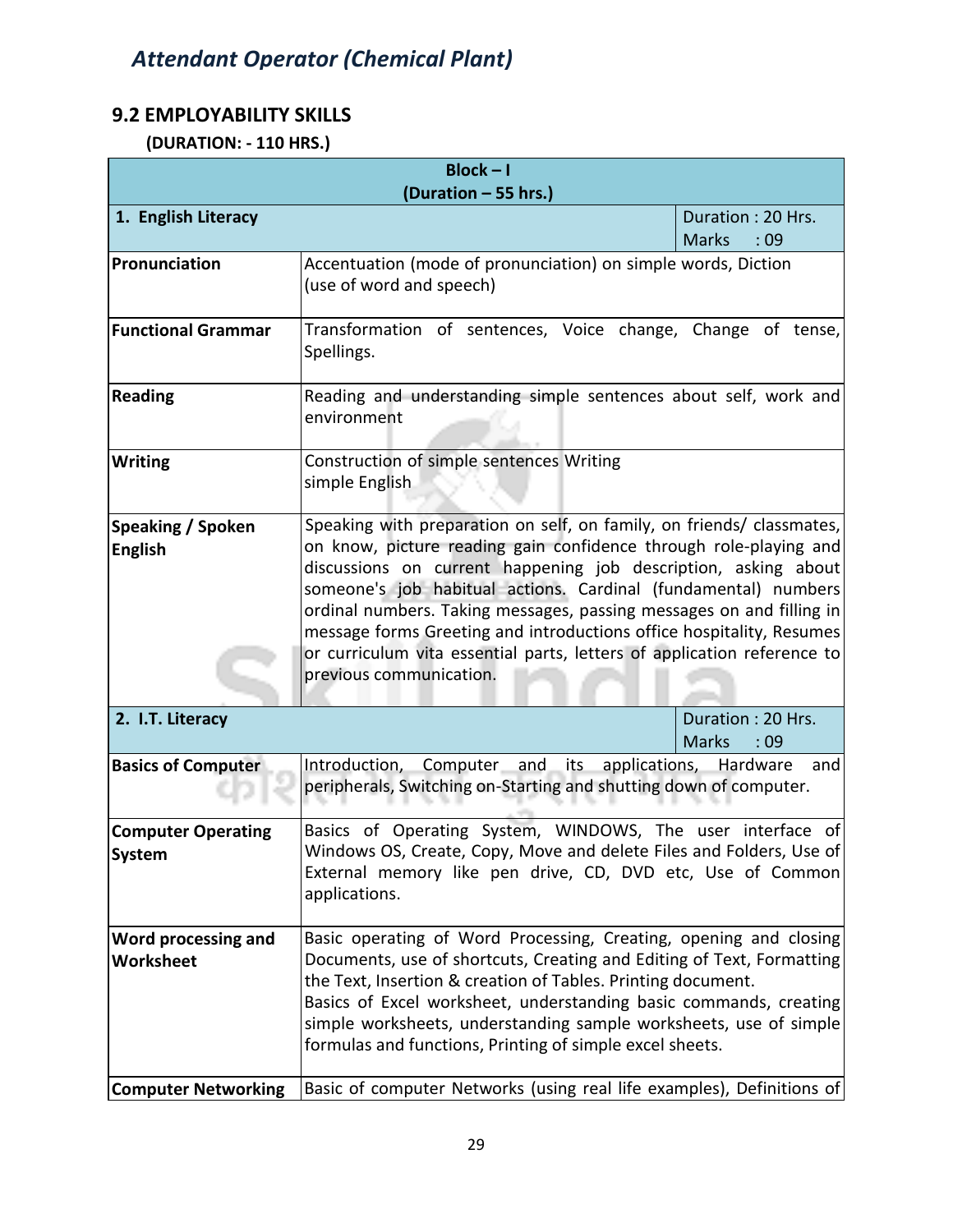| and Internet                                         | Local Area Network (LAN), Wide Area Network (WAN), Internet,                                                                                                                                                                         |                   |                                   |
|------------------------------------------------------|--------------------------------------------------------------------------------------------------------------------------------------------------------------------------------------------------------------------------------------|-------------------|-----------------------------------|
|                                                      | Concept of Internet (Network of Networks),                                                                                                                                                                                           |                   |                                   |
|                                                      | Meaning of World Wide Web (WWW), Web Browser, Web Site, Web                                                                                                                                                                          |                   |                                   |
|                                                      | page and Search Engines. Accessing the Internet using Web Browser,                                                                                                                                                                   |                   |                                   |
|                                                      | Downloading and Printing Web Pages, Opening an email account and                                                                                                                                                                     |                   |                                   |
|                                                      | use of email. Social media sites and its implication.                                                                                                                                                                                |                   |                                   |
|                                                      | Information Security and antivirus tools, Do's and Don'ts in                                                                                                                                                                         |                   |                                   |
|                                                      | Information Security, Awareness of IT - ACT, types of cyber crimes.                                                                                                                                                                  |                   |                                   |
|                                                      |                                                                                                                                                                                                                                      |                   |                                   |
| <b>3. Communication Skills</b>                       |                                                                                                                                                                                                                                      |                   | Duration: 15 Hrs.<br><b>Marks</b> |
| Introduction to                                      |                                                                                                                                                                                                                                      |                   | :07                               |
| <b>Communication Skills</b>                          | Communication and its importance                                                                                                                                                                                                     |                   |                                   |
|                                                      | Principles of Effective communication                                                                                                                                                                                                |                   |                                   |
|                                                      | Types of communication - verbal, non verbal, written, email, talking                                                                                                                                                                 |                   |                                   |
|                                                      | on phone.                                                                                                                                                                                                                            |                   |                                   |
|                                                      | communication<br>Non verbal                                                                                                                                                                                                          | -characteristics, | components-Para-                  |
|                                                      | language                                                                                                                                                                                                                             |                   |                                   |
|                                                      | Body language                                                                                                                                                                                                                        |                   |                                   |
|                                                      | Barriers to communication and dealing with barriers.                                                                                                                                                                                 |                   |                                   |
|                                                      | Handling nervousness/ discomfort.                                                                                                                                                                                                    |                   |                                   |
|                                                      |                                                                                                                                                                                                                                      |                   |                                   |
| <b>Listening Skills</b>                              | Listening-hearing and listening, effective listening,                                                                                                                                                                                |                   | barriers<br>to                    |
|                                                      | effective listening guidelines for effective listening.                                                                                                                                                                              |                   |                                   |
|                                                      | Triple- A Listening - Attitude, Attention & Adjustment.                                                                                                                                                                              |                   |                                   |
|                                                      | Active Listening Skills.                                                                                                                                                                                                             |                   |                                   |
|                                                      |                                                                                                                                                                                                                                      |                   |                                   |
| <b>Motivational Training</b>                         | Characteristics Essential to Achieving Success.                                                                                                                                                                                      |                   |                                   |
|                                                      | The Power of Positive Attitude.                                                                                                                                                                                                      |                   |                                   |
|                                                      | Self awareness                                                                                                                                                                                                                       |                   |                                   |
|                                                      | <b>Importance of Commitment</b>                                                                                                                                                                                                      |                   |                                   |
|                                                      | <b>Ethics and Values</b>                                                                                                                                                                                                             |                   |                                   |
|                                                      | Ways to Motivate Oneself <b>Contract Contract Contract Contract Contract Contract Contract Contract Contract Contract Contract Contract Contract Contract Contract Contract Contract Contract Contract Contract Contract Contrac</b> |                   |                                   |
|                                                      | Personal Goal setting and Employability Planning.                                                                                                                                                                                    |                   |                                   |
|                                                      | Manners, Etiquettes, Dress code for an interview                                                                                                                                                                                     |                   |                                   |
|                                                      | Do's & Don'ts for an interview.                                                                                                                                                                                                      |                   |                                   |
| <b>Facing Interviews</b><br><b>Behavioral Skills</b> |                                                                                                                                                                                                                                      |                   |                                   |
|                                                      | Problem Solving                                                                                                                                                                                                                      |                   |                                   |
|                                                      | <b>Confidence Building</b>                                                                                                                                                                                                           |                   |                                   |
|                                                      | Attitude                                                                                                                                                                                                                             |                   |                                   |
|                                                      | $Block - II$                                                                                                                                                                                                                         |                   |                                   |
|                                                      | Duration - 55 hrs.                                                                                                                                                                                                                   |                   |                                   |
|                                                      |                                                                                                                                                                                                                                      |                   |                                   |
| 4. Entrepreneurship Skills                           |                                                                                                                                                                                                                                      |                   | Duration: 15 Hrs.                 |
|                                                      |                                                                                                                                                                                                                                      |                   | <b>Marks</b><br>:06               |
| <b>Concept of</b>                                    | Entrepreneur - Entrepreneurship - Enterprises:-Conceptual issue                                                                                                                                                                      |                   |                                   |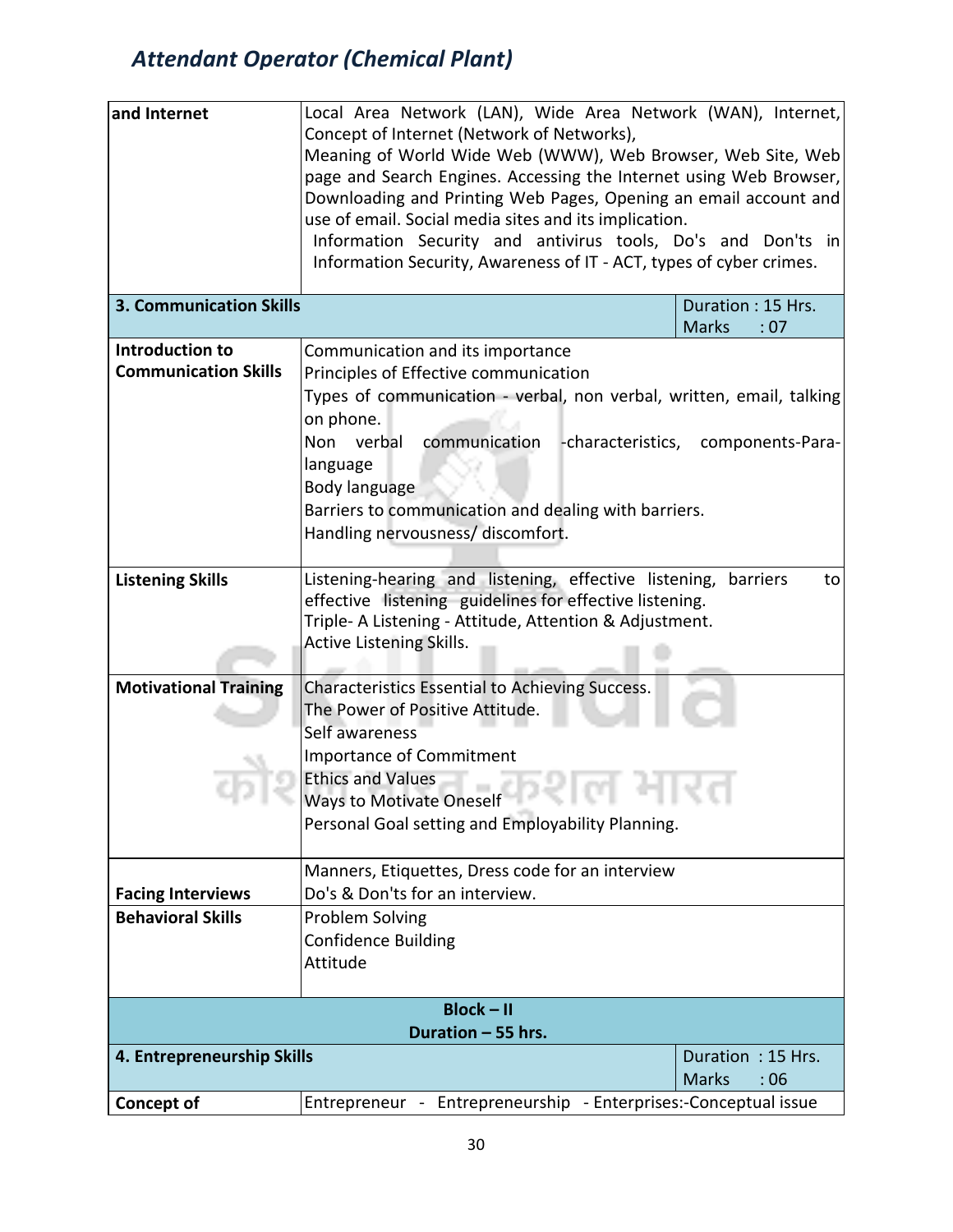| Entrepreneurship                 | Entrepreneurship<br>management, Entrepreneurial motivation.<br>VS.                   |                          |
|----------------------------------|--------------------------------------------------------------------------------------|--------------------------|
|                                  | Performance & Record, Role & Function of entrepreneurs in relation                   |                          |
|                                  | to the enterprise & relation to the economy, Source of business ideas,               |                          |
|                                  | Entrepreneurial opportunities, The process of setting up a business.                 |                          |
| <b>Project Preparation &amp;</b> | Qualities of a good Entrepreneur, SWOT and Risk Analysis. Concept &                  |                          |
| <b>Marketing analysis</b>        | application of PLC, Sales & distribution Management. Different                       |                          |
|                                  | Between Small Scale & Large Scale Business, Market Survey, Method                    |                          |
|                                  | of marketing, Publicity and advertisement, Marketing Mix.                            |                          |
| <b>Institutions Support</b>      | Preparation of Project. Role of Various Schemes and Institutes for self-             |                          |
|                                  | employment i.e. DIC, SIDA, SISI, NSIC, SIDO, Idea for financing/ non                 |                          |
|                                  | financing<br>support agencies to familiarizes with the Policies                      |                          |
|                                  | /Programmes & procedure & the available scheme.                                      |                          |
| Investment                       | Project formation, Feasibility, Legal formalities i.e., Shop Act,                    |                          |
| Procurement                      | Estimation & Costing, Investment procedure - Loan procurement -                      |                          |
|                                  | <b>Banking Processes.</b>                                                            |                          |
| 5. Productivity                  |                                                                                      | Duration: 10 Hrs.        |
|                                  |                                                                                      | <b>Marks</b><br>:05      |
| <b>Benefits</b>                  | Personal / Workman - Incentive, Production linked Bonus,                             |                          |
|                                  | Improvement in living standard.                                                      |                          |
| <b>Affecting Factors</b>         | Skills, Working Aids, Automation, Environment, Motivation - How                      |                          |
|                                  | improves or slows down.                                                              |                          |
| <b>Comparison with</b>           | Comparative productivity in developed                                                | countries (viz. Germany, |
| developed countries              | Japan and Australia) in selected industries e.g. Manufacturing, Steel,               |                          |
|                                  | Mining, Construction etc. Living standards of those countries, wages.                |                          |
| <b>Personal Finance</b>          | Banking processes, Handling ATM, KYC registration, safe cash                         |                          |
| Management                       | handling, Personal risk and Insurance.                                               |                          |
|                                  | 6. Occupational Safety, Health and Environment Education                             | Duration: 15 Hrs.        |
|                                  |                                                                                      | <b>Marks</b><br>:06      |
| Safety & Health                  | Introduction to Occupational Safety and Health importance of safety                  |                          |
|                                  | and health at workplace.                                                             |                          |
| <b>Occupational Hazards</b>      | Basic Hazards, Chemical Hazards, Vibroacoustic Hazards, Mechanical                   |                          |
|                                  | Hazards, Electrical Hazards, Thermal Hazards. Occupational health,                   |                          |
|                                  | Occupational hygienic, Occupational Diseases/ Disorders & its                        |                          |
|                                  | prevention.                                                                          |                          |
| <b>Accident &amp; safety</b>     | Basic principles for protective equipment.                                           |                          |
|                                  | Accident Prevention techniques - control of accidents and safety                     |                          |
|                                  | measures.<br>Care of injured & Sick at the workplaces, First-Aid & Transportation of |                          |
| <b>First Aid</b>                 | sick person.                                                                         |                          |
|                                  | Idea of basic provision legislation of India.                                        |                          |
| <b>Basic Provisions</b>          |                                                                                      |                          |
|                                  | safety, health, welfare under legislative of India.                                  |                          |
| Ecosystem                        | Introduction to Environment. Relationship between Society and                        |                          |
|                                  | Environment, Ecosystem and Factors causing imbalance.                                |                          |
| <b>Pollution</b>                 | Pollution and pollutants including liquid, gaseous, solid and hazardous              |                          |
|                                  | waste.                                                                               |                          |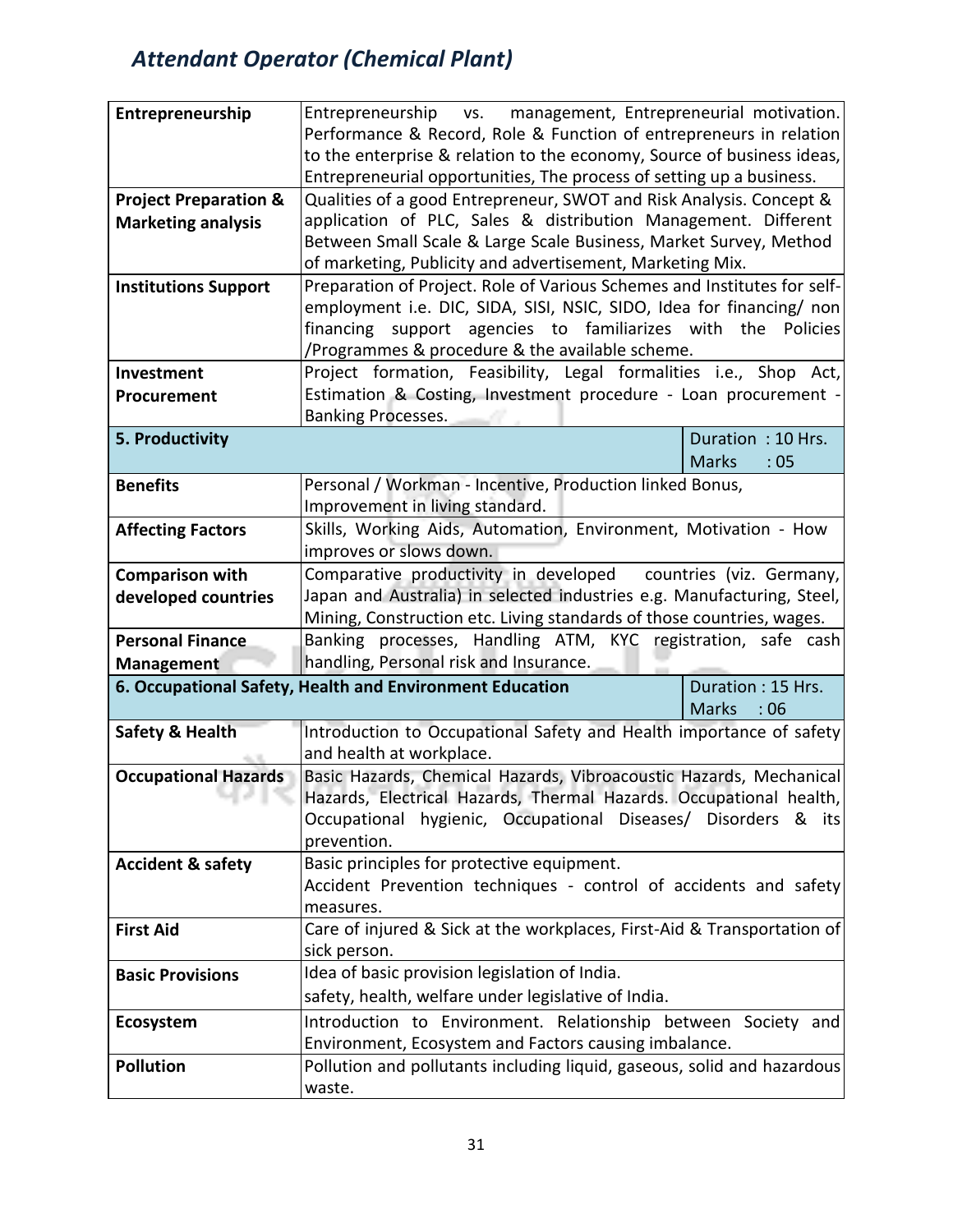| <b>Energy Conservation</b>    | Conservation of Energy, re-use and recycle.                              |                     |
|-------------------------------|--------------------------------------------------------------------------|---------------------|
| <b>Global warming</b>         | Global warming, climate change and Ozone layer depletion.                |                     |
| <b>Ground Water</b>           | Hydrological cycle, ground and surface water, Conservation and           |                     |
|                               | Harvesting of water.                                                     |                     |
| <b>Environment</b>            | Right attitude towards environment, Maintenance of in -house             |                     |
|                               | environment.                                                             |                     |
| 7. Labour Welfare Legislation |                                                                          | Duration: 05 Hrs.   |
|                               |                                                                          | <b>Marks</b><br>:03 |
| <b>Welfare Acts</b>           | Benefits guaranteed under various acts- Factories Act, Apprenticeship    |                     |
|                               | Act, Employees State Insurance Act (ESI), Payment Wages Act,             |                     |
|                               | Employees Provident Fund Act, The Workmen's compensation Act.            |                     |
| 8. Quality Tools              |                                                                          | Duration: 10 Hrs.   |
|                               |                                                                          | <b>Marks</b><br>:05 |
| <b>Quality Consciousness</b>  | Meaning of quality, Quality characteristic.                              |                     |
| <b>Quality Circles</b>        | Definition, Advantage of small group activity, objectives of quality     |                     |
|                               | Circle, Roles and function of Quality Circles in Organization, Operation |                     |
|                               | of Quality circle. Approaches to starting Quality Circles, Steps for     |                     |
|                               | continuation Quality Circles.                                            |                     |
| <b>Quality Management</b>     | Idea of ISO 9000 and BIS systems and its importance in maintaining       |                     |
| System                        | qualities.                                                               |                     |
| <b>House Keeping</b>          | Purpose of House-keeping, Practice of good Housekeeping.                 |                     |
| <b>Quality Tools</b>          | Basic quality tools with a few examples.                                 |                     |

# Skill India कौशल भारत-कुशल भारत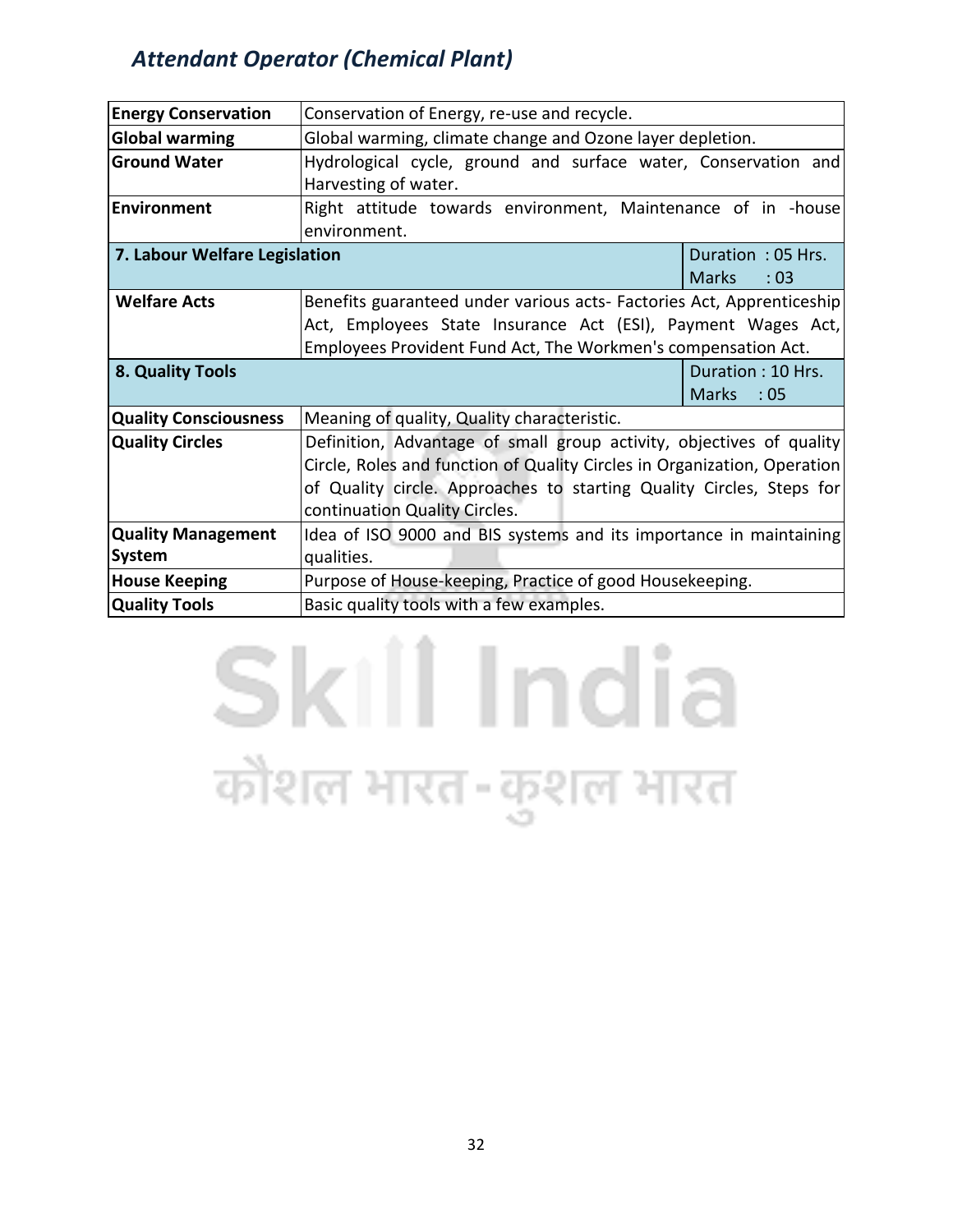# **10. DETAILS OF COMPETENCIES (ON-JOB TRAINING)**

The **competencies/ specific outcomes** on completion of On-Job Training are detailed below: -

**Block – I** 

- **1. Safety and best practices (5S, KAIZEN etc.)**
- **2. Store procedure, Record keeping, inventory management and documentation**
- **3. Identification and testing of equipments and machineries of chemical plant.**
- **4. Repair & Maintenance work of equipments and machineries of chemical**

**plant**

|           | <b>DURATION : 09 MONTHS (39 WEEKS)</b>                                                        |
|-----------|-----------------------------------------------------------------------------------------------|
|           | List of operations in Petro Chemicals, heavy chemicals, fire chemicals, paper and pulp,       |
|           | Cement, pharmaceutical , Fertilizer and allied chemical industries                            |
| SI.       | List of operations / skills to be covered during Industrial Training                          |
| <b>No</b> |                                                                                               |
|           | Introduction in safety precautions as applicable to the trade                                 |
|           | <b>Orientation</b>                                                                            |
|           | i) The General Plant Knowledge and its products, raw materials used capacity of               |
|           | production etc.                                                                               |
|           | (ii) Different sections of the plant including process, Co ordination of maintenance and      |
|           | their activities.                                                                             |
|           | (iii) Study of the process and operations carried out in the establishment with the help      |
|           | of                                                                                            |
|           | Simple flow sheet under the guidance of plant-in-charge/supervisor/familiarization            |
|           | with the equipments used in the establishment by actually going round the plant.              |
|           | (iv) Writing report (Diary of day-to-day work.)                                               |
|           | <b>Safety</b>                                                                                 |
|           | i) Cause and prevention of accidents first aid to the injured.                                |
|           | (ii) Personal safety and use of personal protective equipment                                 |
|           | (iii) House keeping                                                                           |
|           | (iv) Fire hazards & Toxic hazards on site & offsite emergencies.                              |
|           | (v) Isolation of equipment's and ancillaries prior to handing.                                |
|           | Familiarization with utilities and service lines such as steam, cooling water, chilled        |
|           | water, brine, vacuum, compressed air, refrigeration, air Handling units etc.                  |
|           | Familiarization with colour code system of pipe lines used in chemical industries             |
|           | Standard operating procedure (SOP), process conditions and the corrective action in           |
|           | case of the following equipment available in the industry.                                    |
|           | Flow meters, pipe fitting and joints, Pumps, compressors, blowers, fans, steam<br>(i)         |
|           | ejectors etc                                                                                  |
|           | Heat exchangers, condensers, coolers, chillers, re-boilers, boilers, furnaces, kilns.<br>(ii) |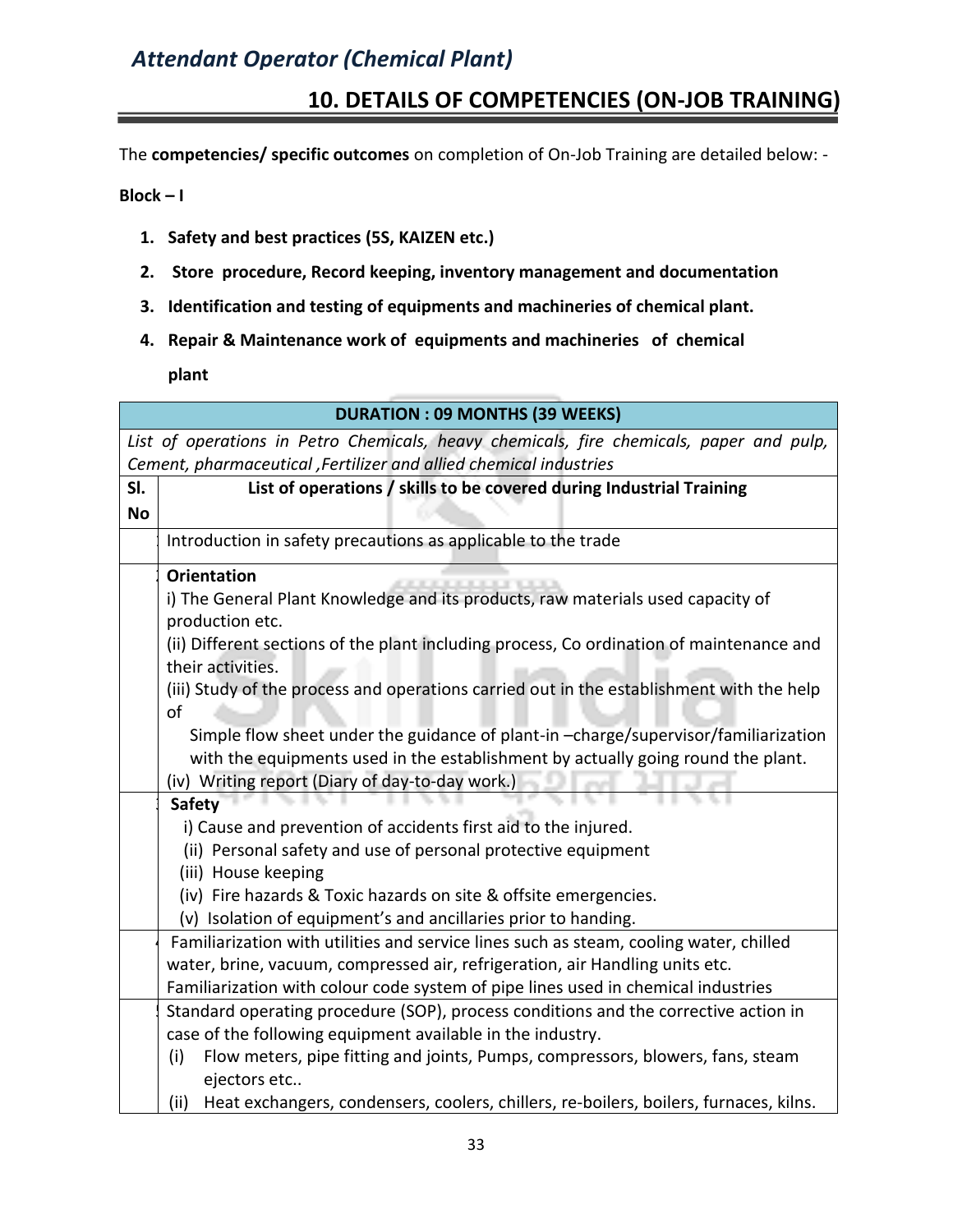#### Etc.

- (iii) Distillation columns etc.
- (iv) Evaporators and refrigeration units.
- (v) Solvent (liquid –liquid) Extraction units and leaching (solid –liquid) extraction units
- (vi) Agitation ,mixing and blending equipments
- (vii) Effluent Treatment Plant
- (viii) Water Treatment Plant
- (ix) Storage and handling, vessels ,Chemical Reactors
- (x) APCM (Air pollution control Measures) ESP /cyclone separator/ Venturi scrubber, Bag filter

**Block – II** 

- **1. Safety and best practices (5S, KAIZEN etc.)**
- **2. Store procedure, Record keeping, inventory management and documentation**
- **3. Identification and testing of equipments and machineries of chemical plant.**

#### **4. Repair & Maintenance work of equipments and machineries of chemical plant**

| <b>DURATION:</b> | 09 MONTHS (39 WEEKS)                                                                            |  |  |  |
|------------------|-------------------------------------------------------------------------------------------------|--|--|--|
|                  | List of operations in Petro Chemicals, heavy chemicals, fire chemicals, paper and pulp, Cement, |  |  |  |
|                  | pharmaceutical, Fertilizer and allied chemical industries.                                      |  |  |  |
| SI.No            | List of operations/skills to be covered during Industrial Training                              |  |  |  |
| 1.               | <b>Quality Control</b>                                                                          |  |  |  |
|                  | Familiarization with sample quality control tests.                                              |  |  |  |
| 2.               | <b>Routine Plant Jobs</b>                                                                       |  |  |  |
|                  | (i) Aware with Startup & shut down of equipment or opening and closing of pipeline.             |  |  |  |
|                  | (ii) Taking Reading of pressure and vacuum gauges, thermometers etc. winding of recorders       |  |  |  |
|                  | (iii) Removal of chart and inking of pens of recorders.                                         |  |  |  |
|                  | (iv) Replacement of packing seal/gasket seal in pipe flanges.                                   |  |  |  |
|                  | (v) Changing of belts coupling, Chain etc.                                                      |  |  |  |
|                  | (vi) Operating Process of evaporator tubes, heat exchangers etc.                                |  |  |  |
|                  | (vii) Mitigation of emergencies in the plant i.e. leakage / fix / process chemicals -Toxic      |  |  |  |
|                  | Hazards                                                                                         |  |  |  |
|                  |                                                                                                 |  |  |  |
| 3.               | Reading Maintaining and controlling of process control instruments measuring, flow,             |  |  |  |
|                  | temperature, pressure, pH, concentration etc., Their inter locking system, automatic signaling  |  |  |  |
|                  | instruments for high or low pressure temperature, flow etc.                                     |  |  |  |
|                  |                                                                                                 |  |  |  |
|                  | Standard operating, procedure(SOP), process conditions and the corrective action in case of     |  |  |  |
|                  | the following equipment available in the industry.                                              |  |  |  |
| 4.               |                                                                                                 |  |  |  |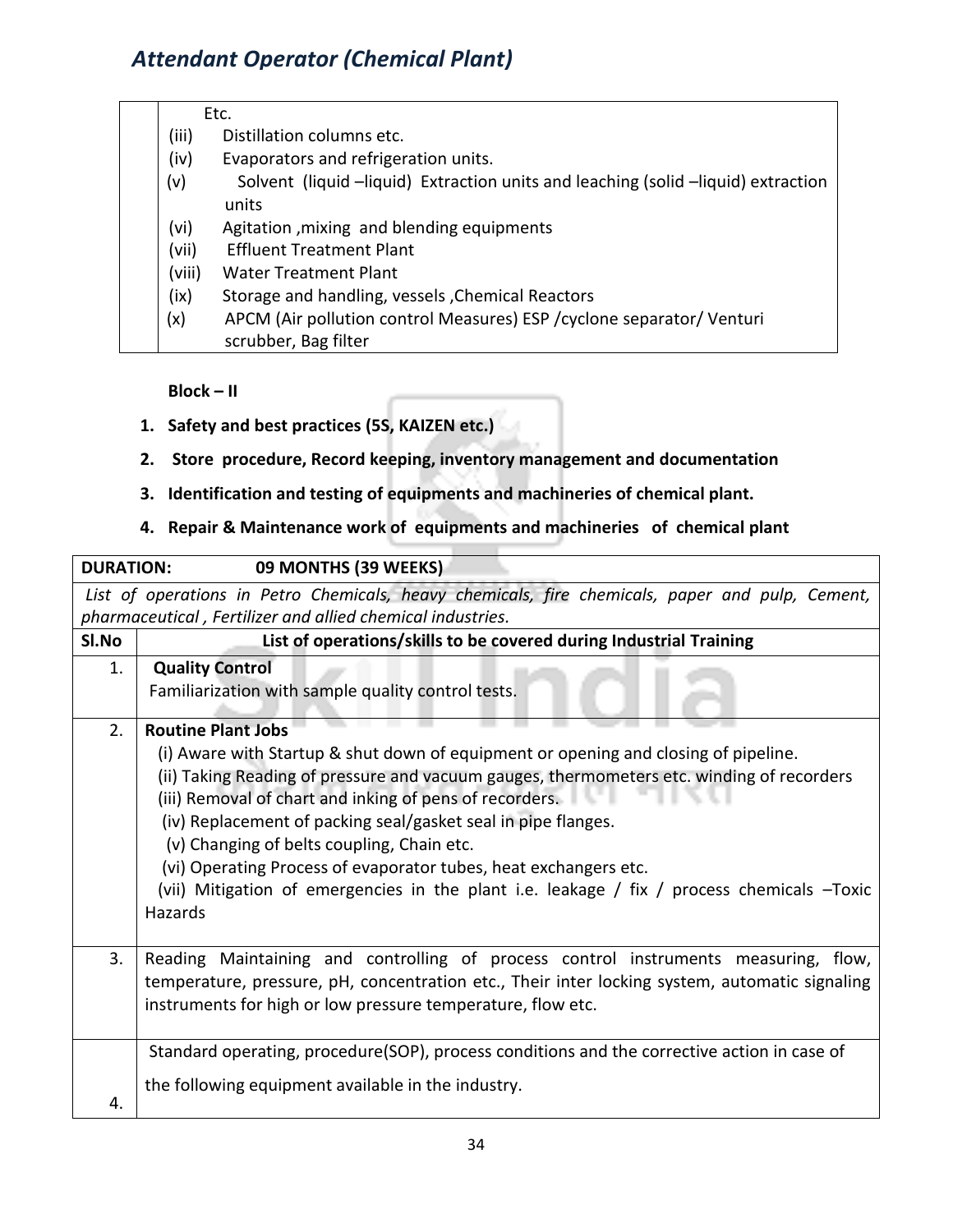|  | i)    | Absorption towers. Adsorption equipments  |
|--|-------|-------------------------------------------|
|  | ii)   | Drying Operation.                         |
|  | iii)  | Crystallizing Operation.                  |
|  | iv)   | Filtration equipments                     |
|  | V)    | Sedimentation and coagulation             |
|  | vi)   | Size separation and grinding equipment.   |
|  | vii)  | Crushing and grinding equipment.          |
|  | viii) | Material handling and conveying equipment |
|  |       |                                           |

#### **Note:**

1. Industry must ensure that above mentioned competencies are achieved by the trainees during their on job training.

2. In addition to above competencies/ outcomes industry may impart additional training relevant to the specific industry.



4444444444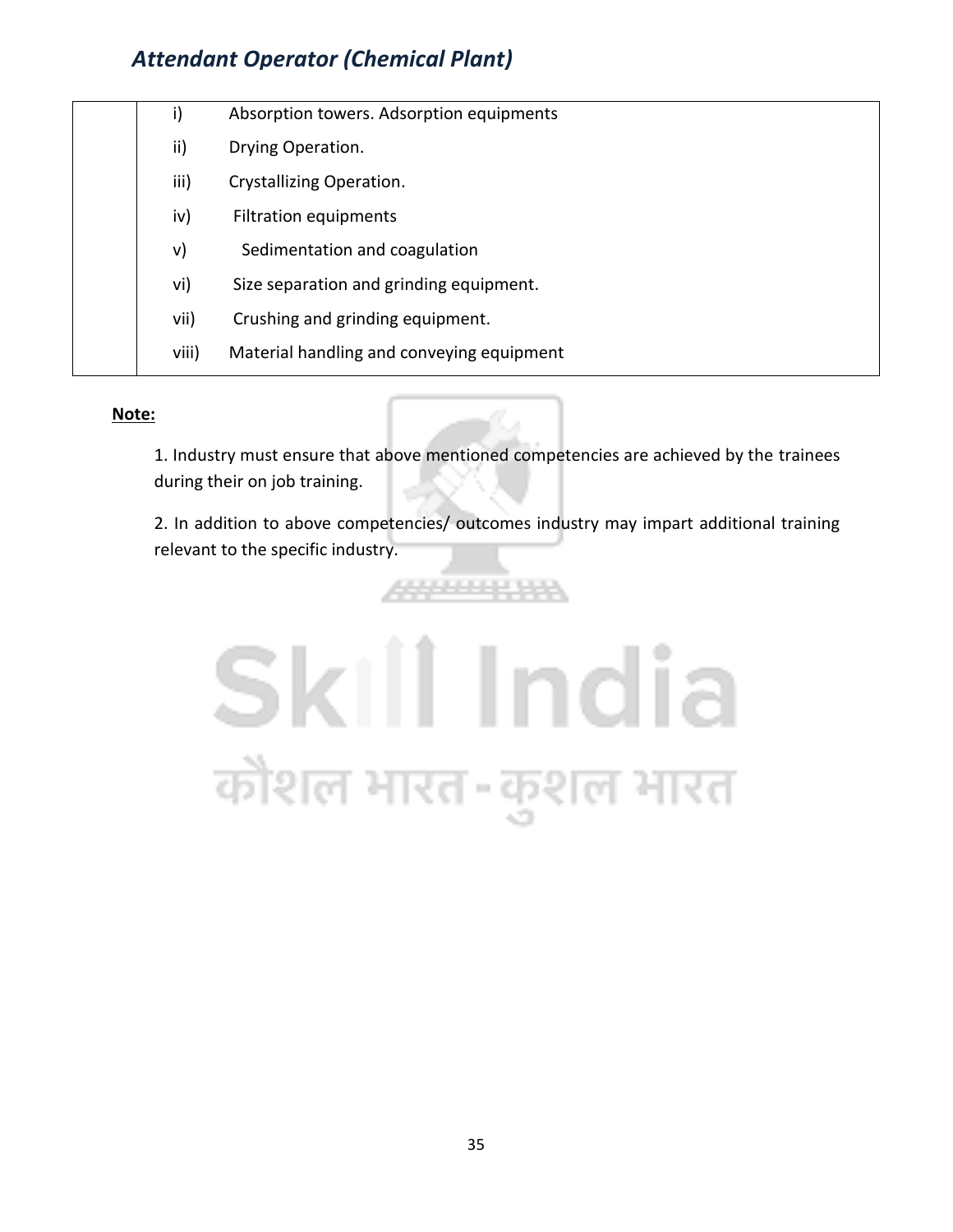| <b>APPRENTICE ATTENDANT OPERATOR - (CHEMICAL PLANT)</b> |                                                                     |                           |                           |  |
|---------------------------------------------------------|---------------------------------------------------------------------|---------------------------|---------------------------|--|
|                                                         | LIST OF TOOLS AND EQUIPMENT for Basic Training (For 20 Apprentices) |                           |                           |  |
| <b>A. TRAINNES TOOL KIT</b>                             |                                                                     |                           |                           |  |
| Sl. no.                                                 | Name of the consumable<br><b>Items</b>                              | <b>Specifications</b>     | <b>Quantity</b><br>(Nos.) |  |
| 1.                                                      | Ear Plug                                                            |                           | 21                        |  |
| 2.                                                      | Nose Mask                                                           |                           | 21                        |  |
| 3.                                                      | <b>Specific Gravity bottle</b>                                      | 25cc                      | 6                         |  |
| 4.                                                      | <b>Bunsen Burners</b>                                               |                           | 10                        |  |
| 5.                                                      | <b>Tripods Stand</b>                                                |                           | 10                        |  |
| 6.                                                      | Asbestos wire gauge 8"                                              |                           | 21                        |  |
| 7.                                                      | Burettes 25ml boroflow<br>type borosilicate Glass                   | <b>MOC: Borosilicate</b>  | 10                        |  |
| 8.                                                      | <b>Measuring Pipettes 10ml</b><br>borosilicate glass                | <b>MOC: Borosilicate</b>  | 05                        |  |
| 9.                                                      | Clamp holders                                                       |                           | 21                        |  |
| 10.                                                     | Stands with clamps for<br>burette                                   |                           | 10                        |  |
| 11.                                                     | Measuring cylinder 500<br>ml borosilicate glass                     | MOC: Borosilicate/Plastic | 05                        |  |
| 12.                                                     | Measuring cylinder 100<br>ml borosilicate glass                     | MOC: Borosilicate/Plastic | 10                        |  |
| 13.                                                     | Volumetric flask 100 ml<br>borosilicate glass                       | <b>MOC: Borosilicate</b>  | 10                        |  |
| 14.                                                     | Volumetric flask 250 ml<br>borosilicate glass                       | <b>MOC: Borosilicate</b>  | 05                        |  |
| 15.                                                     | Funnels Dia 7.5cms<br>borosilicate glass                            | <b>MOC: Borosilicate</b>  | 05                        |  |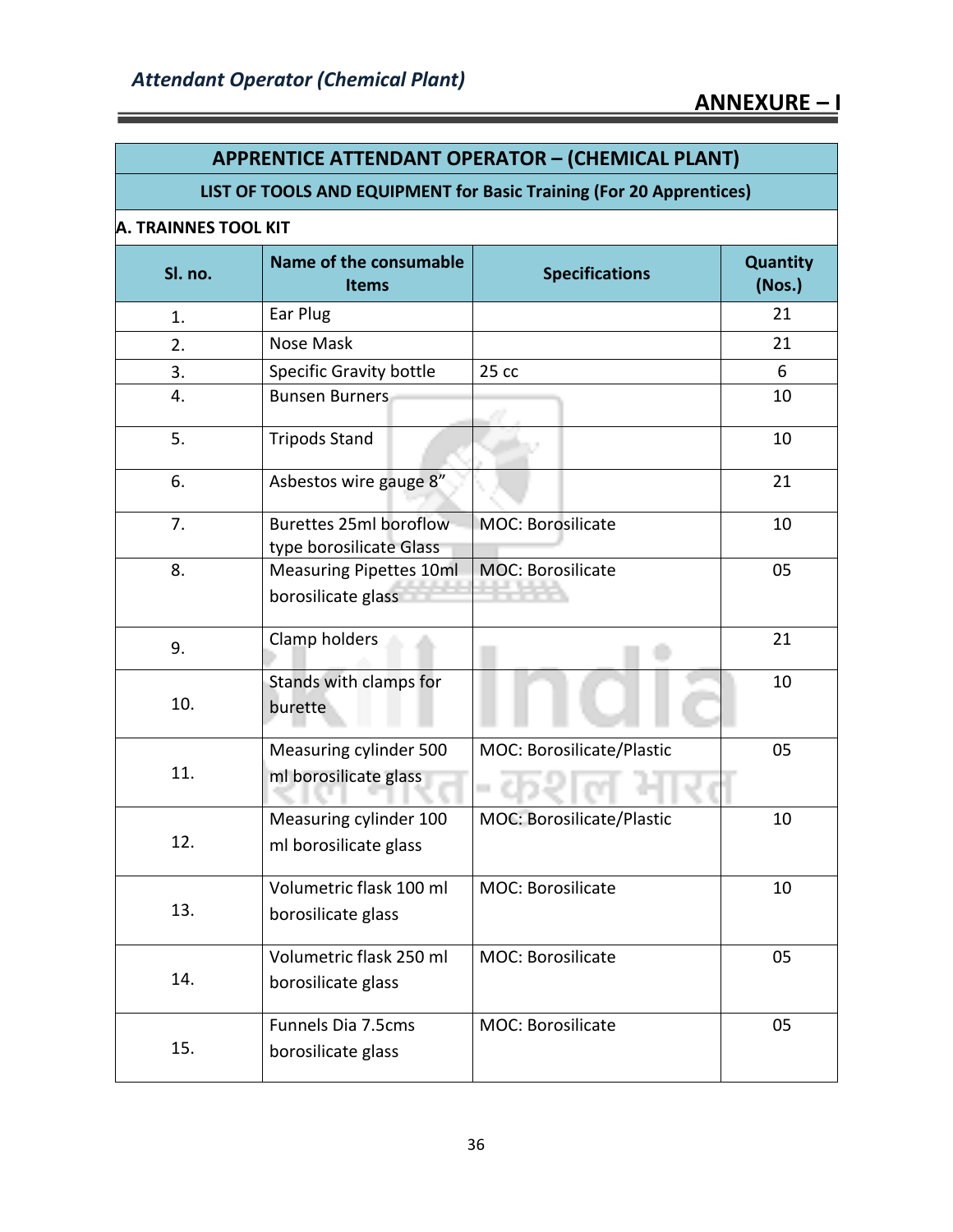| 16. | Beaker 100ml corning                                                                    | MOC: Borosilicate        | 10       |
|-----|-----------------------------------------------------------------------------------------|--------------------------|----------|
| 17. | Beaker 250ml corning                                                                    | <b>MOC: Borosilicate</b> | 10       |
| 18. | Beaker 500ml corning                                                                    | <b>MOC: Borosilicate</b> | 05       |
| 19. | <b>Bottles for solutions</b><br>1000 ml borosilicate<br>glass                           | <b>MOC: Borosilicate</b> | 04       |
| 20. | Conical flask - 100 ml<br>borosilicate glass                                            | <b>MOC: Borosilicate</b> | 10       |
| 21. | Conical flask - 250 ml<br>borosilicate glass                                            | <b>MOC: Borosilicate</b> | 10       |
| 22. | Tong $-$ Flat $-$ 300 mm                                                                | 300 mm                   | 20       |
| 23. | Spatula $-8$ "                                                                          | 8''                      | 05       |
| 24. | <b>Round Bottom</b><br>Distillation flask with<br>side neck 250ml<br>borosilicate glass | <b>MOC: Borosilicate</b> | 05       |
| 25. | <b>Round Bottom</b><br>Distillation flask with<br>side neck 500ml<br>borosilicate glass | MOC: Borosilicate        | 05       |
| 26. | Water Condenser for<br>distillation lebig 30 cm<br>long borosilicate glass              | <b>MOC: Borosilicate</b> | 05       |
| 27. | Rubber cork of (2.5 cm,<br>3cm) size Various size                                       |                          | 10       |
| 28. | Wooden cork of (2.5 cm,<br>3cm) size Various size                                       |                          | 10       |
| 29. | <b>Rubber Tubing Heavy</b><br>Duty (ID-5mm)                                             | $8/10$ ml                | 10 meter |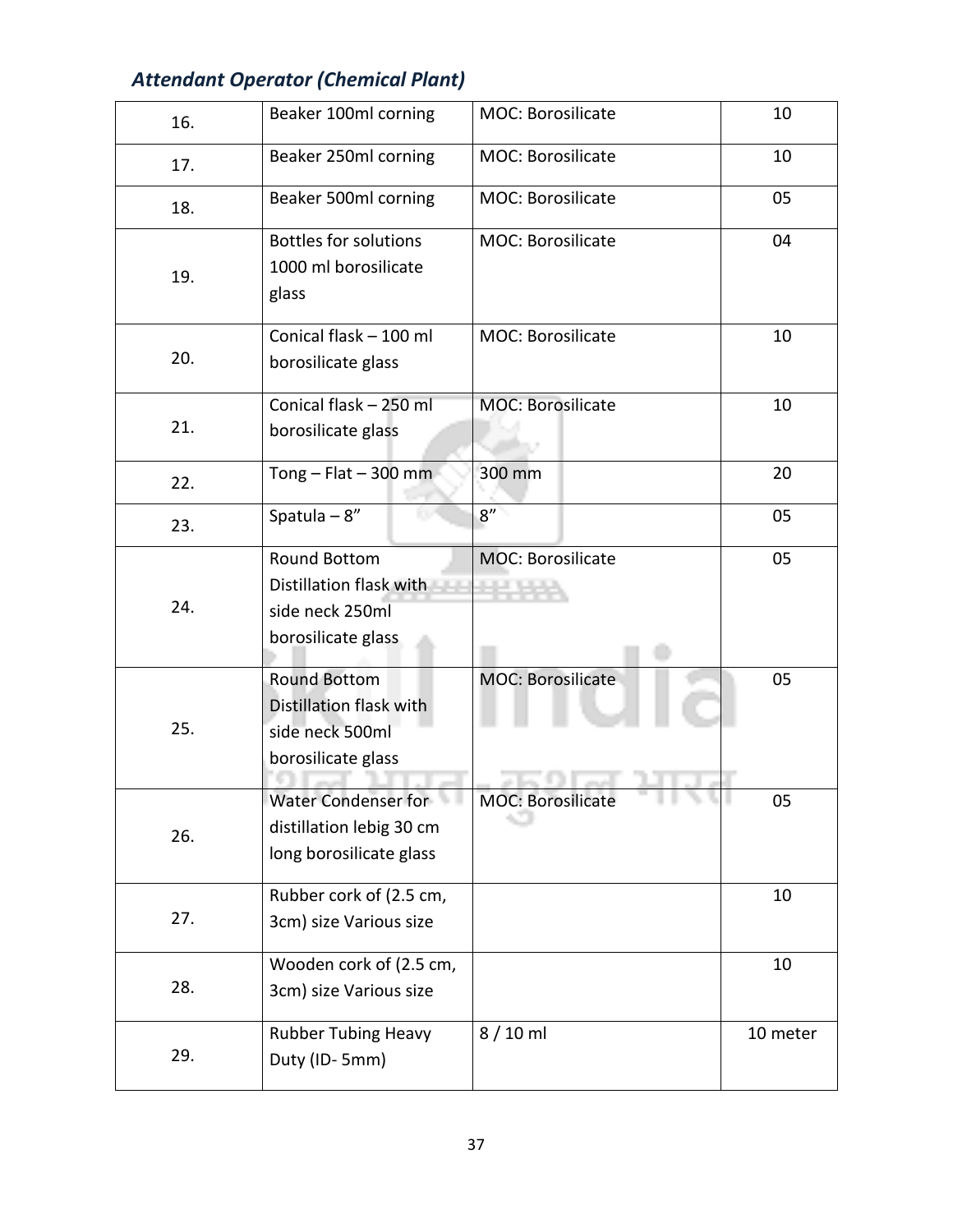|     | <b>Rubber Bulbs for</b>                              |                     | 02 |
|-----|------------------------------------------------------|---------------------|----|
| 30. | pipettes (Teat)                                      |                     |    |
|     | Hydrometer 0-1200 with                               |                     | 02 |
| 31. | measuring Cylinder 1000                              |                     |    |
|     | ml                                                   |                     |    |
|     | <b>B. TOOLS INSTRUMENTS AND GENERAL SHOP OUTFITS</b> |                     |    |
| 32. | <b>Safety Goggles</b>                                |                     | 21 |
|     | Safety hand gloves                                   |                     | 21 |
| 33. | leather (Regular size)                               |                     |    |
|     | Fire Extinguishers (Dry                              | Capacity: 4 kgs.    | 01 |
| 34. | Chemical powder)                                     |                     |    |
|     | Fire Extinguishers (Foam                             | Dry powder - 4 kgs. | 01 |
| 35. | type)                                                |                     |    |
| 36. | Fire bucket                                          |                     | 05 |
| 37. | Pipe wrench 12"                                      | 12"                 | 01 |
| 38. | Pipe wrench 18"                                      | 18''                | 01 |
|     | Double Ended Spanner                                 | Metric 6*7 to 30*32 | 01 |
| 39. | set Metric 6*7 to 30*32                              |                     |    |
| 40. | <b>Combination Plier</b>                             | 6"                  | 05 |
|     | Screw Driver $-9$ X 300                              | 9 X 300 mm          | 05 |
| 41. | mm                                                   |                     |    |
|     | Hammer - Ball Pein - 500                             |                     | 05 |
| 42. | grams                                                |                     |    |
|     | $Chisel - Cold - Flat - 20$                          | 20 mm X 150 mm      | 05 |
| 43. | mm X 150 mm                                          |                     |    |
| 44. | Hollow punch                                         |                     | 05 |
| 45. | Snip for gasket cutting                              |                     | 02 |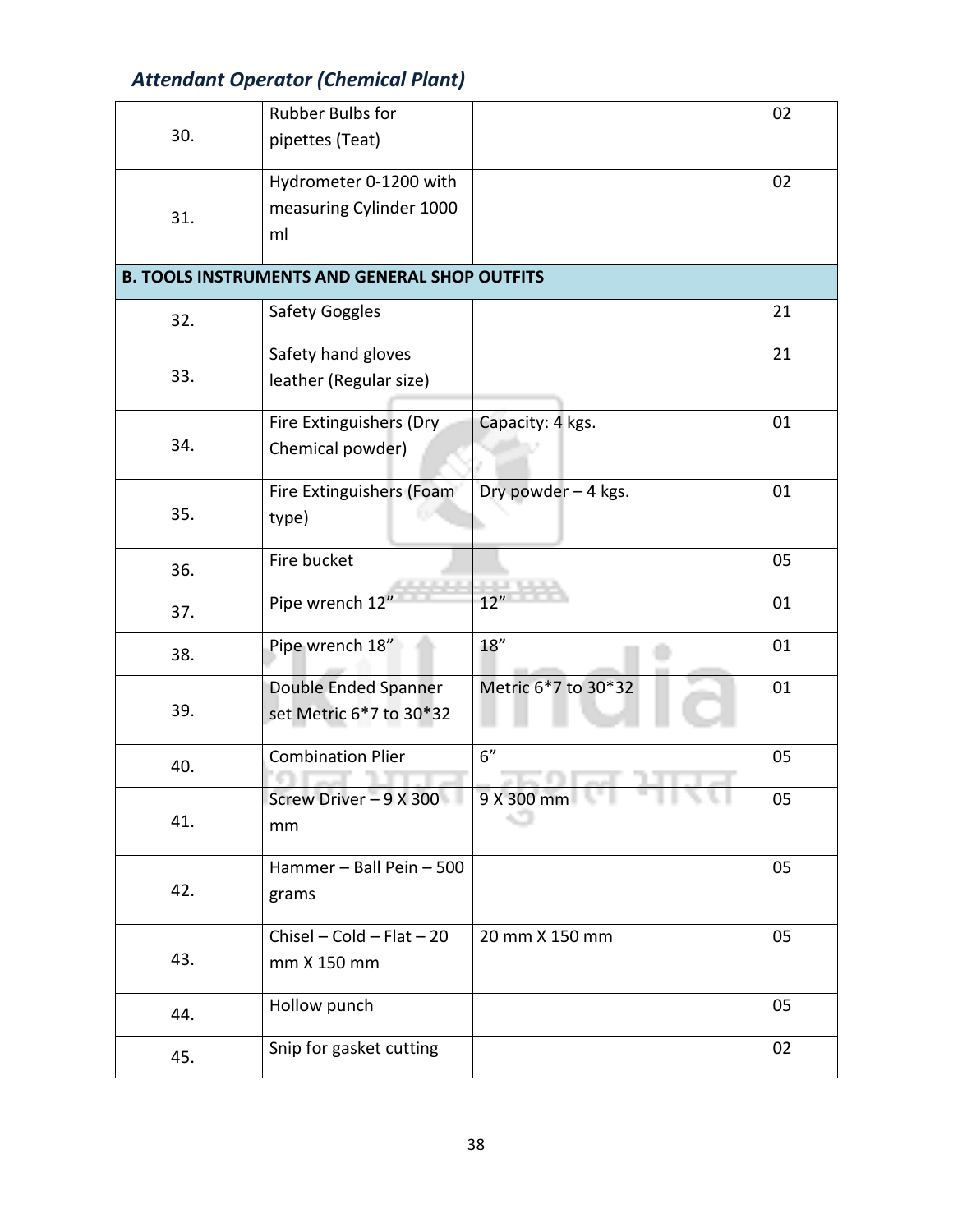|     | Instrument for                             |                                                          | 02 |
|-----|--------------------------------------------|----------------------------------------------------------|----|
| 46. | determining 'g' (Simple                    |                                                          |    |
|     | Pendulum) complete set                     |                                                          |    |
|     |                                            |                                                          |    |
|     | Mechanical board for                       |                                                          | 02 |
| 47. | testing triangle and                       |                                                          |    |
|     | parallelogram of forces                    |                                                          |    |
|     | including all accessories                  |                                                          |    |
|     | Inclined plane with                        |                                                          | 02 |
| 48. | pulley, pan, weights etc.                  |                                                          |    |
|     | Calorimeter for                            |                                                          | 02 |
|     | determining Joule's                        |                                                          |    |
| 49. | mechanical Equivalent of                   |                                                          |    |
|     | heat by electric method                    |                                                          |    |
|     |                                            |                                                          |    |
|     |                                            | Plunger Type - Range 0 - 10                              | 01 |
|     | Universal<br>Dial<br><b>Test</b>           | mm, Graduation 0.01 mm &                                 |    |
| 50. | Indicator                                  | 0.001mm Reading 0 - 10 with                              |    |
|     |                                            | Revolution Counter complete<br>with Clamping Devices and |    |
|     |                                            | <b>Magnetic Stand</b>                                    |    |
|     | Apparatus<br>for                           | It will consist of a half-meter                          | 02 |
|     | measurement<br>οf<br>CO-                   | long chromium plated rod,                                |    |
|     | efficient<br>of <sub>l</sub>               | Steam<br>prepared in<br>copper                           |    |
| 51. | of<br>expansion(thermal)                   | 2-liter<br>boiler<br>of<br>steam                         |    |
|     | (plunger's<br>solid                        | capacity, 2 Thermometers, 1                              |    |
|     | apparatus)                                 | hot plate of 1kw.                                        |    |
|     |                                            |                                                          |    |
|     | for<br>Apparatus<br>measurement of thermal | Made with heater assembly of                             | 02 |
|     |                                            | 1000 watt, 300 mm (D) test                               |    |
| 52. | conductivity of good and                   | specimen, 8 J type sensors,                              |    |
|     | bad conductors complete                    | Dimmer state, Voltmeter and                              |    |
|     | set                                        | Amperemeter.                                             |    |
|     | Boiling/Melting<br>point                   | Microprocessor temp. range:                              | 01 |
| 53. | apparatus                                  | Ambient to 300 °C, Digital                               |    |
|     |                                            | type, Memory: up to 100                                  |    |
|     |                                            | samples<br>Consisting of 2' x 2' chamber                 | 01 |
| 54. | Fire alarm system with                     | with suitable size water tank,                           |    |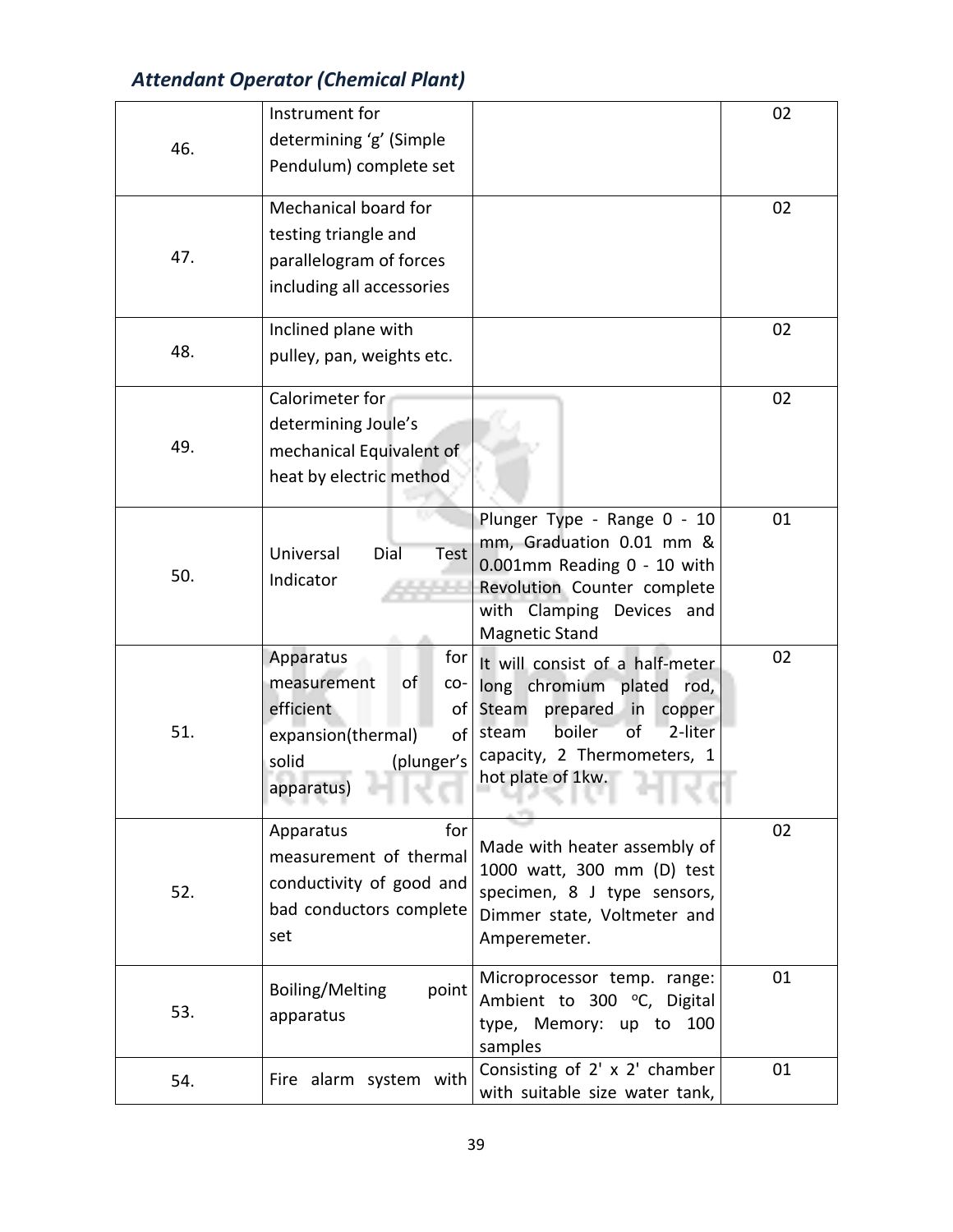|     | sprinkler system          | consisting of sprinklers and          |    |
|-----|---------------------------|---------------------------------------|----|
|     |                           | smoke<br>detection<br>sensors,        |    |
|     |                           | will<br>suitable<br>be<br>pump        |    |
|     |                           | connected with the water tank         |    |
|     |                           | to sprinkle water in the system       |    |
|     |                           | once smoke is detected in it.         |    |
|     |                           | Consisting of 2' x 2' chamber         |    |
|     |                           | with suitable size water tank,        |    |
|     |                           |                                       |    |
|     | Gas detector with air     | consisting of sprinklers and<br>smoke |    |
| 55. | tight chamber             | detection<br>sensors,                 | 01 |
|     |                           | will<br>suitable<br>be<br>pump        |    |
|     |                           | connected with the water tank         |    |
|     |                           | to sprinkle water in the system       |    |
|     |                           | once smoke is detected in it.         |    |
|     |                           | For Suspended<br>Particulate          |    |
|     |                           | Matter with Filter<br>Holder,         |    |
|     |                           | Cabinet, Gaseous Sampling             |    |
|     |                           | arrangement, Gable Roof and           |    |
|     |                           | microprocessor<br>based               |    |
|     |                           | Electronic Control<br>with            |    |
| 56. | High Volume Air Sampler   | Electronic<br>Timer,<br>Time          | 01 |
|     |                           | Totalizer & Digital Display of        |    |
|     |                           | Flow & Volume of air sampled.         |    |
|     |                           | Blower, Filter Holder for filter      |    |
|     |                           | paper, Electronic Control &           |    |
|     |                           | Electronic<br>Timer,<br>LCD/LED       |    |
|     |                           | Display.                              |    |
|     |                           |                                       |    |
|     |                           | Made up of S.S. sump tank,            |    |
|     |                           | Acrylic measuring tank, S.S.          |    |
|     | <b><i>PER 19</i></b>      | pump, and the pump,                   |    |
|     |                           | Level transmitter -                   |    |
|     | Capacitance<br>Level      | Range: $0 - 500$ mm WC                | 01 |
| 57. | indicator                 | Accuracy: $+/- 3$ %                   |    |
|     |                           | With HART version 6.                  |    |
|     |                           | Output<br>: 4-20 mA DC                |    |
|     |                           | Probe: fully insulated rod            |    |
|     |                           | probe with pre-amplifier with         |    |
|     |                           | necessary piping arrangement          |    |
|     |                           | Made up of S.S. tank, Casing of       |    |
|     | Air purge Level Indicator | Aluminum<br>with<br>Front             | 01 |
| 58. |                           | Transparent Cover, glass tube,        |    |
|     |                           | S.S. purge pipe.                      |    |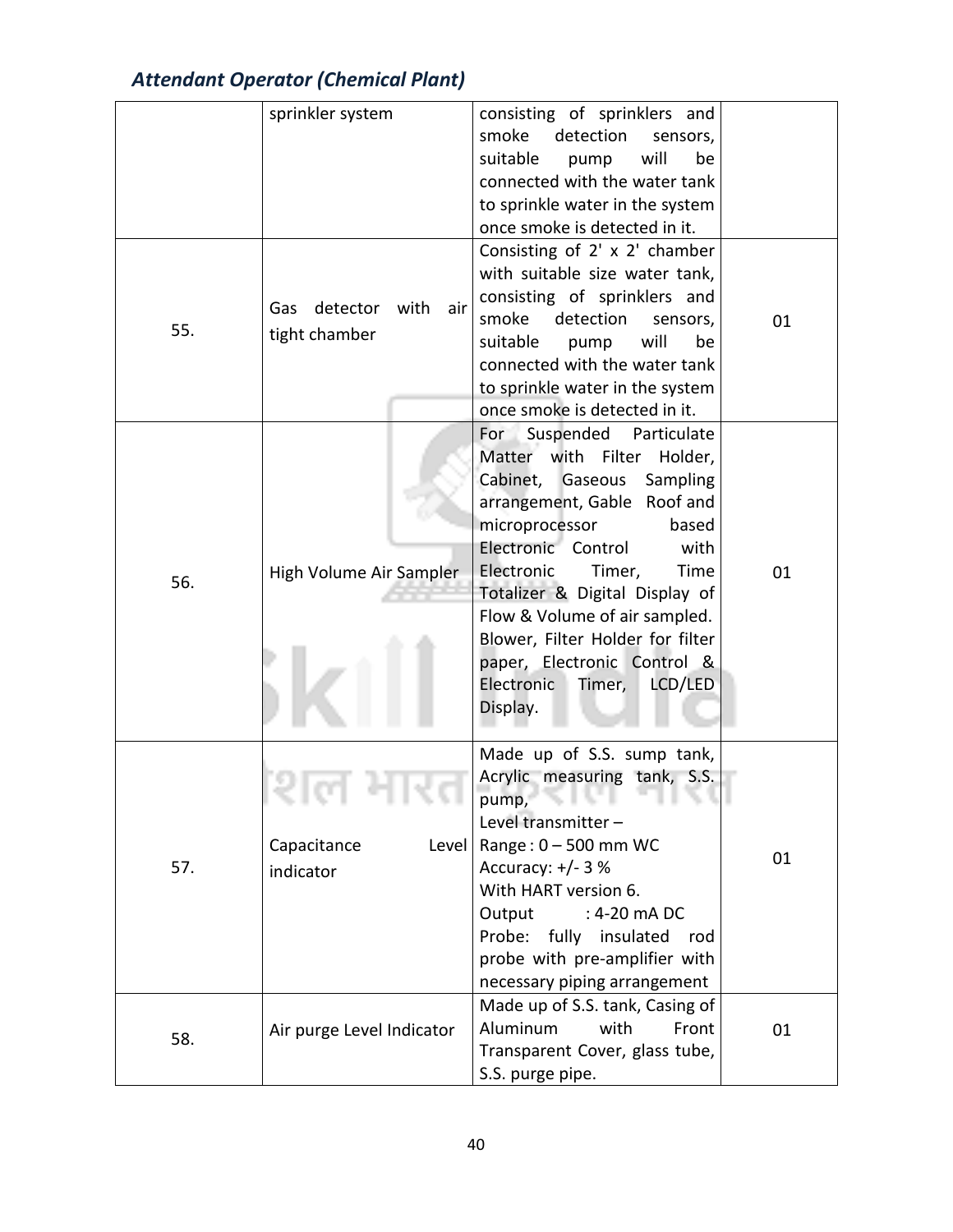| 59. | element<br>Final<br>control<br>(control<br>valves)<br>Pneumatically<br>&<br>Electrically | Globe Valve: (Pneumatically<br>Operated)<br>Body Type: 2 way<br>Size: 1"<br>Operating Pressure: 3-15 psi<br>$(0.2-1kg/cm2)$<br>Diaphragm<br>Control<br>valve:<br>(Pneumatically Operated)<br>Type: Pneumatic<br>Size: 1/2"<br>Input: 3-15 psig,<br>Action: Air to close<br>Ball<br>(Electrically<br><b>Type</b><br>Operated)<br>Body Type: 2 Way<br>Size: I" | 01      |
|-----|------------------------------------------------------------------------------------------|--------------------------------------------------------------------------------------------------------------------------------------------------------------------------------------------------------------------------------------------------------------------------------------------------------------------------------------------------------------|---------|
| 60. | Apparatus for determine<br>Frictional<br>losses in<br>straight pipe, pipe fitting        | With S.S.<br>sump tank, S.S.<br>measuring tank, S.S. pump,<br>Manometer & suitable piping<br>fittings with<br>&<br>pressure<br>tappings.                                                                                                                                                                                                                     | 01      |
| 61. | Double<br>pipe<br>Heat<br>exchanger                                                      | Made up of S.S. 1000 mm (L)<br>75 mm (D) heat exchanger<br>with S.S. hot water tank with<br>heater, S.S. cold water tank, 2<br>rotameters, 2 S.S.<br>pumps,<br>zone temperature<br>Multi<br>indicator, PID and suitable<br>piping.                                                                                                                           | 01      |
| 62. | of<br>Thermometers<br>different range as per<br>requirement                              |                                                                                                                                                                                                                                                                                                                                                              | 01      |
| 63. | Rheostat 100 ohms                                                                        |                                                                                                                                                                                                                                                                                                                                                              | 02      |
| 64. | Resistance box 0 to 1000<br>ohms                                                         |                                                                                                                                                                                                                                                                                                                                                              | 02      |
| 65. | Nicrome Wire Resistance<br>of 50cm long 2 ohm,3<br>ohm,5 ohm                             |                                                                                                                                                                                                                                                                                                                                                              | 02 each |
| 66. | <b>Battery eliminator</b>                                                                | Input: 240 volts                                                                                                                                                                                                                                                                                                                                             | 02      |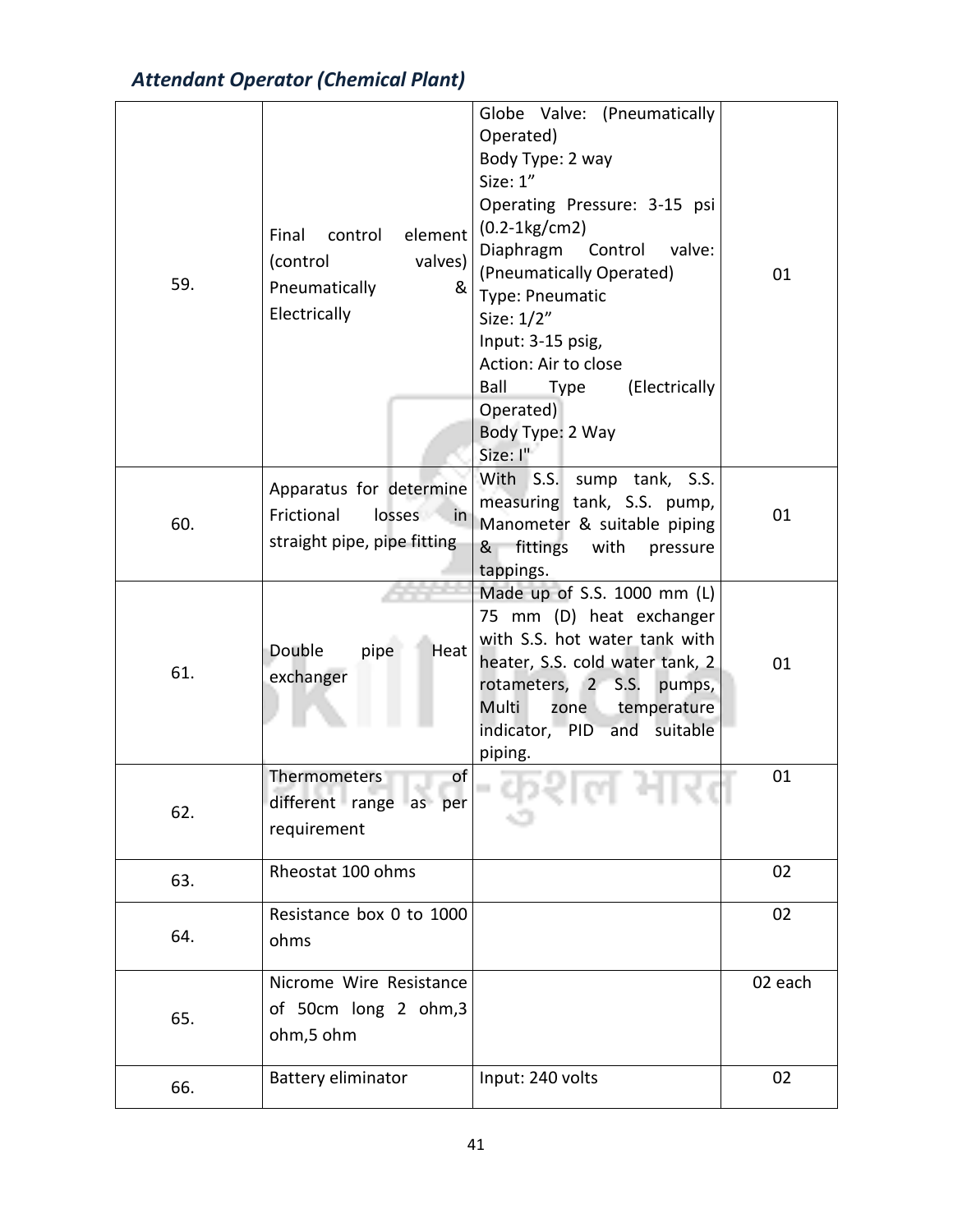|     |                                                                                                                    | Output: 4.5 -6 volts                                                                                                                                                                                                                                                                                                                                                                                                                                                             |    |
|-----|--------------------------------------------------------------------------------------------------------------------|----------------------------------------------------------------------------------------------------------------------------------------------------------------------------------------------------------------------------------------------------------------------------------------------------------------------------------------------------------------------------------------------------------------------------------------------------------------------------------|----|
| 67. | voltmeter<br>for<br>Copper<br>Electrochemical<br>equivalent                                                        |                                                                                                                                                                                                                                                                                                                                                                                                                                                                                  | 02 |
| 68. | Ammeter 0 to 1000 mA.<br>(DC)                                                                                      |                                                                                                                                                                                                                                                                                                                                                                                                                                                                                  | 02 |
| 69. | Voltmeter 0 to 15 volt<br>(DC)                                                                                     |                                                                                                                                                                                                                                                                                                                                                                                                                                                                                  | 02 |
| 70. | pH Meter digital                                                                                                   | Microprocessor base,<br>Auto<br>calibration<br>facility<br>with<br>electrode, Auto & Manual<br>temperature compensation.                                                                                                                                                                                                                                                                                                                                                         | 01 |
| 71. | Steam generator (copper)<br>Cap. 1000ml                                                                            |                                                                                                                                                                                                                                                                                                                                                                                                                                                                                  | 06 |
| 72. | mm with least count 0.02mm<br>0.02mm                                                                               | Vernier calliper $-0 - 200$ 0 - 200 mm with least count                                                                                                                                                                                                                                                                                                                                                                                                                          | 02 |
| 73. | Micro meter 0 - 25 mm                                                                                              |                                                                                                                                                                                                                                                                                                                                                                                                                                                                                  | 02 |
| 74. | Water bath 6 places                                                                                                |                                                                                                                                                                                                                                                                                                                                                                                                                                                                                  | 02 |
| 75. | Wheatstone<br>apparatus with $1m$ long Pt - 100<br>wire <b>and the state of the state of the state</b><br>The Line | bridge   Resistance Bulb Thermometer:<br>and the control<br>a ser<br><b>The Controller</b><br><b>Contract Contract Service</b><br>Accuracy: Class A, Insulation:<br>Mineral insulated<br>Terminal Block:<br>wire<br>4<br>termination<br>in<br>ceramic<br>terminal, Block provided in<br>cast Aluminium Block, Length:<br>200 mm, The construction<br>drawing, Temperature<br>Vs<br>Resistance Table & calibration<br>Checking procedure along with<br>portable Wheatstone bridge | 02 |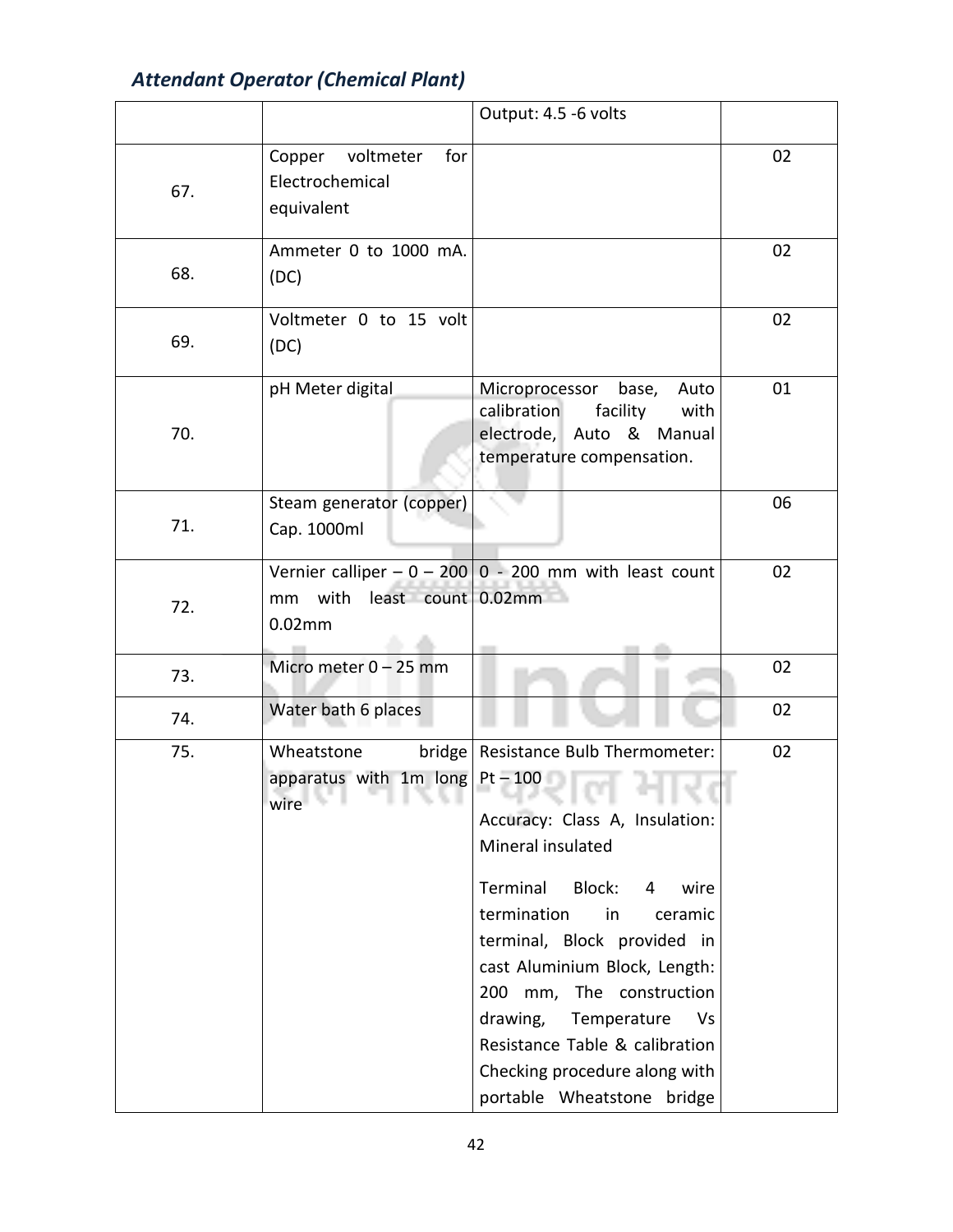|     |                           | (having inbuilt Galvanometer        |        |
|-----|---------------------------|-------------------------------------|--------|
|     |                           | battery)<br>&<br>to<br>measure      |        |
|     |                           | resistance of Resistance Bulb       |        |
|     |                           | Thermometer<br>having               |        |
|     |                           | accuracy<br>measurement             |        |
|     |                           | $0.075$ %.                          |        |
|     |                           |                                     |        |
| 76. | Different types of pipe   | Test pipes made up of GI of 1/2"    | 01 set |
|     | fittings                  | &3/4" size and 1-meter length,      |        |
|     |                           | Pressure tapings are provided       |        |
|     |                           | at 1-meter distance apart on        |        |
|     |                           | each pipe. The flow through         |        |
|     |                           | each pipe can be controlled         |        |
|     |                           | using the valves provided.          |        |
|     |                           |                                     |        |
|     |                           | Sump Tank made up of S.S.           |        |
|     |                           | 304 with $\frac{1}{2}$ drain valve, |        |
|     |                           | Measuring Tank made up of           |        |
|     |                           | S.S. 304                            |        |
|     |                           |                                     |        |
|     |                           | with self-graduated glass tube      |        |
|     |                           | level indicator, with 1" drain      |        |
|     |                           | valve.                              |        |
|     |                           | Monoblock<br>Pump,<br>$0.5\,$<br>HP |        |
|     |                           | Necessary piping and valves         |        |
|     |                           | will be provided to supply          |        |
|     |                           | water to test pipes.                |        |
|     |                           |                                     |        |
|     |                           |                                     |        |
|     | Different types of valves | Like Safety valve, Gate valve,      | 01 set |
|     |                           | Globe valve, check<br>valve,        |        |
|     |                           | diaphragm valve, ball valve,        |        |
| 77. |                           |                                     |        |
|     |                           | needle valve, butterfly valve       |        |
|     |                           | (Flanged and Thread<br>End)         |        |
|     |                           | $2''/4''$ dia.                      |        |
|     | Different types of pumps  | Centrifugal,<br>Reciprocating,      | 01 set |
| 78. |                           | gear                                |        |
|     |                           |                                     |        |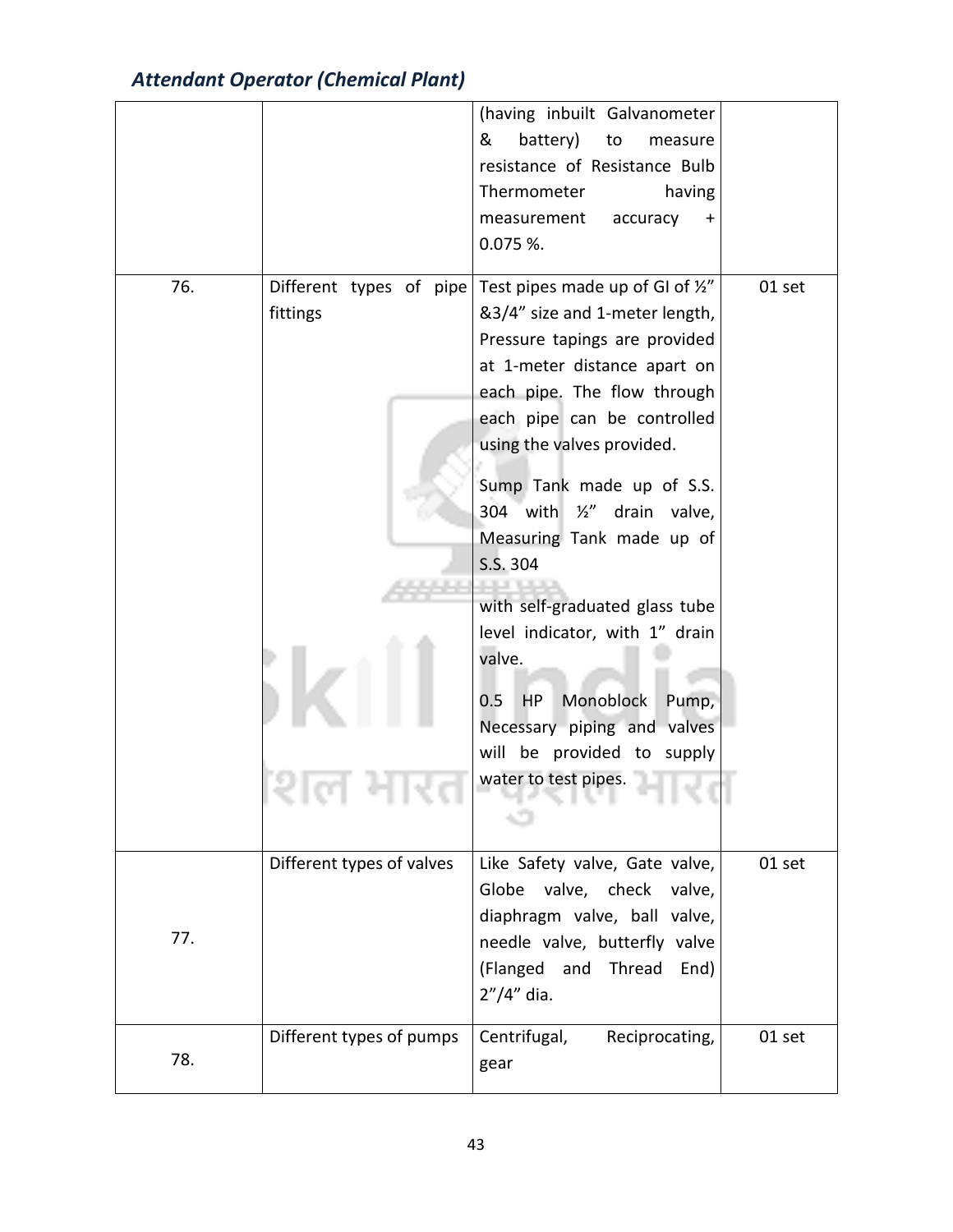| 79. | 1/10<br>Stop watch<br>sec<br>Racer make   |                                                                                                                                                                                                                                                                                                                                                                                                     | 02 |
|-----|-------------------------------------------|-----------------------------------------------------------------------------------------------------------------------------------------------------------------------------------------------------------------------------------------------------------------------------------------------------------------------------------------------------------------------------------------------------|----|
| 80. | 200 gms                                   | Digital balance 0.1 mg to   Digital type capacity: 200 gms<br>Accuracy: $\pm$ 0.1 mg                                                                                                                                                                                                                                                                                                                | 01 |
| C.  | <b>GENERAL MACHINERY INSTALLATIONS: -</b> |                                                                                                                                                                                                                                                                                                                                                                                                     |    |
| 81. | Reynolds's equipment                      | With S.S. sump tank with bell<br>mouth discharge, Glass tube of<br>1 meter of 1" diameter with<br>Flow control valve, measuring<br>cylinder, stop watch,                                                                                                                                                                                                                                            | 01 |
| 82. | Tube<br>Shell<br>and<br>heat<br>exchanger | Made up of S.S. 500 mm (L) 75<br>mm (D) heat exchanger with<br>S.S. hot water tank with<br>heater, S.S. cold water tank, 2<br>rotameters, 2<br>S.S. pumps,<br>Multi<br>zone<br>temperature<br>indicator, PID and suitable<br>piping arrangement.                                                                                                                                                    | 01 |
| 83. | Packed distillation tower.                | Made up of S.S. of 1000 mm<br>(H) 75 mm (D) with sight<br>glasses, feed tank, cold water<br>tank,<br>steam generator, 4<br>Multi<br>rotameters,<br>zone<br>temperature indicator, Shell &<br>Tube type heat exchanger, 2<br>S.S. pumps, reflux pump, PID,<br>distillate pump, Reflux drum,<br>solenoid valve, product<br>collection tank with essential<br>suitable<br>automation<br>and<br>piping. | 01 |
| 84. | Mixer-settler<br>type<br>extractor        | Made up of S.S. extraction<br>column of 700 mm (H) 100<br>mm (D), S.S. feed tank, S.S.<br>solvent tank, S.S. pump, 2<br>and<br>suitable<br>rotameters<br>piping.                                                                                                                                                                                                                                    | 01 |
| 85. | spray extraction column                   | Made up of glass. 750 mm (H)<br>75 mm (D), S.S. feed tank, S.S.<br>solvent tank, 2 S.S. pump, 2<br>rotameters,<br>$2^{\circ}$<br>sample                                                                                                                                                                                                                                                             | 01 |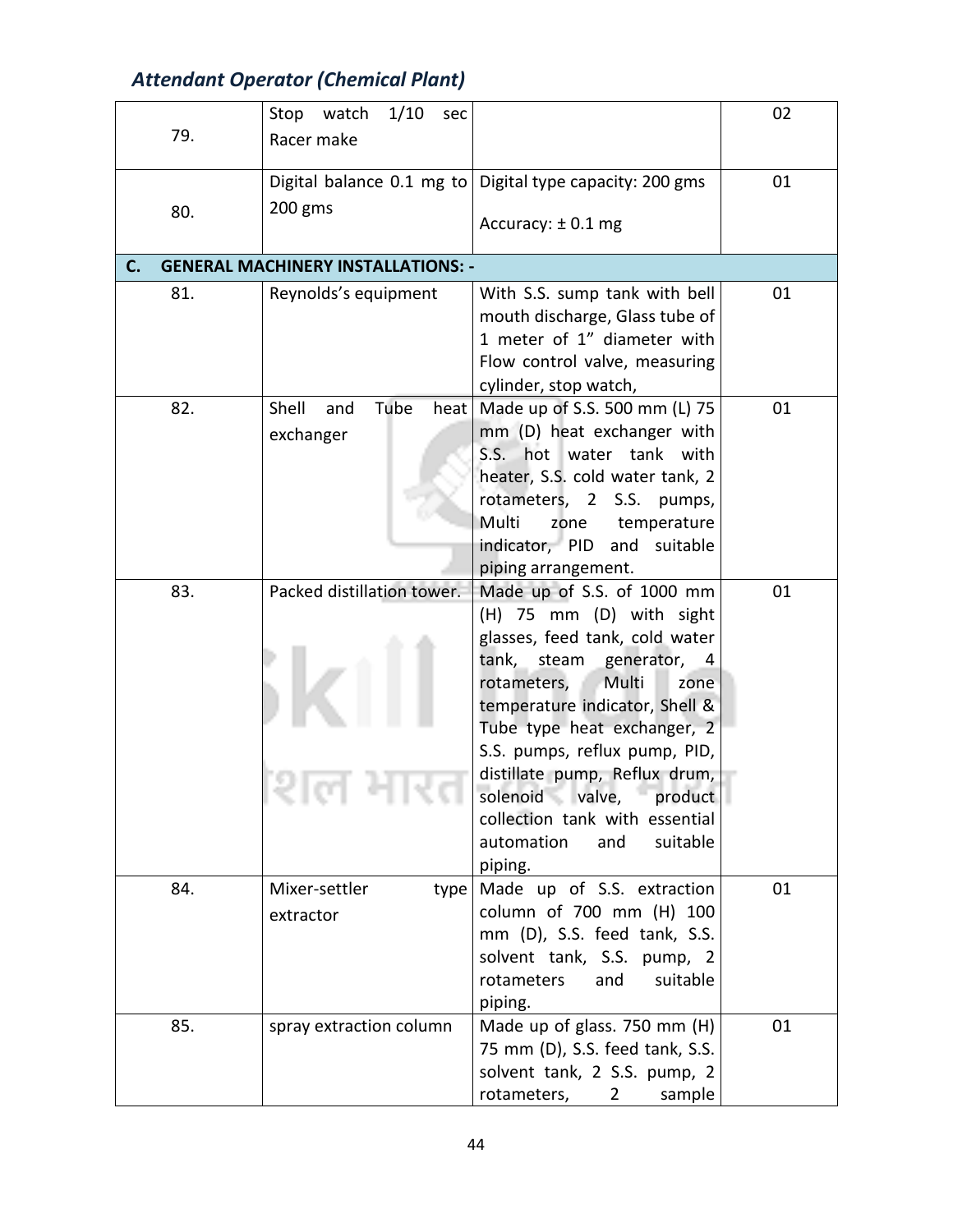|     |                           | collection tanks with suitable       |         |
|-----|---------------------------|--------------------------------------|---------|
|     |                           | piping.                              |         |
| 86. | <b>Cooling Tower</b>      | of<br>Made<br>Acrylic<br>οf<br>up    | 01      |
|     |                           | minimum 1-meter height, S.S.         |         |
|     |                           | hot water tank with heater,          |         |
|     |                           | S.S.<br>rotameter,<br>pump,          |         |
|     |                           | manometer,<br>blower,<br>PID,        |         |
|     |                           | Multi<br>temperature<br>zone         |         |
|     |                           | indicator, packings, PID. With       |         |
|     |                           | necessary piping arrangement.        |         |
| 87. | Humidification<br>control | With heating and cooling             |         |
|     | equipment with dry and    | arrangement to increase and          | 01      |
|     | wet bulb Temperature      | decrease humidity.                   |         |
|     |                           |                                      |         |
| 88. | Plate and frame<br>filter | Made up of Cast iron structure       | 01 each |
|     | press and Rotary Vacuum   | with plate and frame made up         |         |
|     | Filter                    | of P.P. of 300 mm x 300 mm           |         |
|     |                           | size, S.S. slurry tank, S.S.         |         |
|     |                           | pump, S.S. water tank, 2 cake        |         |
|     |                           | trays,<br>stirrer<br>suitable<br>and |         |
|     |                           | piping                               |         |
| 89. | Top driven centrifuge     | Made up of S.S. 304 of 450           | 01      |
|     |                           | mm Dia * 225 mm Ht. size,            |         |
|     |                           | Filter area of Basket: 0.32 Sq.      |         |
|     |                           | meter, Basket speed (Max.):          |         |
|     |                           | <b>1350 RPM</b>                      |         |
|     |                           | Release valve: 1 No., Basket,        |         |
|     |                           | : At the bottom<br><b>Nozzle</b>     |         |
|     |                           | to collect mother liquor, 5 HP       |         |
|     |                           | drive motor, with necessary          |         |
|     |                           | Accessories, painted in              |         |
|     |                           | synthetic enamel.                    |         |
| 90. | Tray dryer                | Made up of S.S. from inside,         | 01      |
|     |                           | with heaters, variable speed         |         |
|     |                           | DC<br>motor,<br>multi<br>zone        |         |
|     |                           | temperature<br>indicator,            |         |
|     |                           | weighing scale, PID.                 |         |
| 91. | Spray Dryer               | Spray Dryer: Made up of S.S.         | 01      |
|     |                           | with spray nozzles and drying        |         |
|     |                           | arrangement.                         |         |
| 92. | Rotary drum drier         | Made up of S.S., with heater,        |         |
|     |                           | variable<br>speed<br>blower,         | 01      |
|     |                           | Temperature indicator, PID,          |         |
|     |                           | collection tray.                     |         |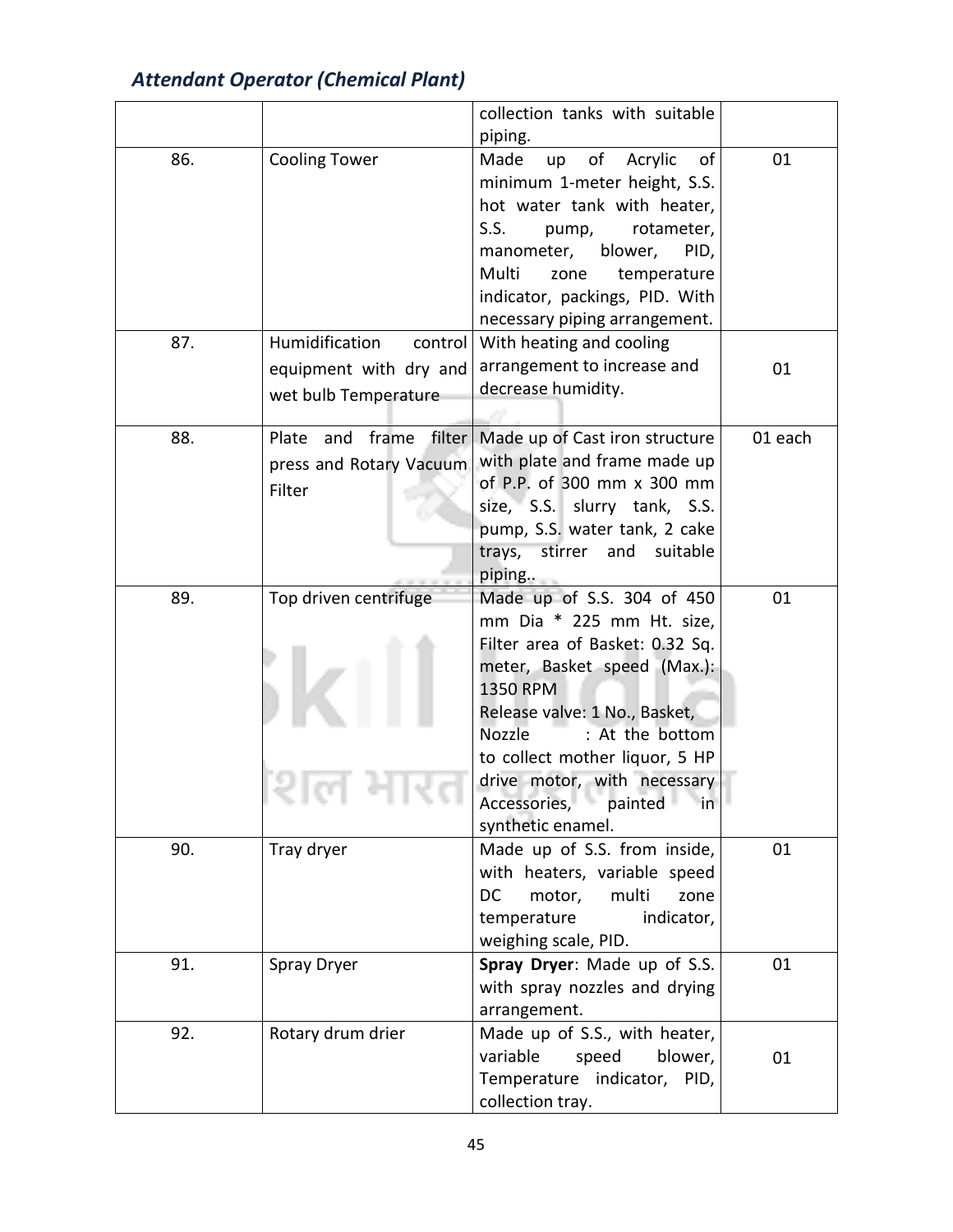| <b>Attendant Operator (Chemical Plant)</b> |  |
|--------------------------------------------|--|
|--------------------------------------------|--|

| 93. | Blake jaw crusher                               | Made up of having minimum           | 01 |
|-----|-------------------------------------------------|-------------------------------------|----|
|     |                                                 | size 4"X6" with electric motor,     |    |
|     |                                                 | starter, energy meter capacity:     |    |
|     |                                                 | approx. 150 kg/hr.                  |    |
| 94. | <b>Ball mill</b>                                | Made up of S.S. of 450 mm (L)       | 01 |
|     |                                                 | 300 mm (D), 50 S.S. balls, Dual     |    |
|     |                                                 | starter, energy meter, RPM          |    |
|     |                                                 | indicator, proximate sensor,        |    |
|     |                                                 | variable speed.                     |    |
| 95. | Hammer mill                                     | Made up of M.S. diameter 8",        |    |
|     |                                                 | S.S. 6 hammer, electric motor       |    |
|     |                                                 | 2 HP, V pulleys & belt system,      | 01 |
|     |                                                 | starter, energy meter, Filter       |    |
|     |                                                 | bag, Feed Hooper, suitable          |    |
|     |                                                 | size metallic screen.               |    |
|     |                                                 | Capacity 15 -20 kg/hr.              |    |
| 96. | Elevators Bucket, Screw                         | Bucket Elevator: Made up of         |    |
|     | <b>Belt</b><br>and<br>conveyor                  | S.S. 8 nos. of buckets with         |    |
|     | conveyor                                        | Nylon belt, FHP motor coupled       |    |
|     |                                                 | with reduction gear box, Feed       |    |
|     |                                                 | Hopper, Bins 2 Nos.                 |    |
|     |                                                 | Screw Conveyor: Made up of          | 01 |
|     |                                                 | S.S. with screw type conveying      |    |
|     |                                                 | elements, with gear box, feed       |    |
|     |                                                 | Hooper, collection tray.            |    |
|     |                                                 | <b>Conveyor: Made</b><br>Belt<br>up |    |
|     |                                                 | Nylon/rubber Belt, with roller      |    |
|     |                                                 | coupled with gear box and           |    |
|     |                                                 | idler supported, Bins.              |    |
| 97. | Separator<br>Cyclone<br>and                     | Cyclone separator: Made up          |    |
|     | water scrubber <b>The Structure of The Town</b> | of S.S. with damper, blower,        |    |
|     |                                                 | orifice<br>manometer,<br>plate      |    |
|     |                                                 | assembly,<br>starter,<br>energy     |    |
|     |                                                 | meter.                              | 01 |
|     |                                                 | Water Scrubber: Made up of          |    |
|     |                                                 | S.S. with S.S. pump, Spray          |    |
|     |                                                 | nozzles, rotameter, S.S. sump       |    |
|     |                                                 | tank for water, Air blower.         |    |
|     |                                                 | With piping arrangement             |    |
| 98. | Sieve shaker and sieves                         | Sieve shaker machine with           | 01 |
|     |                                                 | sieves Made up of Brass with        |    |
|     |                                                 | different<br>sieves,<br>with        |    |
|     |                                                 | viberator/rotap and timer.          |    |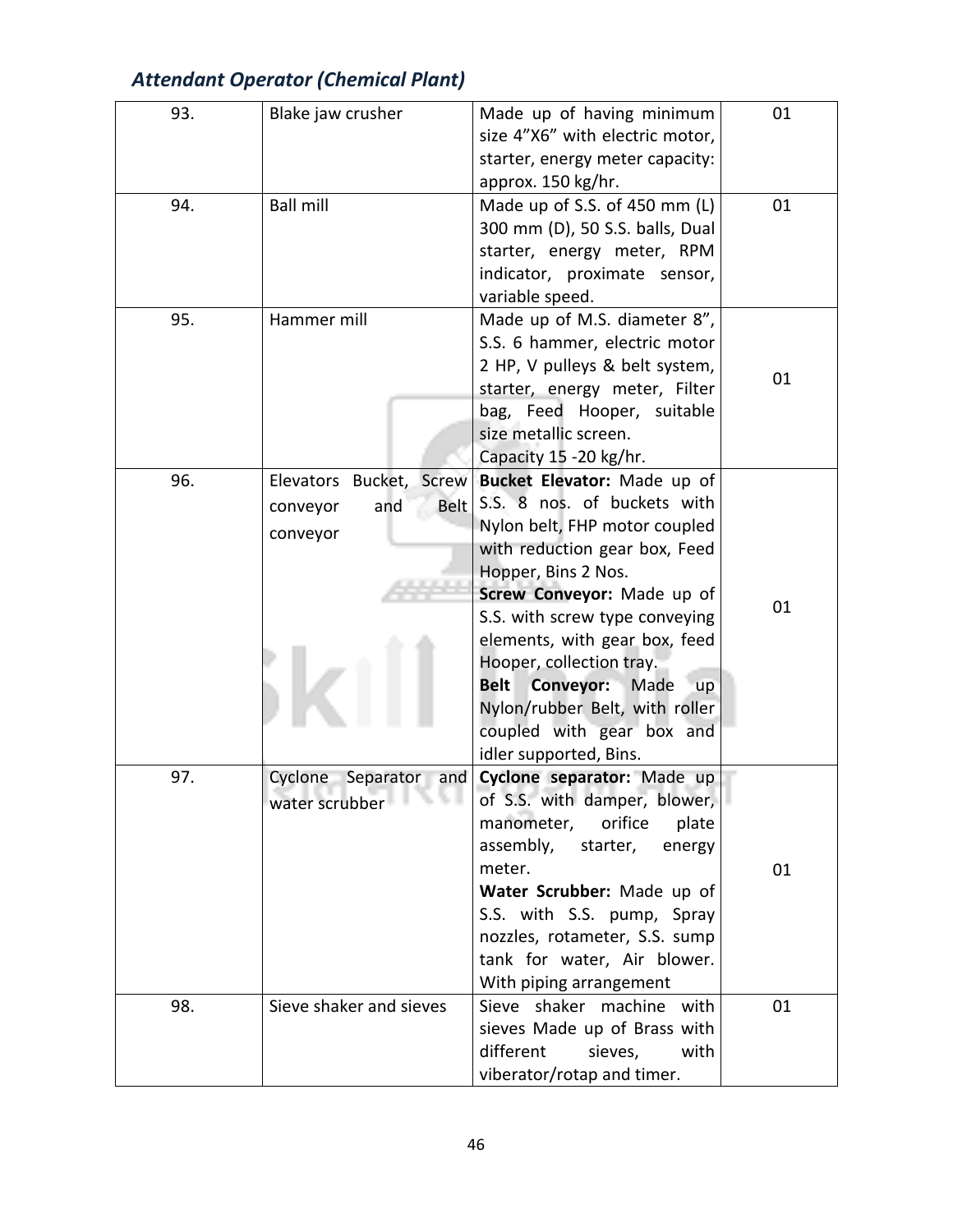| 99.  | Different types of pipe  | Test pipes made up of GI of 1/2"                                  | 2 sets |
|------|--------------------------|-------------------------------------------------------------------|--------|
|      | fittings and joints      | &3/4" size and 1-meter length,                                    |        |
|      |                          | Pressure tapings are provided                                     |        |
|      |                          | at 1-meter distance apart on                                      |        |
|      |                          | each pipe. The flow through                                       |        |
|      |                          | each pipe can be controlled                                       |        |
|      |                          | using the valves provided.                                        |        |
|      |                          | Sump Tank made up of S.S.                                         |        |
|      |                          | 304 with 1/2"<br>drain<br>valve,                                  |        |
|      |                          |                                                                   |        |
|      |                          | Measuring Tank made up of                                         |        |
|      |                          | S.S. 304                                                          |        |
|      |                          | with self-graduated glass tube                                    |        |
|      |                          | level indicator, with 1" drain                                    |        |
|      |                          | valve.                                                            |        |
|      |                          | 0.5<br>Monoblock Pump,<br>HP.                                     |        |
|      |                          | Necessary piping and valves                                       |        |
|      |                          | will be provided to supply                                        |        |
|      |                          | water to test pipes.                                              |        |
|      |                          |                                                                   |        |
|      |                          |                                                                   |        |
| 100. | PLC and DCS Training Kit | PLC: With 8 DI/DO, 8 AI/AO                                        | 1 each |
|      |                          | with necessary hardware &                                         |        |
|      |                          | software to understand PLC                                        |        |
|      |                          | functioning.                                                      |        |
|      |                          | <b>DCS:</b> True distributed control                              |        |
|      |                          | dedicated<br>system<br>having<br>redundant function controller,   |        |
|      |                          | power supply, communication                                       |        |
|      |                          | modules,<br>integrated<br>and                                     |        |
|      |                          | software modules, algorithms                                      |        |
|      |                          | for complex process control.                                      |        |
|      |                          | consist of small pilot plant                                      |        |
|      |                          | with different control action                                     |        |
|      |                          | using basic parameters like                                       |        |
|      |                          | level, temperature,<br>flow,                                      |        |
|      |                          | pressure, ratio, feed forward,                                    |        |
|      |                          | cascade, with 4-20 mA input<br>single<br>pan<br>circular<br>chart |        |
|      |                          | recorder.                                                         |        |
|      |                          |                                                                   |        |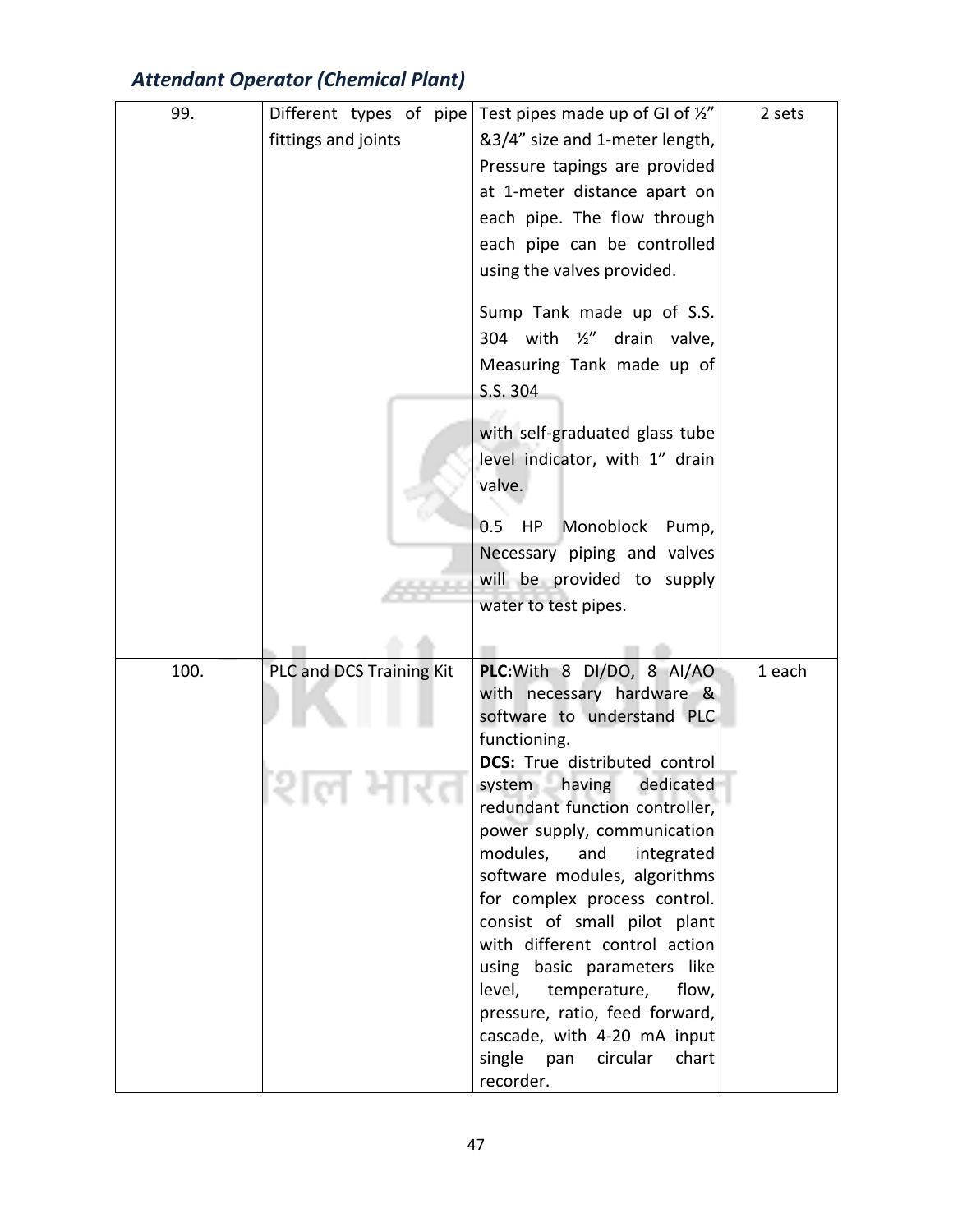| 101. | Different types of pumps | Centrifugal pump<br>coupled                               | 1 each |
|------|--------------------------|-----------------------------------------------------------|--------|
|      | (Centrifugal             | with 1 HP electrical<br>motor.                            |        |
|      | pump,                    | With<br>suitable<br>piping                                |        |
|      | Reciprocating and Gear   | arrangement.                                              |        |
|      | pump test rigs)          | Reciprocating pump With S.S.<br>sump tank, S.S. measuring |        |
|      |                          | tank, Variable speed DC drive,                            |        |
|      |                          | RPM regulator, RPM indicator,                             |        |
|      |                          | Pressure<br>gauge,<br>vacuum                              |        |
|      |                          | gauge, energy meter and                                   |        |
|      |                          | suitable piping, mounted on                               |        |
|      |                          | Suitable Frame Structure.                                 |        |
|      |                          | Gear Pump coupled with 1 HP                               |        |
|      |                          | electric motor. With necessary                            |        |
|      |                          | piping.                                                   |        |
| 102. | Digital Viscometer       | LED display/LCD                                           | 01     |
|      |                          | Measurement<br>range<br>in                                |        |
|      |                          | mpa.s/cp with 4 spindles,                                 |        |
|      |                          | 6/12/30/60 rotor speed                                    |        |
|      |                          | (rpm),                                                    |        |
|      |                          | · Provided with RS 232 C                                  |        |
|      |                          | interface.                                                |        |
| 103. | Flow meter Test rig      | Made up of S.S. sump tank,                                | 01set  |
|      |                          | measuring<br>S.S.<br>tank, S.S.                           |        |
|      | (Rotameter-              | pump, venturimeter, orifice                               |        |
|      | Venturimeter-<br>Orifice | meter of 10 mm (D) of orifice                             |        |
|      | meter - Pitot Tube-water | with flange, Pitot tube made                              |        |
|      | meter)                   | up ofM.S, compatible to 2"                                |        |
|      |                          | Diameter pipe, rotameter of 3                             |        |
|      |                          | 30 LMP, manometer with                                    |        |
|      |                          | pressure tappings as required                             |        |
|      |                          | with suitable piping.                                     |        |
| 104. | Air Compressor Test Rig  | Two stage Air compressor                                  | 01     |
|      |                          | Made up of M.S. with Air<br>receiving tank, 5 HP 440 V AC |        |
|      |                          | motor, with all Accessories,                              |        |
|      |                          | Orifice meter of 10 mm ID and                             |        |
|      |                          | U-tube manometer, 5 nos. of                               |        |
|      |                          | thermocouples,<br>Digital                                 |        |
|      |                          | Temperature, starter, Energy                              |        |
|      |                          | Meter, 2 Nos. of pressure                                 |        |
|      |                          | gauge the control panel                                   |        |
| 105. | Vertical Tube Evaporator | S.S. sheet boiler with Electric                           | 01     |
|      |                          | Immersion type heaters of 4                               |        |
|      |                          |                                                           |        |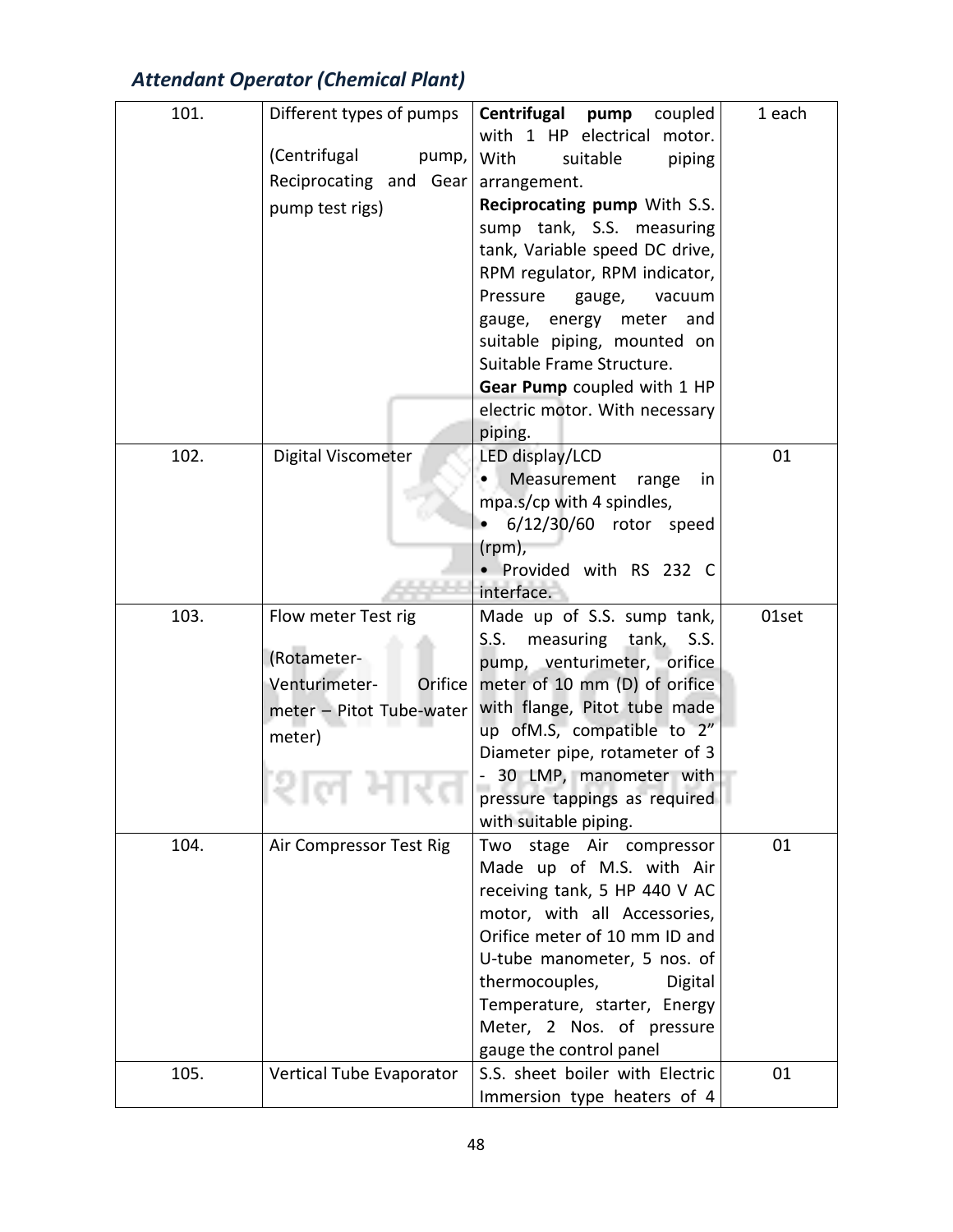| <b>Attendant Operator (Chemical Plant)</b> |  |
|--------------------------------------------|--|
|--------------------------------------------|--|

|      |                                                                                                                                                                                         | kW,<br>Pressure<br>Gauge<br>and<br>Safety Relief Valve, Evaporator<br>vessel is made of SS - 304 and<br>it consists of 12 mm diameter<br>100 mm long tubes<br>and<br>arranges in triangular pitch.<br>The shell diameter is about<br>150 mm and 500 mm long.<br>Vessels are covered with 25<br>mm insulation and $SS - 304$<br>sheet cladding pressure gauge.<br>The condenser consists of 500<br>long shell with<br>10<br>mm<br>numbers of tubes inside. It is<br>of 1-1 pass type, Digital<br>temperature indicator, MCB<br>for heater, On/Off Switches<br>for Pump Indicator lamp for<br>and<br>the<br>heater<br>feed<br>rotameter. Feed tank is made |    |
|------|-----------------------------------------------------------------------------------------------------------------------------------------------------------------------------------------|----------------------------------------------------------------------------------------------------------------------------------------------------------------------------------------------------------------------------------------------------------------------------------------------------------------------------------------------------------------------------------------------------------------------------------------------------------------------------------------------------------------------------------------------------------------------------------------------------------------------------------------------------------|----|
| 106. | Plant for Operator having<br>various<br>operations<br>like<br>exchanger,<br>heat<br>condenser,<br>evaporator,<br>distillation, pumps, valves<br>and<br>instrumentation<br>controls etc. | of S.S.<br>Made up of S.S. of 1000 mm<br>(H) 75 mm (D) with sight<br>glasses evaporator, feed tank,<br>cold<br>tank,<br>water<br>steam<br>generator, 4 rotameters, Multi<br>zone temperature indicator,<br>Shell & Tube type condenser,<br>2 S.S. pumps, reflux pump,<br>PID, distillate pump, Reflux<br>drum, solenoid valve, product<br>collection tank with essential<br>instrumentation<br>and<br>automation<br>suitable<br>and<br>piping                                                                                                                                                                                                            | 01 |

**Note:** In case of basic training setup by the industry the tools, equipment and machinery available in the industry may also be used for imparting basic training.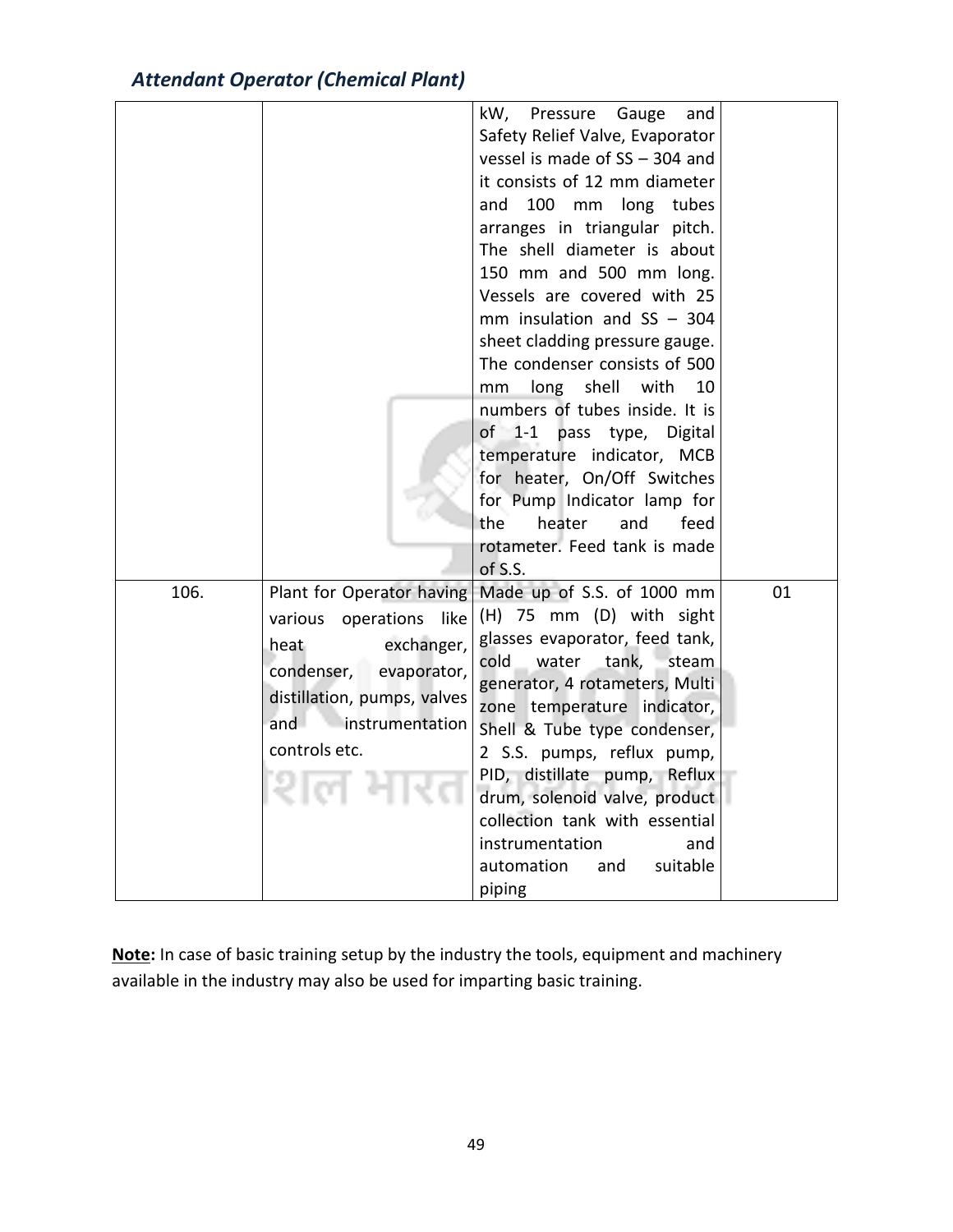#### **INFRASTRUCTURE FOR WORKSHOP CALCULATION & SCIENCE AND ENGINEERING DRAWING**

#### **TRADE: ATTENDENT OPERATOR (CHEMICAL PLANT)**

#### **LIST OF TOOLS& EQUIPMENTS FOR -20 APPRENTICES**

**1) Space Norms** : 45 Sq. m.(For Engineering Drawing)

**2) Infrastructure:** 

|                | <b>A: TRAINEES TOOL KIT:-</b>                                                                                                                                                                                                                        |                         |                |
|----------------|------------------------------------------------------------------------------------------------------------------------------------------------------------------------------------------------------------------------------------------------------|-------------------------|----------------|
| SI.<br>No.     | Name of the items                                                                                                                                                                                                                                    | <b>Specification</b>    | Quantity       |
| 1.             | Draughtsman drawing instrument box                                                                                                                                                                                                                   |                         | 21 set         |
| 2.             | Set square celluloid 45°                                                                                                                                                                                                                             | 250 X 1.5 mm            | 21 set         |
| 3.             | Set square celluloid 30°-60°                                                                                                                                                                                                                         | 250 X 1.5 mm            | 21 set         |
| 4.             | Mini drafter<br><u>The Community of the Community of the Community of the Community of the Community of the Community of the Community of the Community of the Community of the Community of the Community of the Community of the Community of </u> | .                       | 21 set         |
| 5.             | Drawing board                                                                                                                                                                                                                                        | 700mm x500 mm) IS: 1444 | 21 set         |
|                | <b>B: Furniture Required</b>                                                                                                                                                                                                                         |                         |                |
| SI.<br>No.     | Name of the items                                                                                                                                                                                                                                    | <b>Specification</b>    | Quantity       |
| $\mathbf{1}$   | Drawing Board                                                                                                                                                                                                                                        |                         | 20             |
| $\overline{2}$ | Models : Solid & cut section                                                                                                                                                                                                                         |                         | as             |
| 3              | <b>Drawing Table for trainees</b>                                                                                                                                                                                                                    |                         | required<br>as |
|                |                                                                                                                                                                                                                                                      |                         | required       |
| 4              | Stool for trainees                                                                                                                                                                                                                                   |                         | as             |
| 5              | Cupboard (big)                                                                                                                                                                                                                                       |                         | required<br>01 |
| 6              | <b>White Board</b>                                                                                                                                                                                                                                   | size: 8ft. x 4ft.       | 01             |
| $\overline{7}$ | Trainer's Table                                                                                                                                                                                                                                      |                         | 01             |
| 8              | Trainer's Chair                                                                                                                                                                                                                                      |                         | 01             |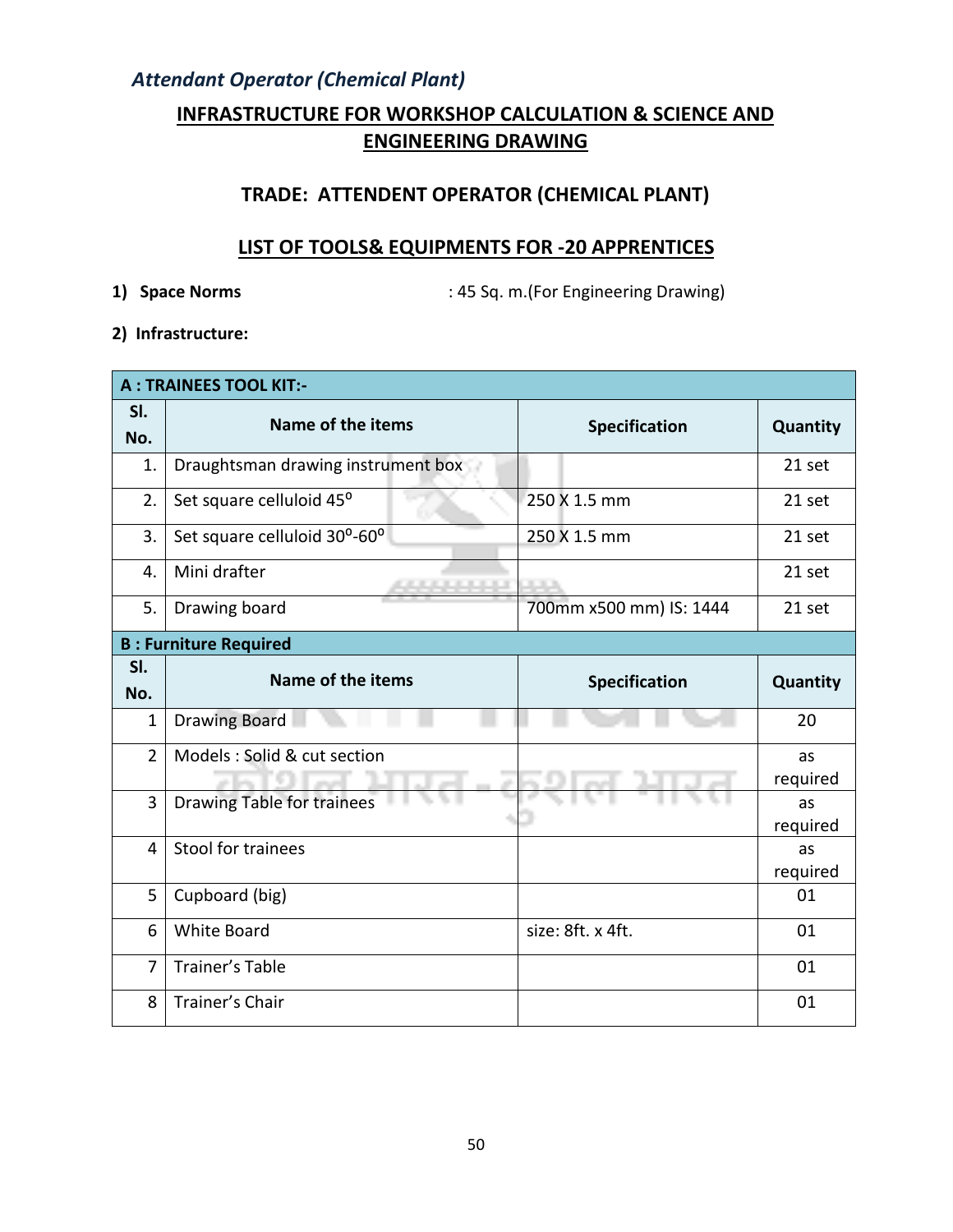|            | <b>TOOLS &amp; EQUIPMENTS FOR EMPLOYABILITY SKILLS</b>                                                                                                   |                 |  |  |  |  |  |  |  |
|------------|----------------------------------------------------------------------------------------------------------------------------------------------------------|-----------------|--|--|--|--|--|--|--|
| SI.<br>No. | <b>Name of the Equipment</b>                                                                                                                             | <b>Quantity</b> |  |  |  |  |  |  |  |
| 1.         | Computer (PC) with latest configurations and Internet connection with<br>standard operating system and standard word processor and<br>worksheet software | 10 Nos.         |  |  |  |  |  |  |  |
| 2.         | IUPS - 500VA                                                                                                                                             | 10 Nos.         |  |  |  |  |  |  |  |
| 3.         | lScanner cum Printer                                                                                                                                     | 1 No.           |  |  |  |  |  |  |  |
| 4.         | Computer Tables                                                                                                                                          | 10 Nos.         |  |  |  |  |  |  |  |
| 5.         | Computer Chairs                                                                                                                                          | 20 Nos.         |  |  |  |  |  |  |  |
| 6.         | LCD Projector                                                                                                                                            | 1 No.           |  |  |  |  |  |  |  |
| 7.         | White Board 1200mm x 900mm                                                                                                                               | 1 No.           |  |  |  |  |  |  |  |
|            |                                                                                                                                                          |                 |  |  |  |  |  |  |  |

*Note: Above Tools & Equipments not required, if Computer LAB is available in the institute.*

# Skill India कौशल भारत-कुशल भारत

444444444